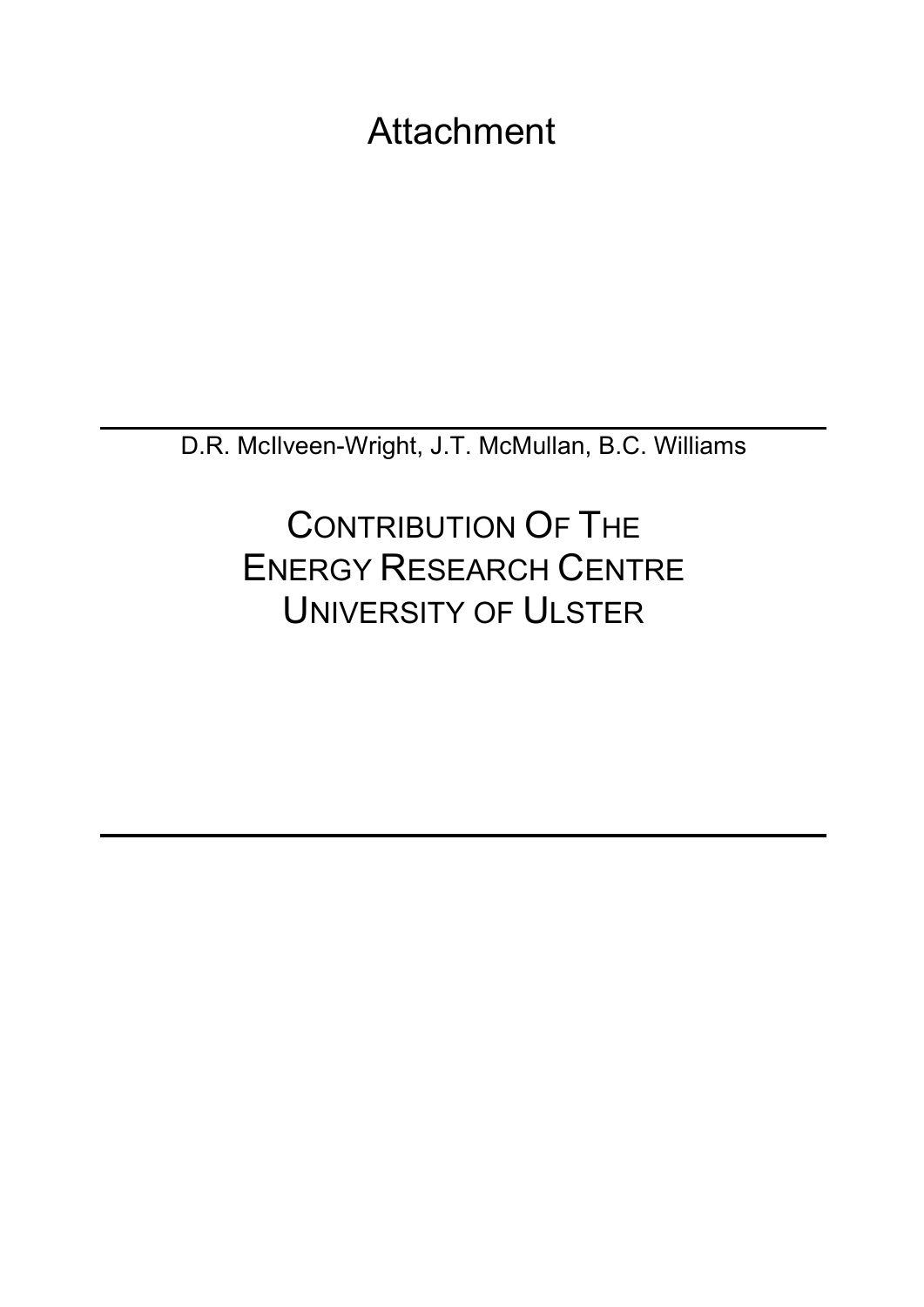

|                           |                               |       | Contact                    |              |                                   |
|---------------------------|-------------------------------|-------|----------------------------|--------------|-----------------------------------|
| Name:                     |                               |       | Telephone No.              |              | E-mail Address                    |
| Dr D.R McIlveen-Wright    |                               |       | 01265 324477               |              | dr.mcilveen-<br>wright@ulst.ac.uk |
| Dr Brian C Williams       |                               |       | 01265 324478               |              | bc.williams@ulst.ac.uk            |
| Professor John T McMullan |                               |       | 01265 324469               |              | jt.mcmullan@ulst.ac.uk            |
| Institution:              | University of Ulster          |       |                            |              |                                   |
| Department:               | <b>Energy Research Centre</b> |       | Fax:                       | 01265 324900 |                                   |
| Street / PO BOX:          | Cromore Road                  |       |                            |              |                                   |
| Zip-code:                 | <b>BT52 1SA</b>               | Town: | Coleraine, Co. Londonderry |              |                                   |
| Country:                  | Northern Ireland, UK          |       |                            |              |                                   |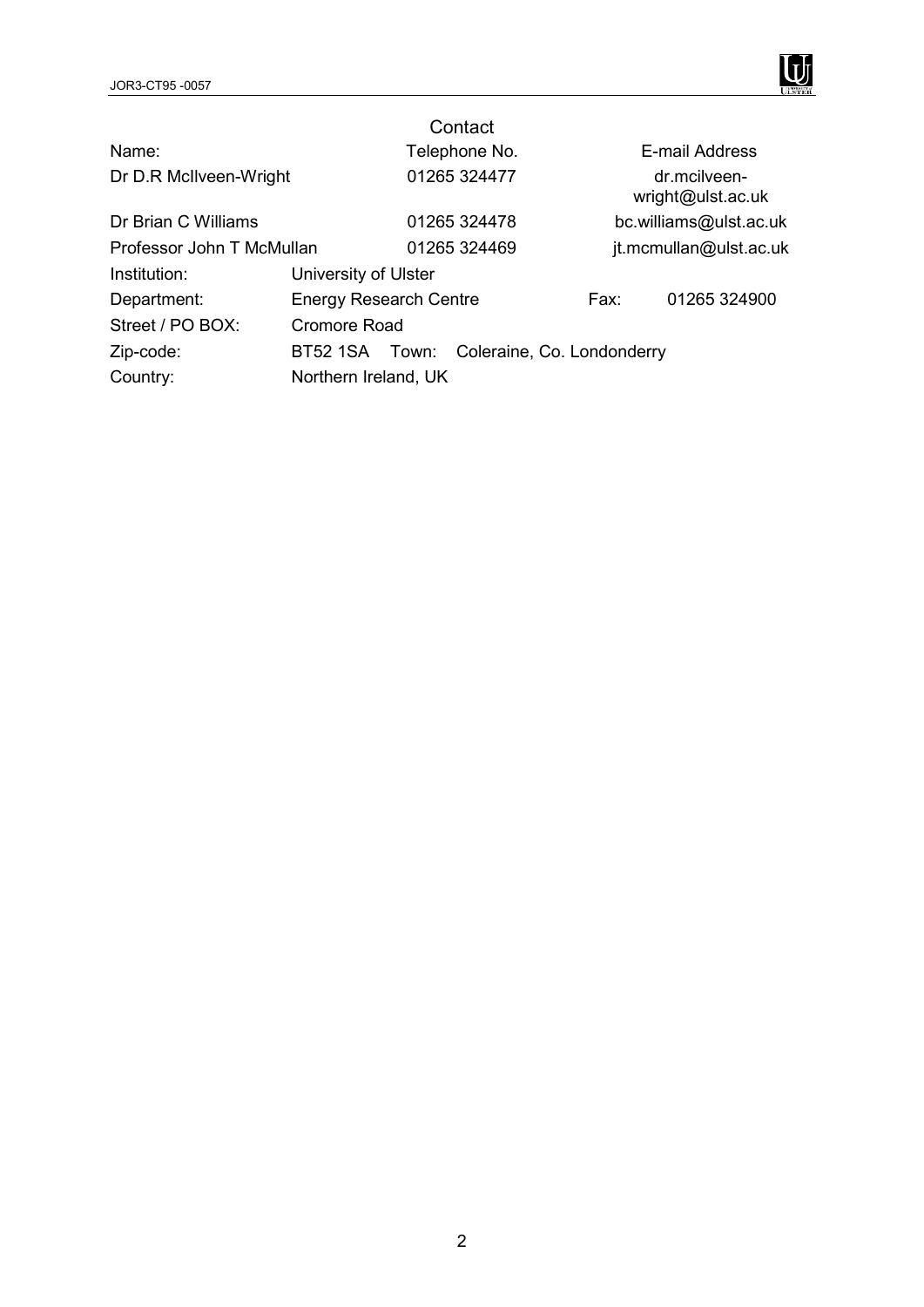## 1 Abstract

The Energy Research Centre of the University of Ulster was responsible for performing the techno-economic assessment studies within the Industrial Biomass Cocombustion Project. These studies have been successfully performed using the ECLIPSE process simulator based on information supplied by our partners within the project. Techno-economic assessment studies on a wide range of power generation systems and feedstocks have been performed. The power generation systems studied included pulverised fuel (PF) combustion, pressurised fluidised bed combustion (PFBC) and atmospheric pressure fluidised bed combustion (FBC), with sizes ranging from 12MWe to 600MWe. The feedstocks included two different coals, straw, wood chips, woody material from pressed olive stones (WPOS) and sewage sludge.

Straw has a negative effect on the overall performance due to its high moisture content, the high capital cost of straw processing equipment and the high purchase price of the straw feedstock. With large scale PF co-combustion of coal and 20% straw the overall efficiency was reduced by 0.2%, the capital costs increased by 20 MECU and the electricity selling price (BESP) increased by 5.9 ECU/MWh. However the use of straw reduced the net  $CO<sub>2</sub>$  emissions by about 20%. To make PF co-combustion competitive with similar coal only systems a credit of 39.5 ECU/tonne  $CO<sub>2</sub>$  avoided is required. When using gasified straw as a reburn fuel in a PF boiler the overall efficiency was reduced by 0.8%, the capital costs increased substantially by 94 MECU and the BESP increased by 8.2 ECU/MWh. However this reduced the  $NO<sub>x</sub>$  emissions by 50% and the net  $CO<sub>2</sub>$  emissions by about 20%. It is difficult to justify the increased costs involved in this system in comparison with coal-over-coal reburn technology and co-combustion with straw unless there are substantial operational benefits. With large scale CFBC co-combustion of coal and straw the overall efficiency was reduced by 0.3%, the capital costs increased by 12 MECU and the BESP increased by 6.1 ECU/MWh. The use of straw reduced the net  $CO<sub>2</sub>$  emissions by about 20%. To make CFBC co-combustion competitive with similar coal only systems a credit of 37.4 ECU/tonne  $CO<sub>2</sub>$  avoided is required.

The addition of 20% sewage sludge to a PF boiler reduced the efficiency by 0.2% and increased the capital cost by 8 MECU. To make PF co-combustion of sewage sludge competitive with similar coal only systems a price of 13.6ECU/tonne could be paid for the dried sewage sludge compared to 32 ECU/tonne for the coal. The addition of 20% sewage sludge to a PFBC system reduced the efficiency by 0.1% and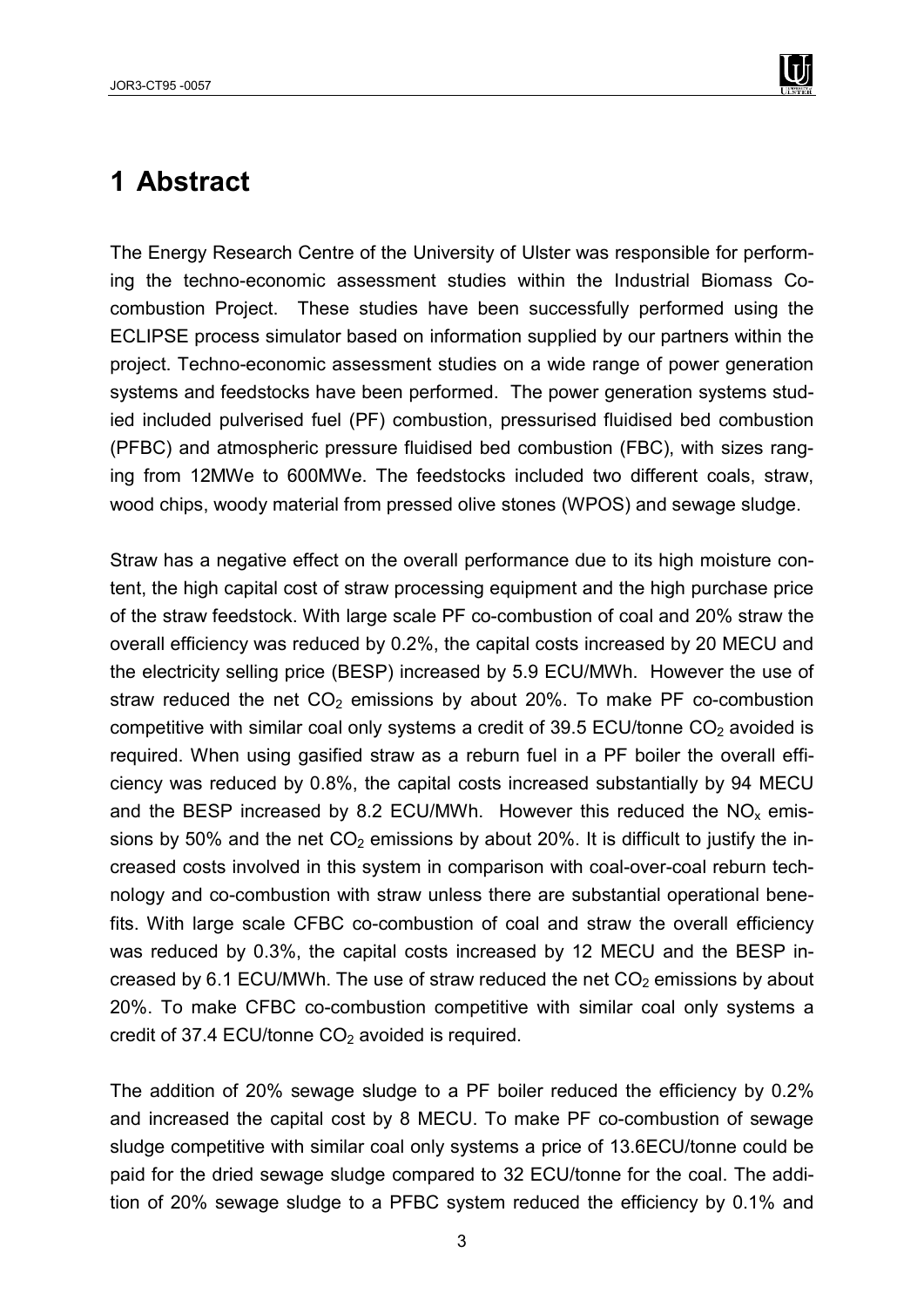increased the capital cost by 13 MECU. To make PFBC co-combustion of sewage sludge competitive with similar coal only systems a price of 6.5 ECU/tonne could be paid for the sewage sludge. However, the PFBC is a slurry fed system therefore wet sewage filter cake could also be used without any economic penalty. The addition of 20% sewage sludge to the large scale CFBC reduced the efficiency by 0.2% and increased the capital cost by 9 MECU. To make CFBC co-combustion of sewage sludge competitive with similar coal only systems a price of 11.8 ECU/tonne could be paid for the sewage sludge. There is a penalty of 20 ECU/dry tonne if wet sewage filter cake is used in this system instead of dried sewage sludge. However, PF, PFBC and CFBC are all potentially attractive routes for co-combusting coal and sewage sludge, especially as under normal circumstances a gate fee would be available to take the sewage sludge.

The co-combustion of coal with 50% straw in a 25MWe CFBC system reduced the overall efficiency by 0.7%, increased the capital costs by 5 MECU and increased the BESP by 23 ECU/MWh. The use of straw reduced the net  $CO<sub>2</sub>$  emissions by about 50%. To make small scale CFBC co-combustion competitive with similar coal only systems a credit of 42.6 ECU/tonne  $CO<sub>2</sub>$  avoided is required. A similar 12MWe CFBC system requires a credit of 45 ECU/tonne  $CO<sub>2</sub>$  avoided. The performance of the 12MWe BFBC systems showed a 10 - 12% improvement in capital cost over the equivalent CFBC system, although the overall system performance was adversely effected by the slightly lower combustion efficiency and the lower sulphur capture efficiency. The use of a low sulphur coal had a small beneficial effect on the performance of the FBC systems studied. In particular the BFBC systems benefited due to the lower sulphur capture efficiency compared to the CFBC. The economic advantage depends on the relative price differential between the low and high sulphur coal.

Wood has quite a high negative impact on efficiency, due to its higher moisture content, but less of an impact on the capital cost due to its easier reception, preparation and feeding compared with straw. The co-combustion of coal with 50% wood in the 25MWe CFBC systems reduced the overall efficiency by 2.0%, increased the capital costs by 2 MECU and increased the BESP by 11.7 ECU/MWh. The use of wood reduced the net  $CO<sub>2</sub>$  emissions by about 46%. To make CFBC co-combustion of wood competitive with similar coal only systems a credit of 22.7 ECU/tonne  $CO<sub>2</sub>$  avoided is required. The co-combustion of coal with WPOS in the 25MWe CFBC system reduced the overall efficiency by 1.0%, increased the capital costs by 1 MECU and increased the BESP by 4.3 ECU/MWh. The use of WPOS reduced the net  $CO<sub>2</sub>$  emissions by about 50%. To make CFBC co-combustion of WPOS competitive with similar coal only systems a credit of 8 ECU/tonne  $CO<sub>2</sub>$  avoided is required.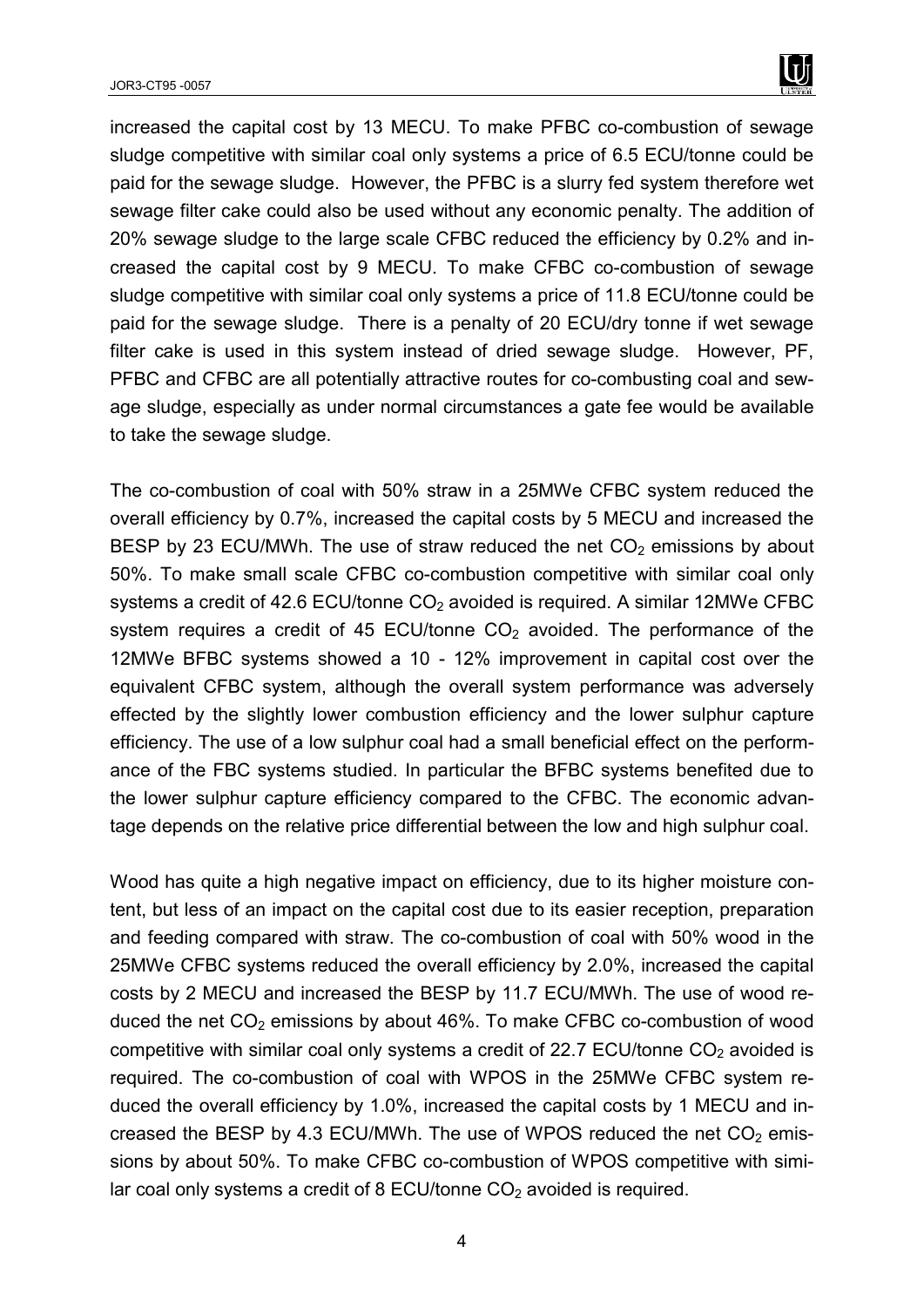Of the three biomass feedstocks studied straw is the least attractive biomass for reducing  $CO<sub>2</sub>$  emissions, because of its high moisture content, its high capital cost for reception, storage and feeding and its high purchase price of 60ECU/tonne in Denmark. WPOS is the most attractive biomass because of its good feedstock properties and its low price of 23ECU/tonne in Greece. Wood is not as attractive as WPOS due to its high moisture content and its slightly higher purchase price. A credit of about 40ECU/tonne  $CO<sub>2</sub>$  avoided would encourage large scale PF and CFBC cocombustion of straw with coal and also small industrial scale FBC combustion of straw or co-combustion of coal with straw. To encourage small industrial scale FBC combustion of wood or co-combustion of coal with wood a credit of about 22ECU/tonne  $CO<sub>2</sub>$  avoided would be required. WPOS requires only a small credit of 8 ECU/tonne of  $CO<sub>2</sub>$  emission avoided to encourage its use. These figures are heavily dependent on the price paid for the biomass.

# 2 INTRODUCTION

There is a great deal of concern about global warming and the potential catastrophic effect that this could have on the environment. The most important greenhouse gas that contributes to global warming is carbon dioxide  $(CO<sub>2</sub>)$  and the main source of  $CO<sub>2</sub>$  emissions is from the combustion of fossil fuels. Power generation is a major user of fossil fuels and the demand for electricity is growing steadily throughout the developed world and dramatically in the less developed countries. The replacement of all or part of these fossil fuels by renewable energy sources, such as biomass and waste, is an attractive means of reducing greenhouse gas emissions. Biomass and waste are also attractive because they are indigenous fuels, providing local employment and a boost to the rural economy. Conventional ways of disposing of waste, such as landfilling and dumping to sea are also becoming more difficult, more expensive and are no longer an acceptable solution.

The APAS Clean Coal Technology Programme showed that it was technically feasible to co-combust certain wastes or biomass with coal in utility boilers. Co-firing was also found to have little effect on combustion efficiency or flame stability. In addition, pilot plant tests showed that co-firing could reduce  $NO<sub>x</sub>$  and  $SO<sub>x</sub>$  emissions. However, there was concern that the impurities in some biomasses and wastes, particularly the alkali metals and halogens, could cause operational problems with regard to slagging, fouling or corrosion. There was also concern about the disposal of the ash, which in normal coal combustion can be used in construction applications, and about the emission of heavy metals and toxic organic compounds. This project addresses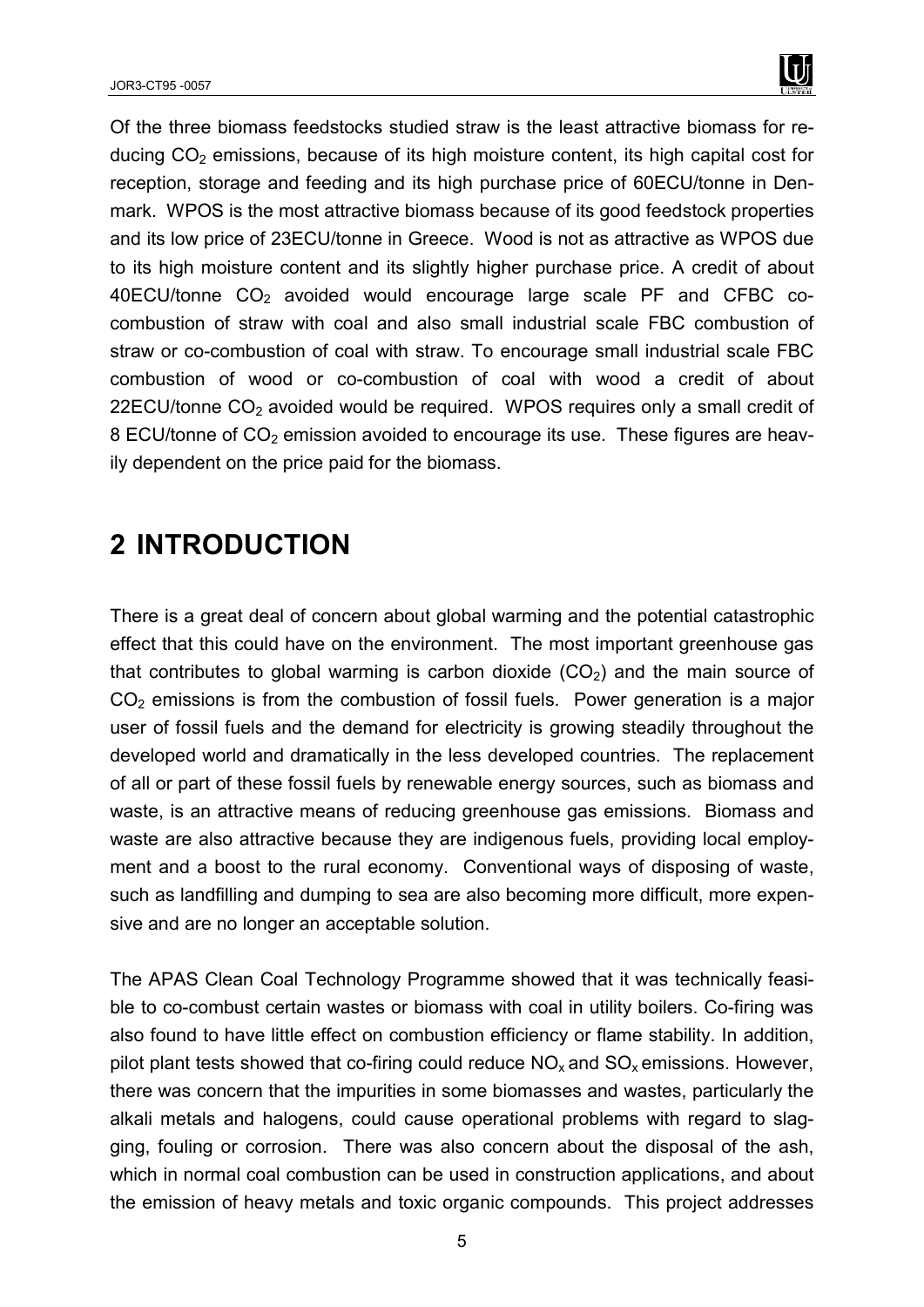

all of these areas. The role of the Energy Research Centre of the University of Ulster is to provide an overall techno-economic assessment of this work.

# 3 OBJECTIVES

The work of the Energy Research Centre, University of Ulster mainly concerns the techno-economic assessment of the different biomass/waste co-processing systems, which are being developed by the other partners involved in this project. Comparisons are made of the performance of these technologies with the equivalent technologies that are fuelled by coal or biomass alone, at appropriate scales of operation.

# 4 METHODOLOGY

The in-house personal computer based process simulation package, ECLIPSE, was used to perform techno-economic assessment studies of each technology using, initially, coal as the fuel. The data obtained from the partners was then used to adapt these studies for biomass and waste co-firing applications. ECLIPSE was developed for the European Commission over the period since 1986 by the Energy Research Centre of the University of Ulster (1,2). A techno-economic assessment study is performed in logical stages, and the first stages involve the preparation of a process flow diagram for the system to be analysed, the addition of the technical design data and the completion of a converged mass and energy balance. When the mass and energy balance has been completed the next stages involve the environmental impact analysis, capital and operating cost estimation and then the economic analysis. These analyses provide all the data required to complete the assessment study.

ECLIPSE contains all of the program modules needed to complete rapid and reliable step-by-step technical, environmental and economic evaluations of chemical and allied processes, including mass and energy balances, capital costing and economic analyses. ECLIPSE uses generic chemical engineering equations and formulae and includes a high accuracy steam-water thermodynamics package for steam cycle analysis. It has its own chemical industry capital costing program covering over 100 equipment types. The chemical compound properties database and the plant cost database can both be modified to allow new or conceptual processes to be evaluated.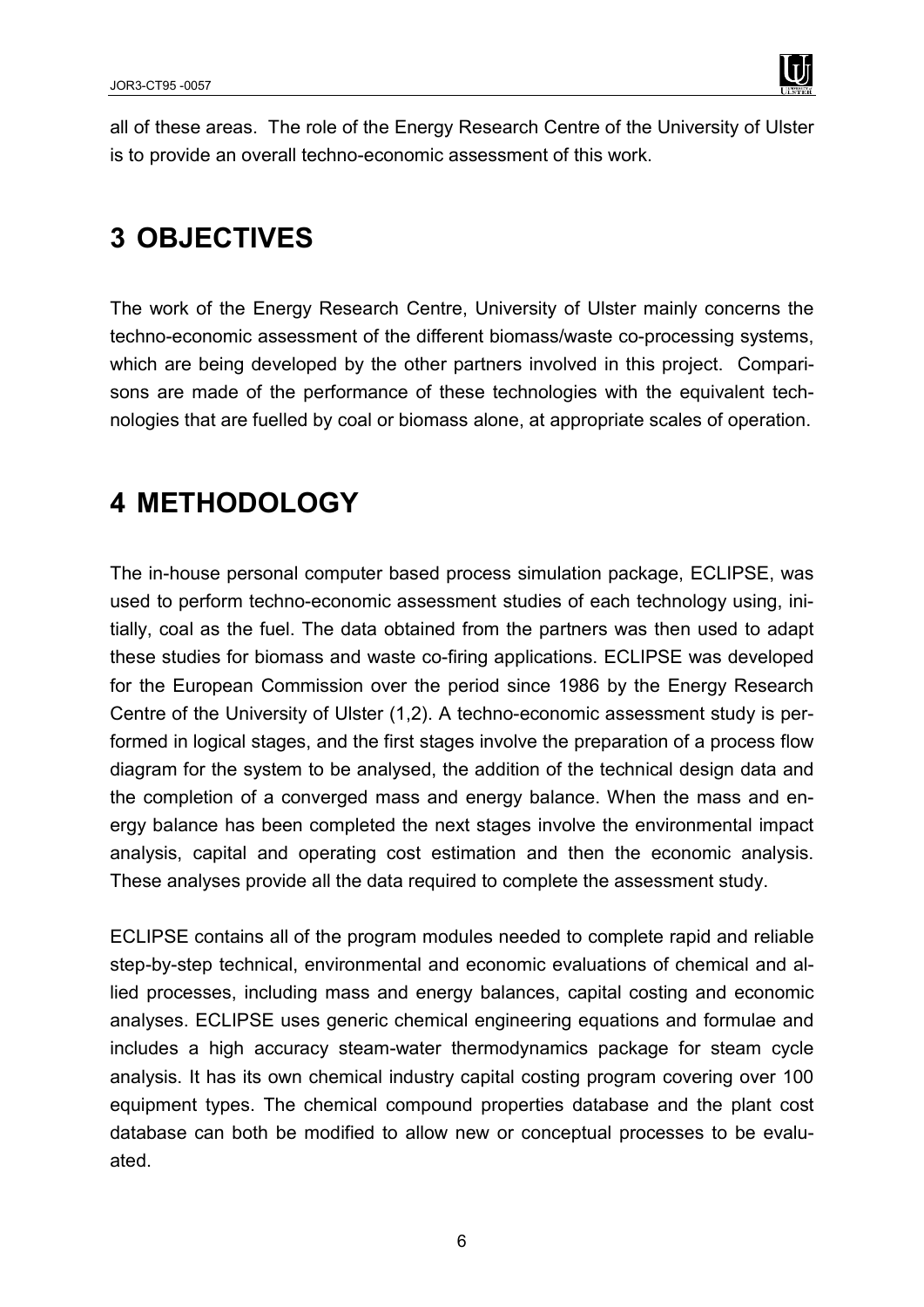The main criteria that have been used for comparing the economic performance of power generation systems are the total capital investment (TCI), the specific capital investment (SCI) and the break-even electricity selling price (BESP). The following standard assumptions have been used to make these evaluations.

The TCI is the total capital investment of building the power station, starting from a "green field" site, including the normal infrastructure that would be contained within the boundary fence, i.e. roads, offices, control rooms, services, utilities, etc. Added to this is an allowance for the working capital, capital fees and contingency. There is no allowance for additional capital cost for "first-of-its kind" costs and no costs due to the additional risks incurred with financing the construction of a novel, prototype or demonstration plant. A Northern European location is assumed for the plant, with similar construction costs to the UK.

The calculation of the SCI requires a value for the electricity production, or electricity sent out. The electricity sent out is the gross power generated by the power station, less the power required by all the auxiliaries on site and less the losses from the onsite transformers. It assumes that the power station operates at design load for the defined plant occupancy, no allowance is made for part load operation. The calculation of the electricity sent out is performed using a consistent set of environmental conditions, such as ambient air and cooling water conditions.

The BESP is the price that the generator must charge for the electricity that is sent out to the grid in order that, over the lifetime of the station, its net present worth is zero. In other words, the present day value of the net income is equal to present day value of the capital investment. The present day value of the net income is the sum of the net annual income over the lifetime of the plant, discounted back to the present day value, using a given discounted cash flow rate. The present day is taken as the first day that the commissioned power station starts operation. The net annual income includes the income from selling the electricity produced and any other valuable by-products as well as the cost of fuel, raw materials, services (water, effluent, solids disposal), operating and maintenance labour and supplies, and insurance. The net annual income is of course affected by the occupancy of the power station. The present day value of the capital investment is the TCI appreciated over the construction and commissioning times of the plant using the given discounted cash flow rate. No allowance is made for inflation, payment of taxes or profit, except as is allowed for setting a value for the discounted cash flow rate.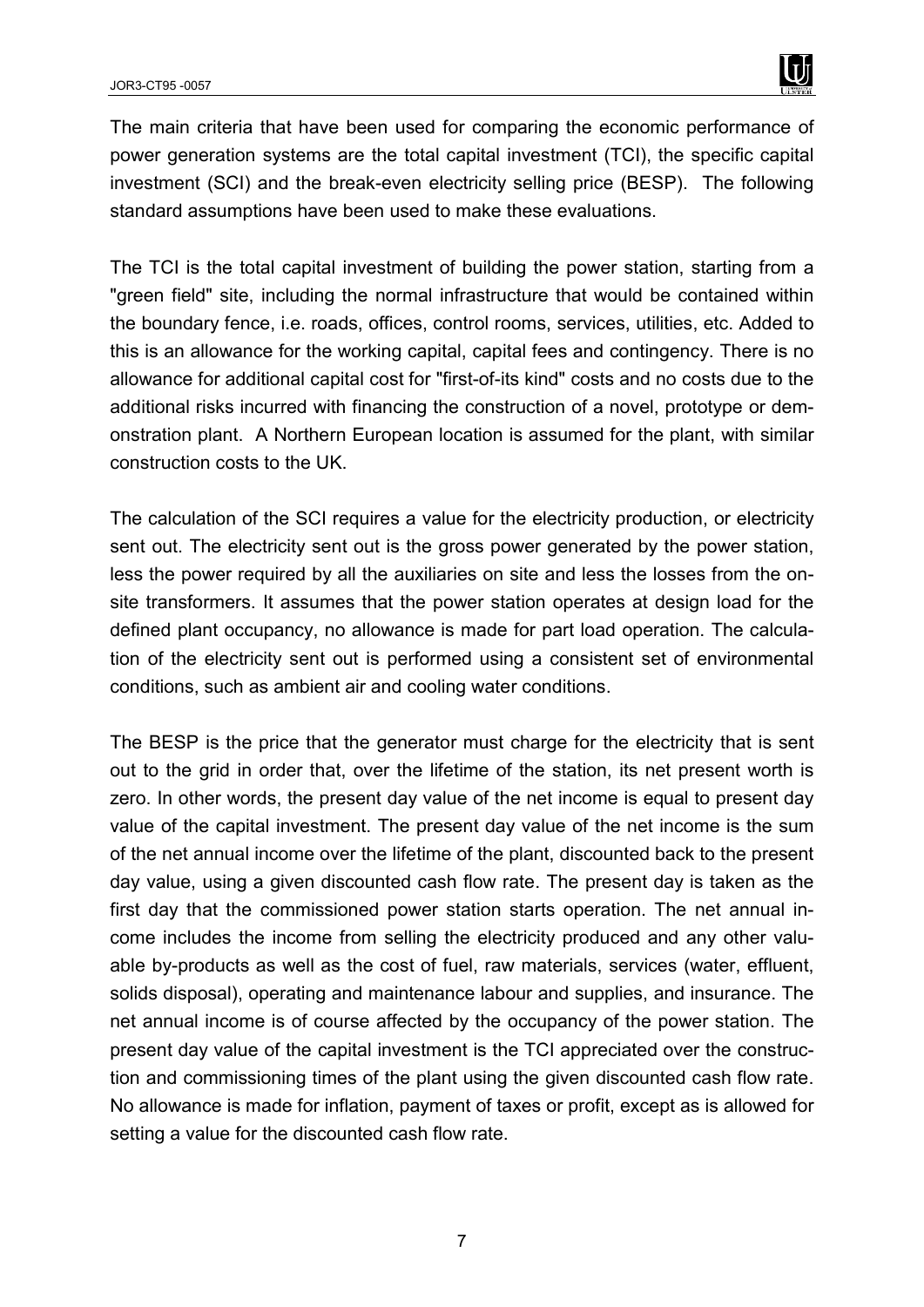The typical values for the capital and operating cost indices and factors large and small power stations are given below.

| <b>Economic Indices and Factors</b>                            | <b>Power Station</b> | <b>Power Station</b> |
|----------------------------------------------------------------|----------------------|----------------------|
|                                                                | > 100 MWe            | < 100 MWe            |
| Construction Time (years)                                      | 4                    | 2                    |
| <b>Commissioning Time (years)</b>                              | 0                    | 0                    |
| DCFR (%)                                                       | 7.5                  | 7.5                  |
| Capital Fees (%TCI)                                            | $\overline{2}$       | 2                    |
| <b>Working Capital (%TCI)</b>                                  | $\overline{2}$       | $\overline{2}$       |
| Contingency (%TCI)                                             | 10                   | 10                   |
| Plant Occupancy (%) (1 <sup>st</sup> , 2 <sup>nd</sup> , Rest) | 40/60/85             | 60/85/85             |
| Plant Life (years)                                             | 25                   | 25                   |
| <b>Operating Cost (%TCI)</b>                                   | 1.1                  | 1.1                  |
| Maintenance Cost (%TCI)                                        | 2.3                  | 2.3                  |
| Insurance Cost (%TCI)                                          | 2.0                  | 2.0                  |

The most significant component of the direct costs of power generation is the capital cost. The method used to calculate the capital cost is as follows. The ECLIPSE process simulator is used to develop a process flow diagram for the power station under evaluation. This process flow diagram includes all the equipment contained within the boundary fence, which is required to be included in the cost estimate. A mass and energy balance is then performed on this process flow diagram. The information produced by the mass and energy balance provides the basic design data for each item of equipment, i.e. flows, temperatures, pressures, heat transfers, etc. It also provides the basic data for calculating the operating costs, such as fuel and raw materials used, electricity produced, by-products formed and waste streams to be disposed of. The basic equipment design data produced by the mass and energy balance calculation is then further processed in order to provide the information required to calculate the capital cost. The estimation of the capital cost is based on historical data which relates the basic capital cost of the item of equipment to a specific size parameter. Thus for a tank this would be its volume, for a heat exchanger its surface area and for a pump its flow rate, etc. Other correction factors are then taken into account, such as materials of construction and operating conditions. On top of the corrected basic capital cost an allowance is then made for installation costs, such as civil works, pipework and valves, electrics and instrumentation, and other services.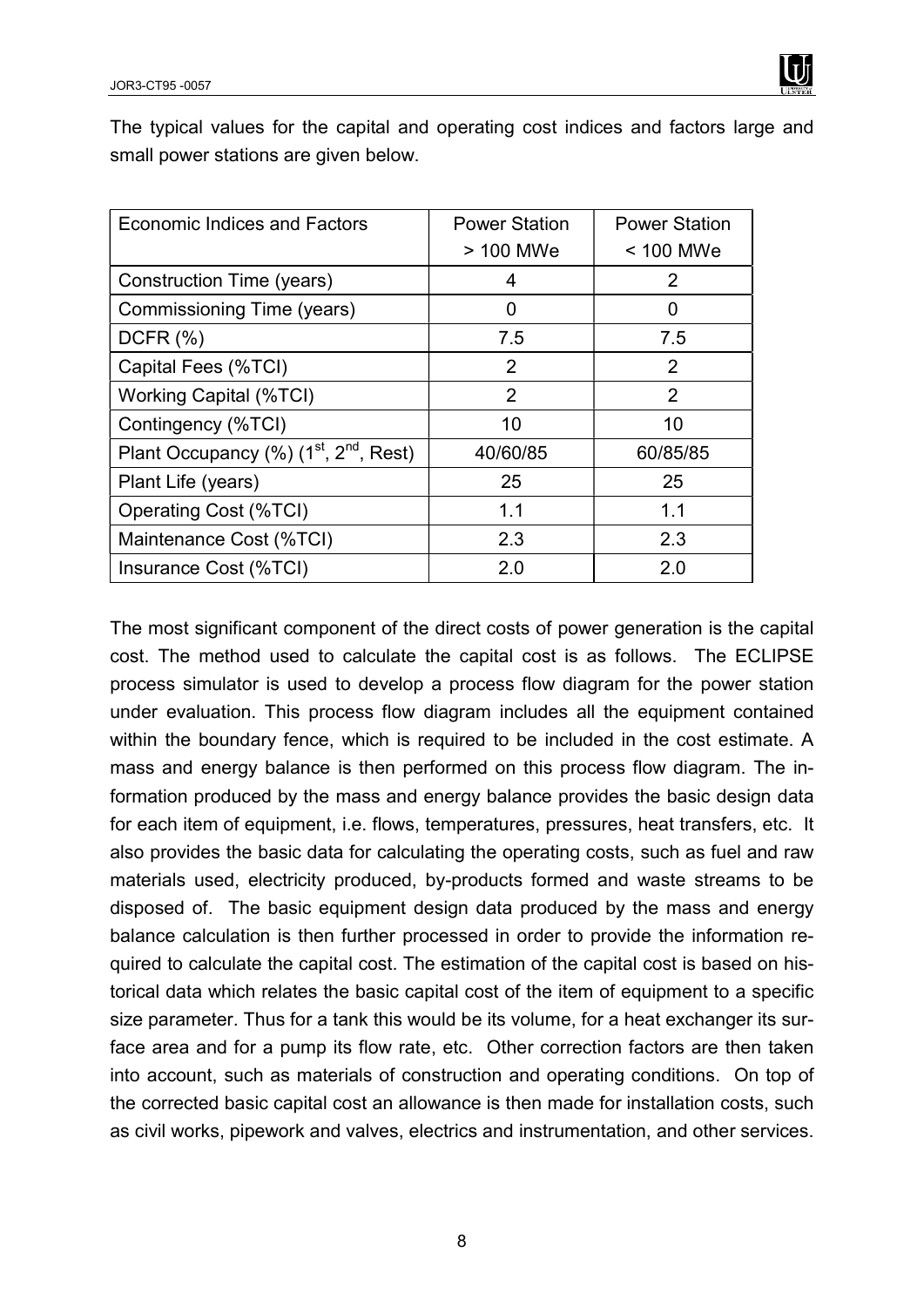

Whilst every effort is made to validate the capital cost estimation data, using published information and actual quotations from equipment vendors, the absolute accuracy of this type of capital cost estimation procedure has been estimated at about  $\pm$ 25-30%. However, although the absolute accuracy of a single cost estimate may be only  $\pm$ 25-30% what we are doing in these studies is comparing families of similar technologies, composed of similar types of equipment. Therefore, the comparative capital cost estimates, which are based on the accurate calculation of a difference in a basic design by the mass and energy balance program, should be valid.

# 5 ASSESSMENT STUDIES

The assessment studies considered a variety of power generation technologies, a range of sizes of power plant and a number of blends of coals/biomasses/wastes as feedstocks. The power generation technologies studied were pulverised fuel firing (PF), pressurised fluidised bed combustion (PFBC) and atmospheric pressure fluidised bed combustion (FBC). The power plant sizes ranged from 600MWe for the PF plants, to 12MWe for the smallest of the FBC plants. A low and a high sulphur bituminous coal was used blended with straw, wood, the woody matter from pressed olive stones (WPOS) and sewage sludge. The analysis of these materials is given in Table 1. Federal coal was taken as the standard coal in these studies. It has a relatively high sulphur content, so limestone was considered to be necessary as an absorbent for capturing 95% of the sulphur. For some of the studies a low-sulphur coal (Bellambi) was also assessed. The limestone flow was adjusted so that the systems using either high or low sulphur coals would have the same  $SO<sub>x</sub>$  emissions.

There are several problems associated with the use of straw as a fuel (3). It has a high moisture content, low energy density and high volatile content when compared to coal. Its moisture content, bulk and inhomogeneous form cause handling and feeding problems. Around 70% of the combustible portion of straw is emitted as volatiles, which means that the distribution and mixing of combustion air as well as the design of the burner(s) and the combustion chamber must be carefully planned. In addition, corrosion can be caused in the combustion chamber due to the many compounds of chlorine in straw. Straw ash has relatively low softening and melting temperatures, because of the high alkali metal content, and so slagging problems can occur at relatively low surface temperatures.

The experiences at the 80 MWth CFBC plant at Grenaa were that, during operation with a coal/straw mixture, the main problems occurred in the superheaters located in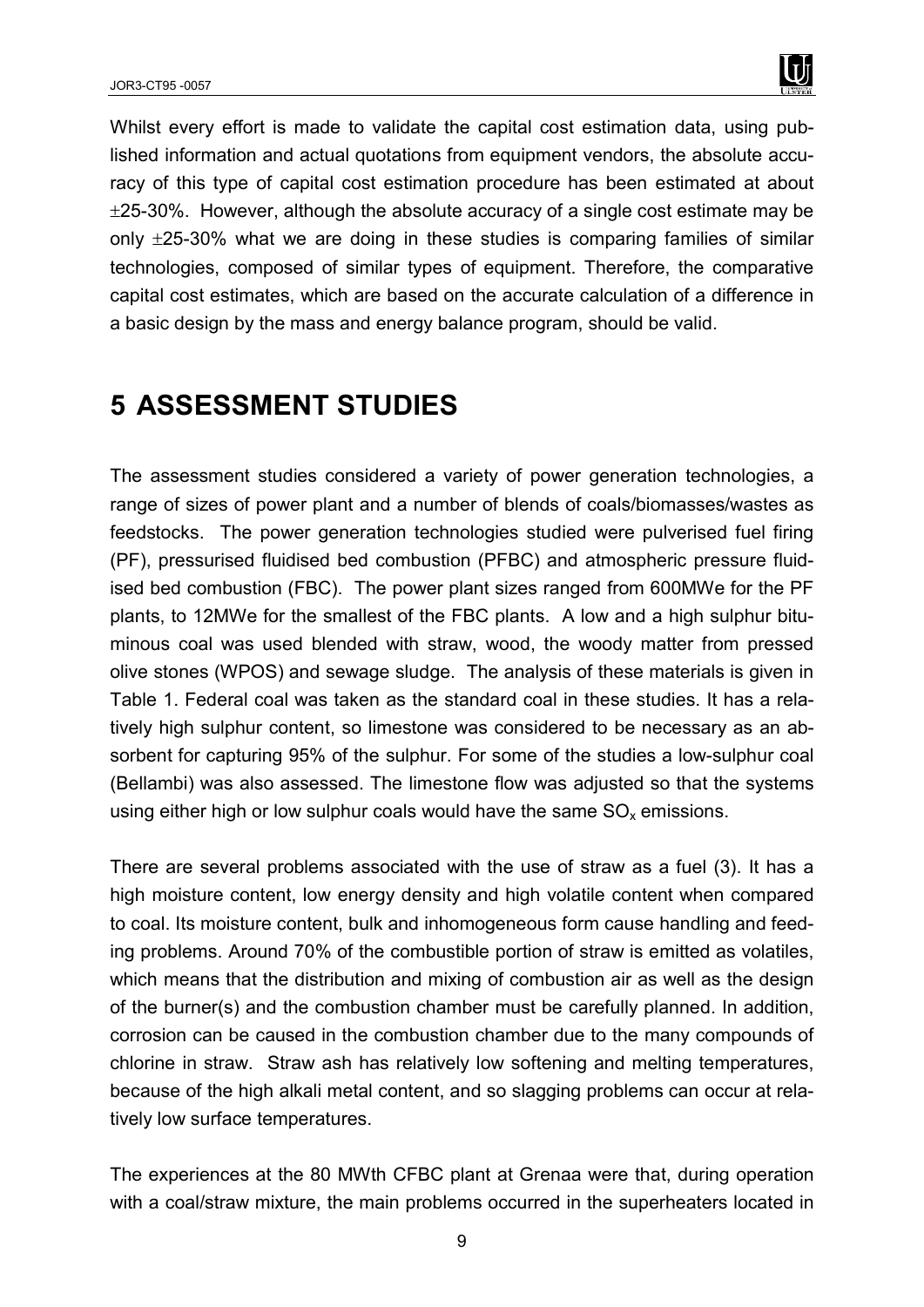

the overhead convective pass of the boiler. High-temperature corrosion was found and attributed to the high chlorine and alkaline content of the straw, enhanced by the use of high-sulphur coal (4). The final superheater steam temperature was 505°C during the 1½ years of operation before failure. Also, the potassium content of the CFBC material was found to be the prime indicator of fouling propensity. A shift from high-sulphur to low-sulphur coal led to a sharp decrease in potassium content and to the fouling rate. The lessons for co-firing coal and straw (or other materials with a high content of aggressive elements) from the Grenaa plant were:

The sulphur /potassium ratio of the fuel should be kept low, and proper consideration should be given to the inherent fouling and corrosion mechanisms during the design and deployment of the heat transfer surfaces.

In the smaller systems it would be difficult to design or position heat transfer surfaces to resist high temperature corrosion at reasonable cost. For this reason it is expected that the system would be of a relatively simple design, but the superheated steam temperatures would be maintained below 500°C.

The other biomass or waste feedstocks that were considered for these simulations were wood, WPOS and sewage sludge. While each of these materials has its own concerns, particularly on the handling and storage sides, none of them cause such major problems as straw, with regard to slagging, fouling or corrosion.

## 5.1 Studies Based on PF Combustion System

All the studies using a PF combustion system were based upon the Amer 9 power station at Geertruidenberg in the Netherlands (5). This is a 600MW supercritical PF coal fired power station with flue gas desulphurisation (FGD)(6)(7). Coal for the power station is imported from various countries and transhipped by barges from the seaports. Normal coal storage facilities are provided from where the coal is pulverised in mills and then pneumatically transferred using preheated primary air to a two pass once through boiler, with a spirally wound single furnace and tangentially fired low  $NO<sub>x</sub>$  burners. Most of the unburned coal and ash is removed at the base of the furnace, with the rest carried forward with the hot gases and removed in cold-side electrostatic precipitators. Before reaching these electrostatic precipitators the hot gases are cooled first by transferring heat to steam in the superheater tubes and the reheater tubes, then by transferring heat to condensate in the economiser section and finally by transferring heat to combustion air in the air preheater section.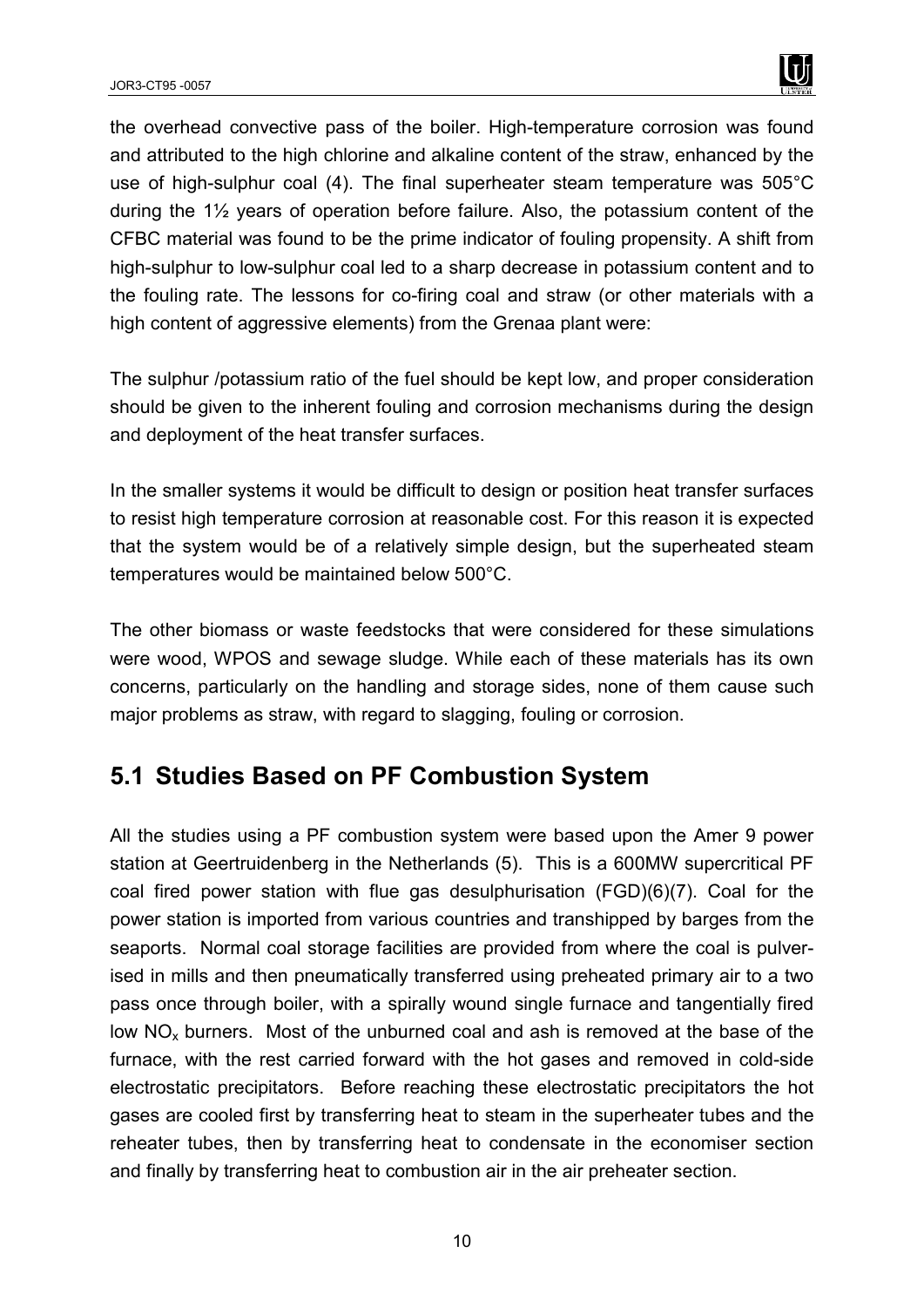The steam cycle is a supercritical single reheat system. The steam that leaves the superheater is sent to the turbine stop valve. It is then expanded in the high pressure turbine. The steam turbines have facilities for steam extraction and allow for steam to be tapped off to the regenerative feedwater heaters. Drains from the three high pressure feedwater heaters are fed to the deaerator. The steam from the high pressure turbine is then reheated before passing through one double flow intermediate pressure and three double flow low pressure turbines. At the crossover from the intermediate to the low pressure turbines steam is extracted for the deaerator. The steam from the low pressure turbine is condensed and the condensate is pumped through the four low pressure feedwater heaters to the deaerator. Drains from the four low pressure feedwater heaters are pumped in with the condensate feed. From the deaerator tank the boiler feed pump forces the condensate through the three high pressure surface-type feedwater heaters and the economiser before entering the boiler and completing the steam cycle.

The cooled gases are exhausted via the induced draught fan to a wet limestone FGD system where most of the  $SO<sub>x</sub>$  is removed. This process is based on the Deutsche Babcock design (6). The flue gas from the electrostatic precipitators is first cooled against the clean gas and then fed to the base of the spray tower. Limestone solution is circulated through the sprays in the tower and the  $SO<sub>2</sub>$  in the flue gas reacts to form calcium sulphite. In the base of the spray tower the calcium sulphite is oxidised to gypsum which then settles out. The gypsum solution is pumped through a hydrocyclone and then fed onto a filter table where most of the water and impurities are removed. The gypsum is then ready for sale for use in plasterboard manufacture and the wastewater is treated to separate the impurities. The clean gas is then reheated before being vented up the stack to the atmosphere.

Five processes were based around this technology. The first process (PN1) was the standard process as described above, using the standard coal. The second process (PN2) involved replacing one level of coal burners with straw burners so that 20% of the total thermal input to the boiler could be changed from coal to chopped processed straw. No other changes were required to the process apart from balancing flows to the steam cycle and the FGD system. The third process (PN3) involved replacing one level of coal burners with sewage sludge burners so that 20% of the total thermal input to the boiler could be changed from coal to dried sewage sludge cake. Again no other changes were required to the process apart from balancing flows to the steam cycle and the FGD system.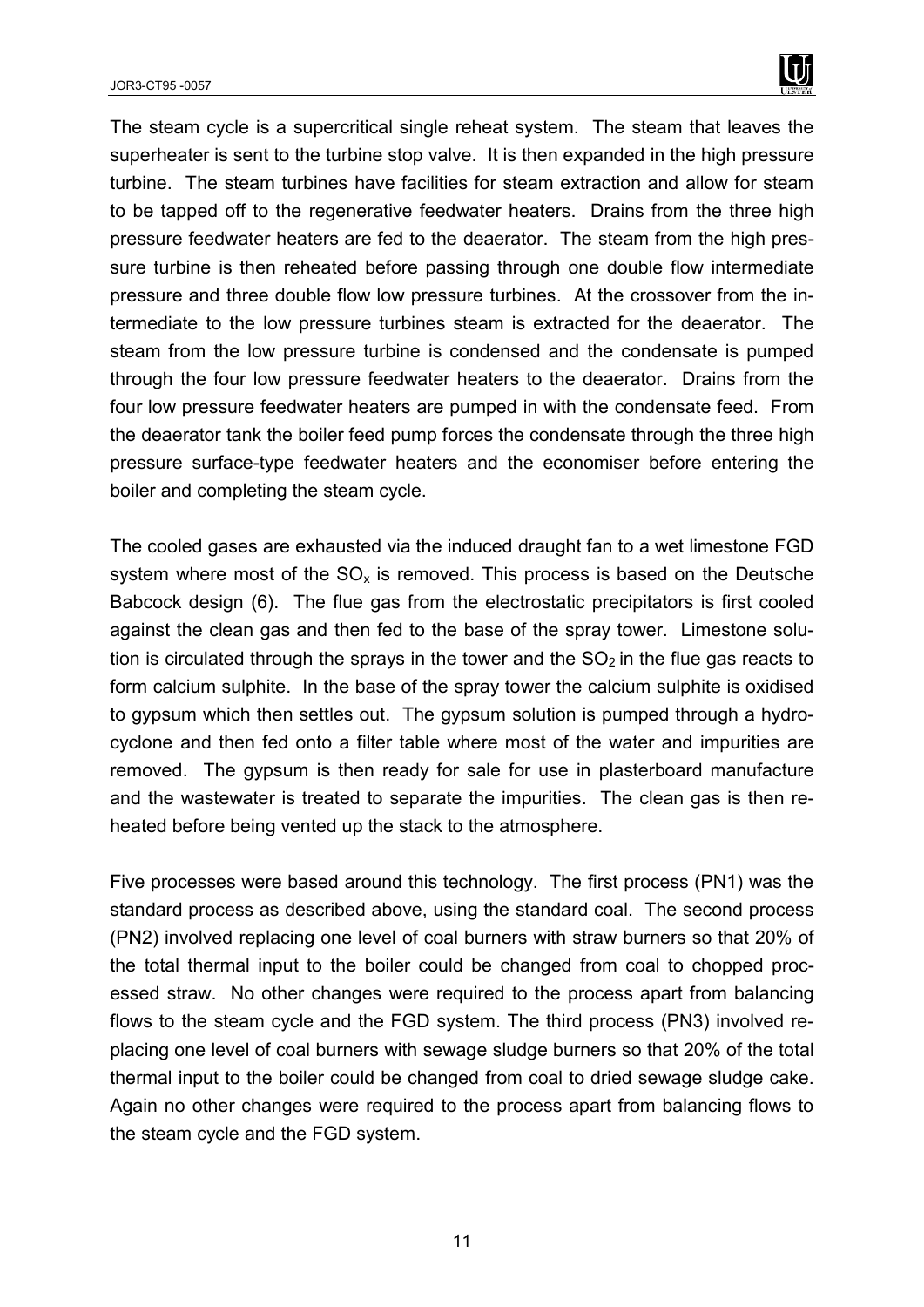The fourth process (PN4) was based on the use of fuel gas from a straw gasifier as a reburn fuel. Reburn technologies achieves a  $NO<sub>x</sub>$  emission reduction of about 50% by staging the combustion within the furnace. In the standard Amer 9 power station the coal is burned in six levels of burners all with the same stoichiometry of about 1.2. With reburn technology, the bottom 5 sets of burners burn the main coal fuel but with a reduced stoichiometry of 1.12. The top set of burners burn the reburn fuel at a stoichiometry of 0.9. Above this top set of burners overfire air is then added to complete the combustion stoichiometry to 1.2 overall. This technology has been demonstrated using natural gas as the reburn fuel at Longannet in Scotland and is about to be demonstrated using pulverised coal as the reburn fuel at Vado Ligure in Italy.

Process PN4 will use biogas as the reburn fuel from a straw gasifier. In this process dried straw is fed to a fluidised bed gasifier operating at 800°C. The straw is completely gasified at this temperature and a raw syngas with a calorific value of approximately 5 MJ/kg is produced. This raw syngas is cooled to 200°C and then filtered to remove ash particles. At this temperature most of the alkali metals condense on the ash particles and are also filtered out. The filtered syngas is then fed to the PF boiler system to be used as the reburn fuel. The heat removed from the raw syngas is used for raising steam, which is then mixed with the steam from the PF boiler system and fed to the steam turbine. This obviously involves more significant changes to the balancing of flows with the PF boiler steam system in particular.

The fifth process is based on pretreatment of straw using pyrolysis followed by char washing to remove chlorides and alkali metal salts (PN5). The char is used to replace some of the coal feed to the PF boiler and the pyrolysis gas is then used as reburn fuel in the PF boiler. Use of reburn technologies achieves a  $NO<sub>x</sub>$  emission reduction of about 50% by staging the combustion within the furnace. In the pyrolysis system a flow of 5.56 kg/s straw is conveyed to straw mills and mixed with air before pyrolysis, wherein a proportion of the feedstock is combusted to maintain the exit temperature at 550  $\degree$ C. Char is then separated from the pyrolysis gas in a cyclone. A percentage of the gas is also removed at this stage and is burned to provide heat to raise the incoming air temperature to 400  $\degree$ C. The pyrolysis gas that is sent to the PF boiler as reburn fuel has a flow of 42.5 kg/s with a LHV of 7.2 MJ/kg. The char that has been removed from the gas stream is washed in water to remove alkali metal salts and then dried to 50%.

The char produced in the pyrolysis section has a mass flow of 8.2 kg/s and a LHV of 32.7 MJ/kg. This is milled and mixed with the federal coal flow of 36.78kg/s. The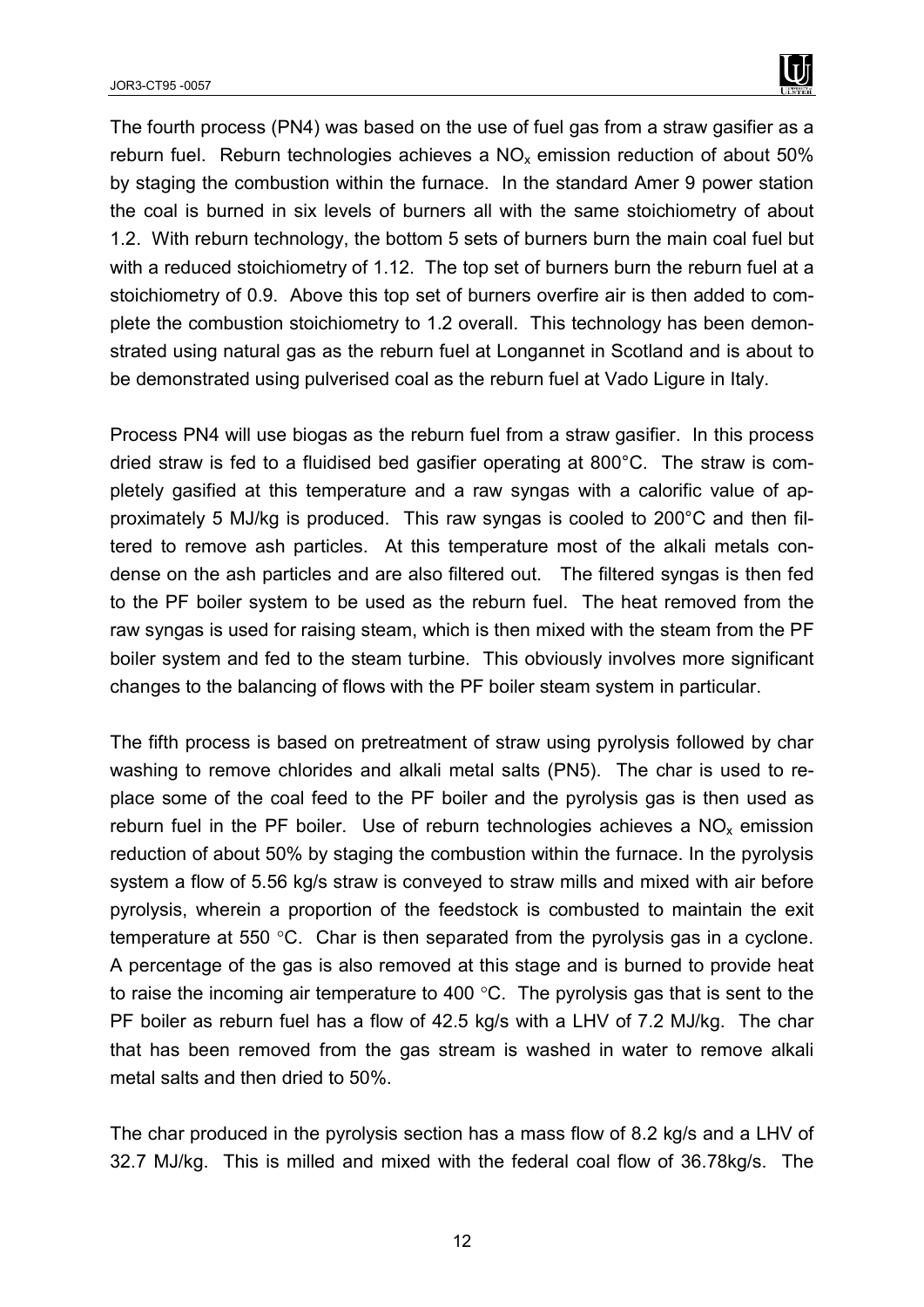

coal plus char provides 80% of the thermal input for the system. The remaining 20% thermal input is provided by the pyrolysis gas which acts as a reburn fuel.

### 5.2 Studies Based on PFBC Combustion System

Two different power generation systems have been studied under the general heading of PFBC. They are both based on a conceptual 350MWe sub-critical PFBC system. The first of the two PFBC systems uses only the standard coal (PN6) whereas the second system (PN7) is co-combusted with a mixture of 80% standard coal and 20% dried sewage sludge. The following description is generally applicable to both of these systems.

Normal coal storage facilities are provided from where the coal is crushed in grinders and then mixed with water. This fuel paste is pumped into the combustor. Limestone is fed through lock hoppers into the combustor. Dry limestone sorbent is used due to the relatively high sulphur content of the coal. The boiler is a bubbling pressurised fluidised bed combustor. Incoming air is compressed in a two stage compressor which is powered by a gas turbine driven by the exhaust gases. The outlet from the low pressure compressor passes through an intercooler, in order to limit the outlet temperature from the high pressure compressor to 300°C. The air from the compressor passes along a concentric pipe, where some heat is transferred from counterflowing flue gas, before it enters the pressure vessel. The pressure vessel contains the combustor and a set of cyclones. The air is forced through cyclone coolers to reach the base of the combustor and mix with the bed material. Some air is tapped off and cooled in an air cooler by low pressure condensate. This air is injected into the combustor to distribute the fuel paste evenly across the bed. The relatively low fluidising velocity gives a dense bubbling bed which limits the amount of material carried over into the flue gas. The low operating temperature (860°C) helps to reduce  $NO<sub>x</sub>$  formation. Sulphur retention is achieved by adding limestone and therefore no additional FGD is required.

The bubbling bed in the combustor gives very good heat transfer and tubes within the bed remove heat for superheating, reheating, evaporation and final economising. Approximately 50% of the ash is removed from the bed of the combustor and heat is extracted from this for low pressure boiler feedwater heating. The rest of the solids are carried forward with the hot gases. Sets of high efficiency cyclones separate all of the particles down to 10micron from the flue gas. This cyclone ash is cooled first in the pressure vessel by incoming air and then in external heat exchanger where it gives up heat for low pressure boiler feedwater heating. From the gas turbine exit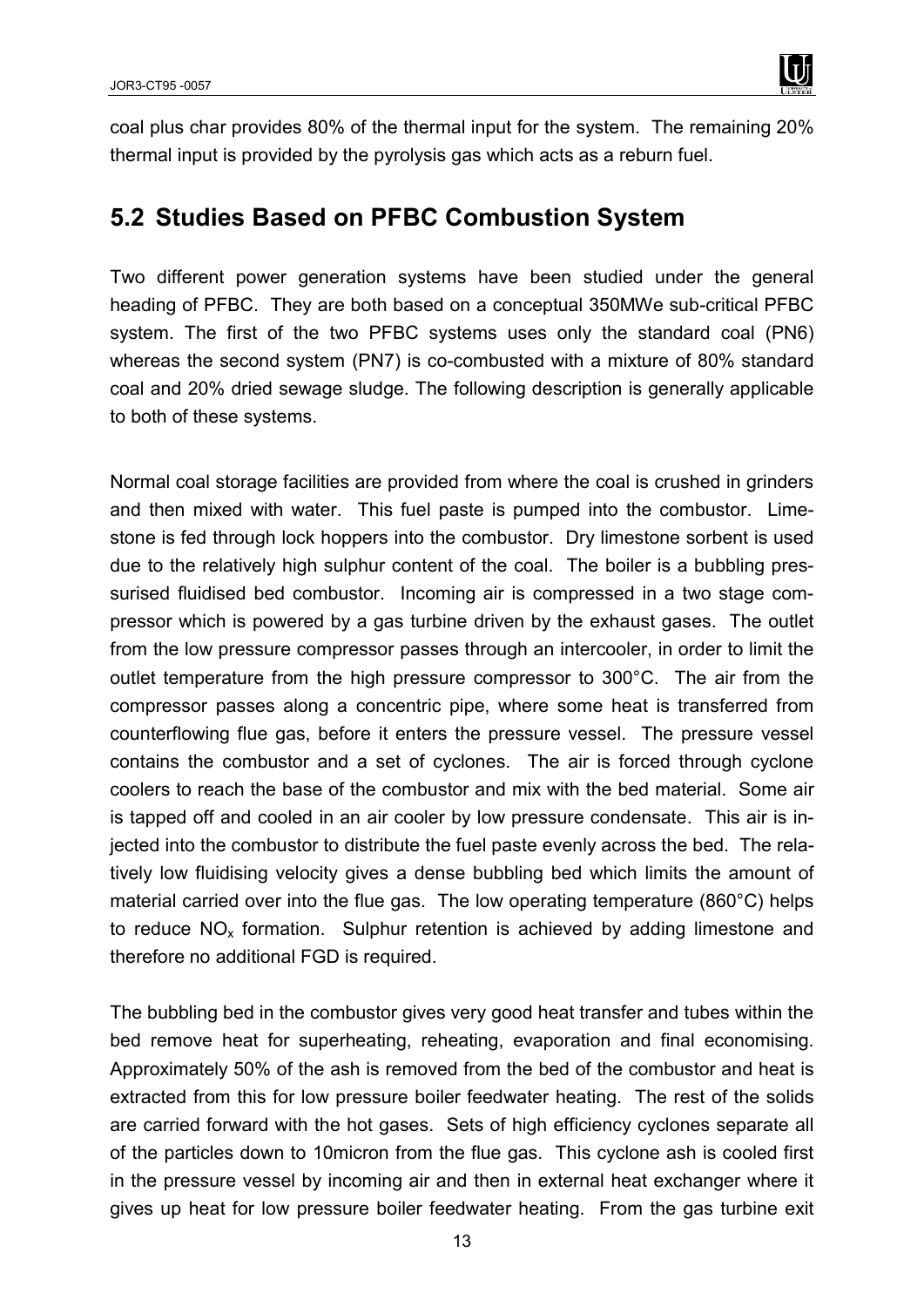the flue gas passes to a three stage waste heat boiler, where the flue gas gives up heat to the boiler feedwater via two high pressure economisers and one low pressure economiser. The remaining particulates are removed in cold-side electrostatic precipitators. The cooled gases are exhausted via the stack to the atmosphere.

The steam which leaves the superheater is sent to the turbine stop valve. It is then expanded in the high pressure turbine. The steam turbines have facilities for steam extraction and allow for transfer of steam to the regenerative feedwater heaters. For the PFBC there is no requirement for a third high pressure heater since adequate feedwater heating is provided by the waste heat boiler. Drains from the two high pressure feedwater heaters are fed to the deaerator. The steam from the high pressure turbine is reheated before passing through an intermediate pressure and a double flow low pressure turbine. At the crossover from the intermediate to the low pressure turbines steam is extracted for the deaerator. Drains from the low pressure feedwater heaters are fed to the condenser.

The steam from the low pressure turbine is condensed and the condensate is pumped through two low pressure surface-type heaters and parallel economisers to the deaerator. Here the incoming water is heated by direct contact with the bleed steam. The economisers used for low pressure feedwater heating are the final stage of the waste heat boiler, the air compressor intercooler, the cyclone ash cooler and the fuel paste distribution air cooler. The boiler feed pump forces the condensate through two high pressure surface-type feedwater heaters and a parallel economiser, which is the intermediate stage of the waste heat boiler. The feedwater is then heated by the final stage of the waste heat boiler and the economiser before entering the boiler and completing the steam cycle.

#### 5.3 Studies Based on FBC Combustion System

An example of the process is described below for the case of wood as the fuel. Most of this process description is the same for all the fuels used, except in the fuel handling and preparation. In addition, for sulphur-containing fuels, such as coal, limestone would be added for in-bed sulphur removal.

Wood from a nearby forest is harvested, chipped and transported to the power station. On reception it is transferred from the lorries into a ground hopper with multiple screw conveyor, via magnetic separation, size separation and reduction stages (screening) and on to storage on a belt conveyor. It is stored in piles of chips in the open, in sufficient quantities for 14 days throughput. It is assumed that negligible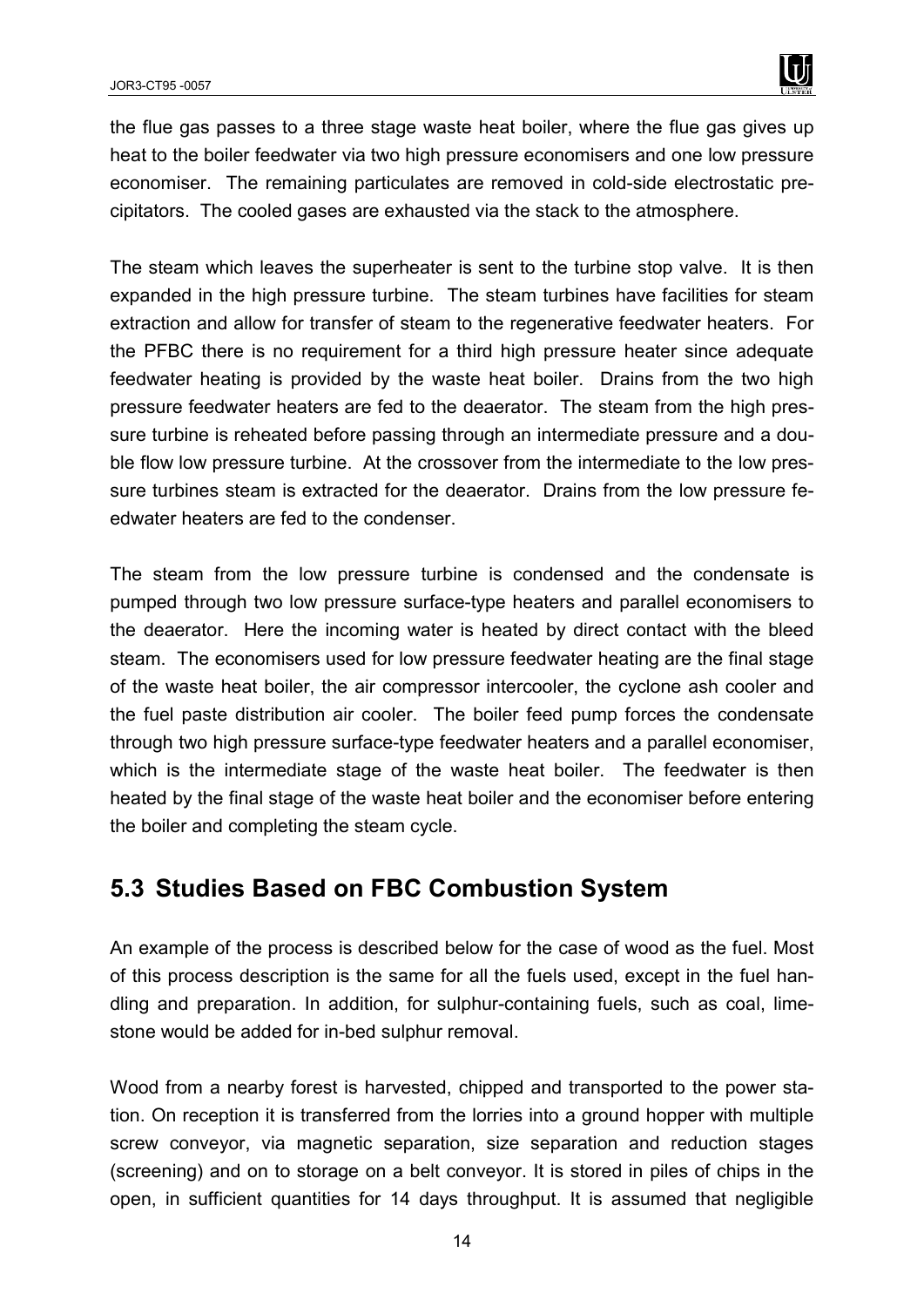wood mass loss, due to bacterial action, would occur in this time period. It is also assumed that changes in moisture content due to rain or drying out would cancel each other, i.e. the moisture content and wood mass are taken to be the same at the time of use as at the time of delivery.

Wood, with a moisture content of approximately 50% (on a dry basis) is taken from storage, screened, and then transferred pneumatically to buffer storage ready for use in the fluidised bed combustor. No wood drying stage is included. Air, preheated by the flue gases, enters the fluidised bed combustor. Approximately 30% excess air in the two small-scale systems (and 20% excess air in the two larger CFBCs) is used to ensure complete combustion. The amount of heat transferred from the combustion of the wood to the steam cycle depends on the moisture content of the wood feedstock, as energy must be used to drive off the moisture in the drying and heating stage of combustion and raise it to the outlet temperature of the combustor. Radiant energy from the flames during combustion is transferred to boiler tubes lining the combustor walls and is used to vaporise water coming from the steam drum. Heat is also transferred from the hot gases to the steam to superheat it, and to the condensate in the economiser section to preheat the condensate.

The ash is removed from the bottom of the combustor; the gases go on to the combustion air preheater while the superheated steam is then fed to the steam turbine. The conditions used in the simulation for the steam turbines are those of commercially available turbines for the anticipated power output. The type and size of boiler used generally determine the steam conditions, but the characteristics of the biomass fuel must also be taken into account. In only the two largest systems, producing 250 MWe and 125 MWe, was steam reheating included, together with multiple stage feed water preheating. In the other power stations a single low pressure feed water heater was used. For all of these systems the final turbine discharged to a condenser, operating at 0.06 Bar Abs. The superheated steam inlet conditions at the high-pressure steam turbine for the different processes are given in Table 2.

The following assessment studies were based on the CFBC systems.

| PN8 250MWe CFBC  | <b>Federal Coal Only</b>         |
|------------------|----------------------------------|
| PN9 250MWe CFBC  | Federal Coal + 20% Straw         |
| PN10 250MWe CFBC | Federal Coal + 20% Sewage Sludge |
| PN11 125MWe CFBC | <b>Federal Coal Only</b>         |
| PN12 125MWe CFBC | Federal Coal + 20% Straw         |
| PN13 25MWe CFBC  | <b>Federal Coal Only</b>         |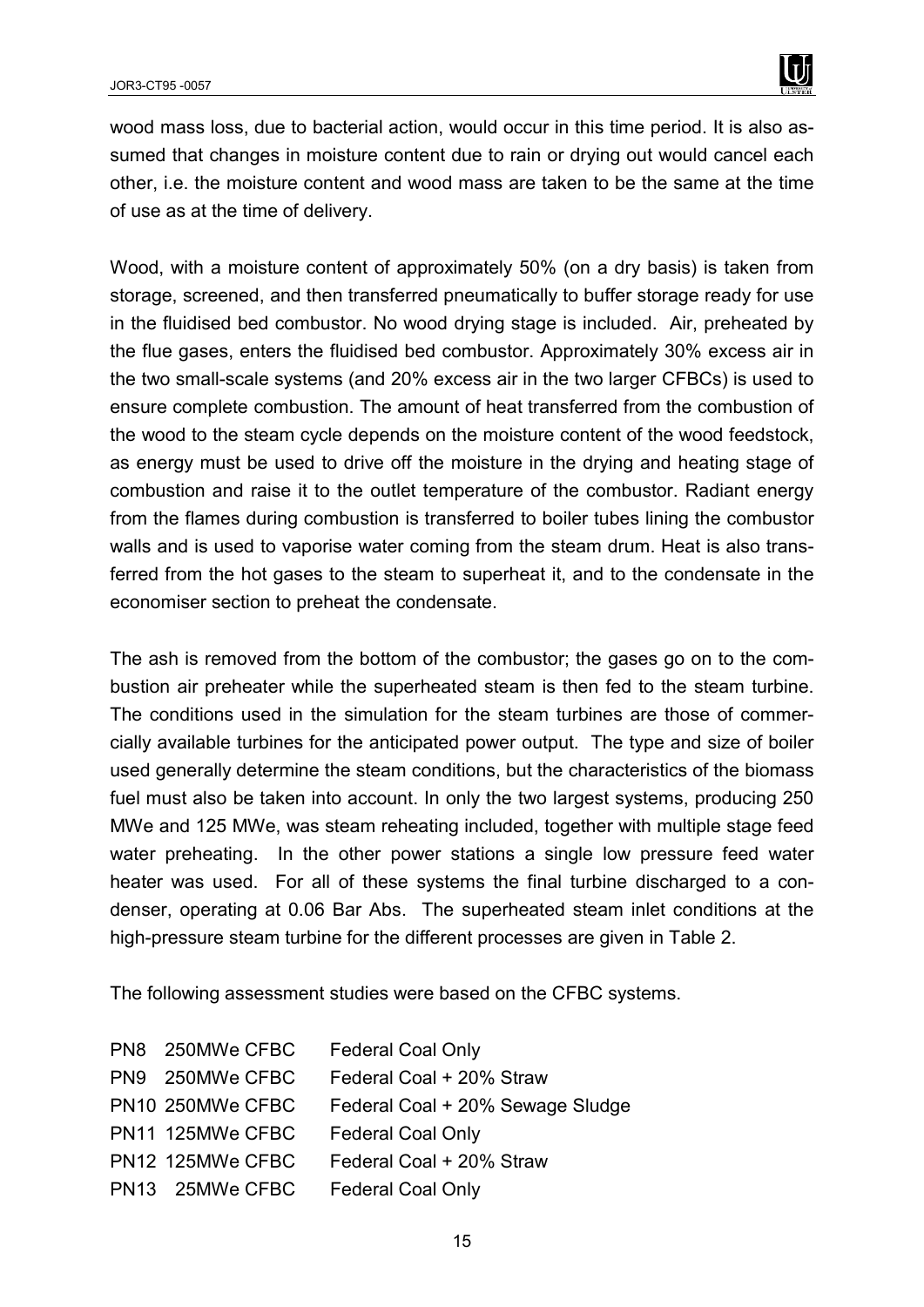

| PN14 25MWe CFBC | Federal Coal + 50% Straw  |
|-----------------|---------------------------|
| PN15 25MWe CFBC | Federal Coal + 50% Wood   |
| PN16 25MWe CFBC | Federal Coal + 50% WPOS   |
| PN17 25MWe CFBC | <b>Bellambi Coal Only</b> |
| PN18 25MWe CFBC | Bellambi Coal + 50% Straw |
| PN19 25MWe CFBC | Bellambi Coal + 50% Wood  |
| PN20 25MWe CFBC | Bellambi Coal + 50% WPOS  |
| PN21 25MWe CFBC | Wood Only                 |
| PN22 25MWe CFBC | <b>Straw Only</b>         |
| PN23 12MWe CFBC | <b>Federal Coal Only</b>  |
| PN24 12MWe CFBC | Federal Coal + 50% Straw  |
| PN25 12MWe CFBC | <b>Bellambi Coal Only</b> |
| PN26 12MWe CFBC | Bellambi Coal + 50% Straw |

Similar studies were made for 12MWe BFBC systems, although the detailed results are not presented, only the overall results and conclusions

## 6 RESULTS

The technical, environmental and economic results of all of the systems modelled are presented in Tables 3 to 15 and shown in Figures 1 to 7. The discussion of these results will be considered under the following topics

#### 6.1 Large Scale Co-combustion of Coal and Straw

In this section eight different processes are considered, PN1 - a coal fired PF boiler, PN2 - co-combustion of coal and straw in a PF boiler, PN4 - gasified straw as a reburn fuel in a PF boiler, PN5 - pyrolysed straw as a reburn fuel in a PF boiler, PN8 - a 250MWe coal fired CFBC, PN9 - co-combustion of coal and straw in a 250MWe CFBC, PN11 - a 125MWe coal fired CFBC and PN12 - co-combustion of coal and straw in a 125MWe CFBC.

With the PF boiler systems, the thermal input of coal to PN1 is 1367MW and the power produced on the steam turbines is 649MWe. The total auxiliary power consumption is 47MWe, mainly in the combustion air fans and condensate pumps, leaving a net electrical generation of 601.5MWe, which leads to an efficiency of 44.0%.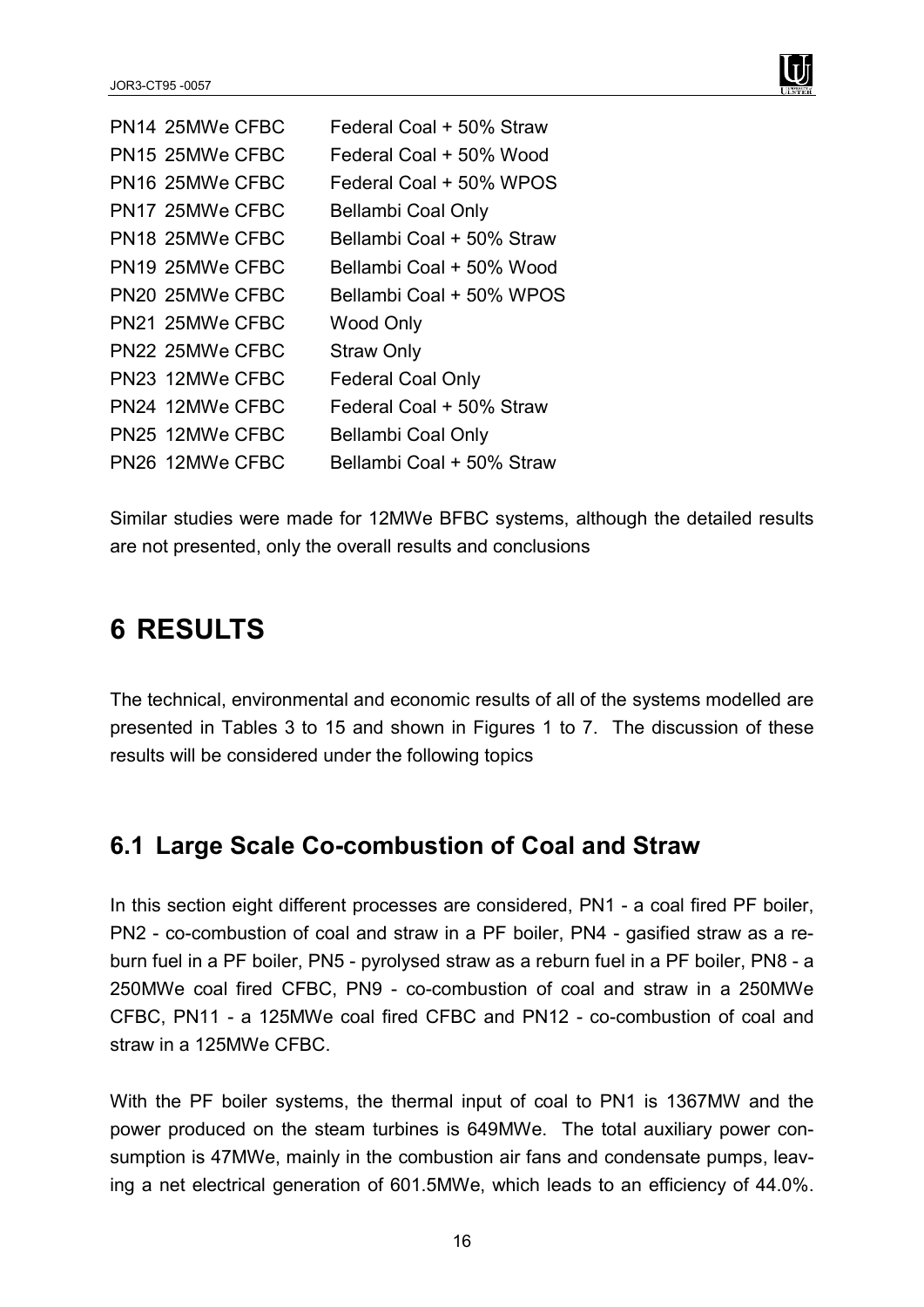The gaseous  $CO<sub>2</sub>$  emissions are equivalent to 760g/kWh of net electricity generated. When 20% straw is co-combusted with the coal in PN2, with the same thermal input, the power generated from the steam turbines is reduced slightly by about 1MWe due to the higher moisture content of the straw. The auxiliary power consumption goes up slightly by less than 0.5MWe, mainly due to the increased load on the combustion air fans. The total effect is to reduce the net electrical generation to 600.3MWe and reduce the efficiency to 43.8%. The total gaseous  $CO<sub>2</sub>$  emissions increase slightly to 773g/kWh, however when the contribution from the straw is excluded the net  $CO<sub>2</sub>$ emissions reduce significantly to 610g/kWh.

 When 20% of the thermal input of the power plant is provided as a reburn fuel obtained from the gasification of straw, PN4, an increased thermal input of about 20MW is required to achieve about the same power generation from the steam turbines. The auxiliary power consumption goes up significantly by over 3.5MWe, mainly due to the increased load on the fans required for the reburning fuel and the overfire air. The total effect is to reduce the net electrical generation to 599.1MWe and reduce the efficiency to 43.2%. The total gaseous  $CO<sub>2</sub>$  emissions increase to 818g/kWh, however when the contribution from the straw is excluded the net  $CO<sub>2</sub>$  emissions again are reduced significantly to 600g/kWh. The main advantage of reburning is the reduced  $NO_x$  emissions and the results show that the  $NO_x$  emissions are also reduced to about half the normal level.

Adding 20% reburn fuel from the pyrolysis of straw, PN5, has a much more negative effect on the overall performance of the PF power station than from the gasification of straw. An increased thermal input of about 110MW is required to achieve about the same power generation from the steam turbines. The auxiliary power consumption also goes up by about 5.6MWe, mainly due to the increased load on the fans required for the reburning fuel and the overfire air and the power required by the pyrolysis unit and the char wash/preparation unit. The total effect is to reduce the net electrical generation to 596.9MWe and reduce the efficiency to 40.4%. The total gaseous  $CO<sub>2</sub>$  emissions increase to 844g/kWh, however when the contribution from the straw is excluded the net  $CO<sub>2</sub>$  emissions again are reduced to 535g/kWh. The main advantage of reburning is the reduced  $NO<sub>x</sub>$  emissions and the results show that the  $NO<sub>x</sub>$  emissions are also reduced to about half the normal level.

The economic analysis of the PF boiler systems shows that the total capital cost of PN1 is 515 MECU, giving a specific investment of 856 ECU/kWe and a break-even electricity selling price (BESP) of 31.5 ECU/MWh. The addition of 20% straw in PN2 increases the solids reception, storage and handling costs by 20 MECU, giving a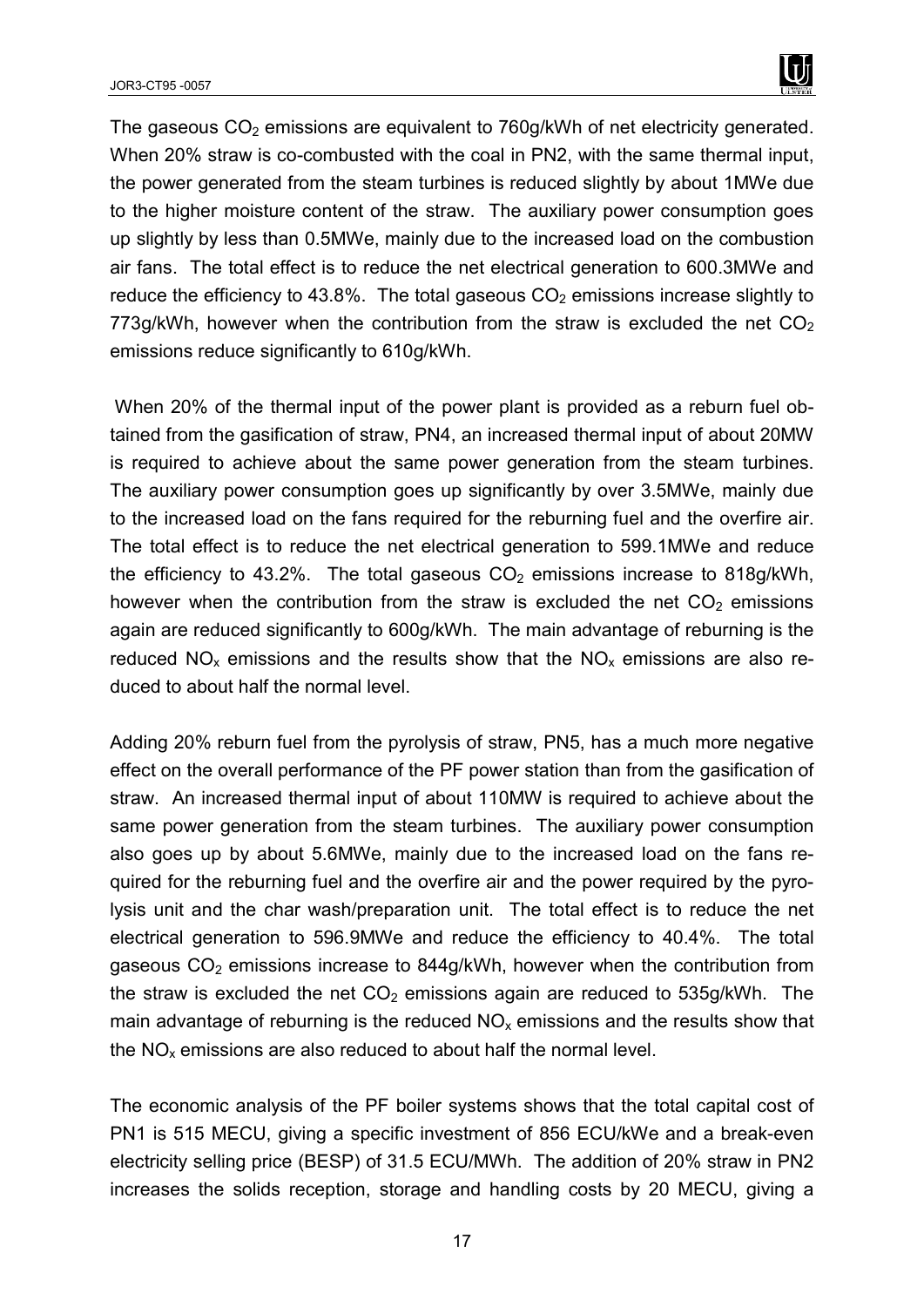specific investment of 891 ECU/kWe and a BESP of 37.4 ECU/MWh. The addition of 20% straw as a reburn fuel has an even more dramatic effect on the capital cost, due to the additional cost of the straw gasifier, syngas cooler and syngas filter. In PN4 therefore the capital cost increases by 94 MECU, giving a specific investment of 1017 ECU/kWe and a BESP of 39.7 ECU/MWh. No capital cost estimation was made for the straw pyrolysis and char wash systems in PN5 due to the significance uncertainties in the design of these systems. However, the large effect on the overall electricity generation efficiency potentially makes PN5 an unattractive option. These BESP figures are based on a coal cost of 32 ECU/tonne and a straw cost of 60 ECU/tonne, which is representative of the costs in Denmark.

With the large scale CFBC combustion systems, the thermal input of coal to PN8 is 641MW and the power produced on the steam turbines is 270MWe. The total auxiliary power consumption is nearly 20MWe, mainly in the combustion air fans and condensate pumps, leaving a net electrical generation of 250MWe, which leads to an efficiency of 39.0% and gaseous  $CO<sub>2</sub>$  emissions of 841g/kWh. When 20% straw is co-combusted with the coal in PN9, for the same thermal input the power generated from the steam turbines is reduced by over 2MWe, again due to the high moisture content of the straw, with a similar auxiliary power consumption. The total effect is to reduce the net electrical generation to 248.1MWe and reduce the efficiency to 38.7%. The total gaseous  $CO<sub>2</sub>$  emissions increase to 858g/kWh, however when the contribution from the straw is excluded the net  $CO<sub>2</sub>$  emissions reduce significantly to 676g/kWh. The overall technical results of the 125MWe CFBC systems, PN11 and PN12 are very similar to the larger 250MWe CFBC systems. This is because the combustion efficiency, steam cycle efficiency and fixed losses are very similar for both systems. However, the economics of the two systems are substantially different due to the economies of scale of the larger system.

The economic analysis of the larger CFBC combustion system shows that the total capital cost of PN8 is 271 MECU, giving a specific investment of 1080 ECU/kWe and a BESP of 40.1 ECU/MWh. The addition of 20% straw in PN9 increases the solids reception, storage and handling costs by 12 MECU, giving a specific investment of 1140 ECU/kWe and a BESP of 46.2 ECU/MWh. With the 125MWe CFBC combustion system the total capital cost of PN11 is 167 MECU, giving a substantially increased specific investment of 1330 ECU/kWe and a BESP of 46.4 ECU/MWh. The addition of 20% straw in PN12 increases the solids reception, storage and handling costs by 9 MECU, giving a specific investment of 1400 ECU/kWe and a BESP of 53.3 ECU/MWh.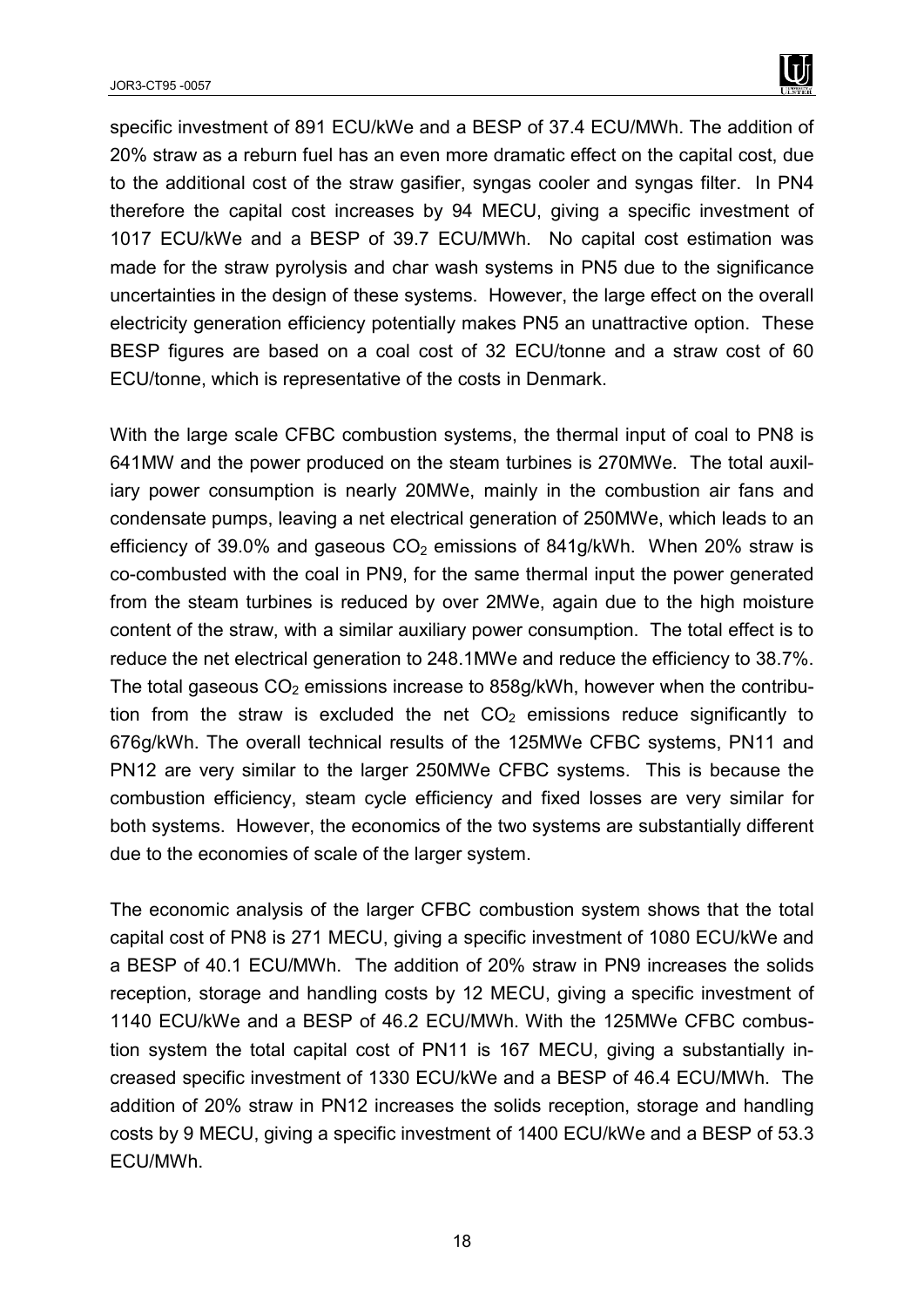The addition of straw in systems PN2, PN4, PN5, PN9 and PN12 all have a significant adverse impact on the economics of large scale coal fired power stations. However, they are reducing the net  $CO<sub>2</sub>$  emissions by nearly 20% and for the cases of PN4 and PN 5 are also reducing the  $NO<sub>x</sub>$  emissions by nearly 50%. Clearly a price is being paid for reducing  $CO<sub>2</sub>$  and  $NO<sub>x</sub>$  emissions. The important issue is how competitive this price is with the alternative means of reducing  $CO<sub>2</sub>$  emissions, such as the combustion of straw on its own at a smaller scale. This issue will be considered in section 6.6

### 6.2 Large Scale Co-Combustion of Coal and Dried Sewage Sludge

In this section six different processes are considered, PN1 - a coal fired PF boiler, PN3 - co-combustion of coal and sewage sludge in a PF boiler, PN6 - a 350MWe coal fired PFBC, PN7 - co-combustion of coal and sewage sludge in a 350MWe PFBC, PN8 - a 250MWe coal fired CFBC and PN10 - co-combustion of coal and sewage sludge in a 250MWe CFBC.

The effect of the addition of 20% sewage sludge, PN3, on the performance of a coal fired PF boiler is very similar to the addition of 20% straw, but for different reasons. With the same thermal input as PN1, the power generated from the steam turbines is reduced slightly by about 1MWe, this time due to the high ash content of the sewage sludge. The auxiliary power consumption goes up by about 0.9MWe, due to the increased load on the combustion air fans and on the ash/fly ash removal system. The total effect is to reduce the net electrical generation to 600.0MWe and reduce the efficiency to 43.8%. The total gaseous  $CO<sub>2</sub>$  emissions increase slightly to 765g/kWh. The economic analysis of the PF boiler systems shows that the addition of 20% sewage sludge increases the solids reception, storage and handling costs by 8 MECU, giving a specific investment of 872 ECU/kWe.

With the PFBC systems, the thermal input of coal to PN6 is 875MW and the power produced from the gas turbine is 77.4MWe and from the steam turbines is 295.4MWe. The total auxiliary power consumption is 12MWe, mainly in the condensate pumps, leaving a net electrical generation of 360.6MWe and an efficiency of 41.2%. The gaseous  $CO<sub>2</sub>$  emissions are equivalent to 783g/kWh of net electricity generated. The addition of 20% sewage sludge, PN7, has quite a significant effect on the overall performance of the coal fired PFBC system. With the same thermal input as PN6, the power generated from the gas turbine goes up to 82.6MWe, due to the higher volatile matter content of the sewage sludge and the power generated by the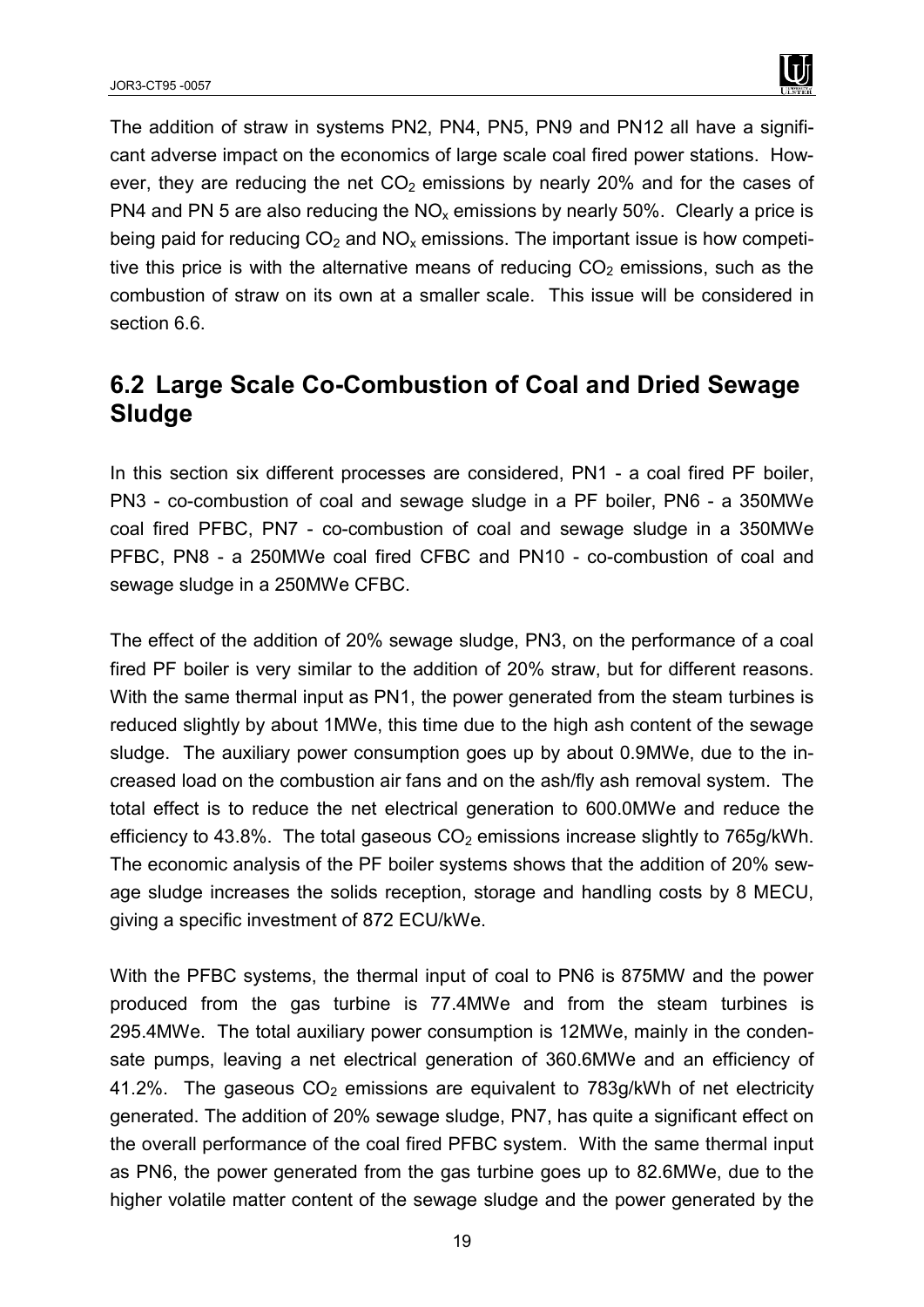steam turbines is reduced by about 7MWe to 288.2MWe. The auxiliary power consumption is unchanged which means that the total effect is to reduce the net electrical generation by 2MWe and reduce the efficiency slightly to 41.1%. The total gaseous  $CO<sub>2</sub>$  emissions increase slightly to 792g/kWh. The economic analysis of the PFBC systems shows that the total capital cost of PN6 is 355 MECU, giving a specific investment of 984 ECU/kWe and a BESP of 36.9 ECU/MWh. The addition of 20% sewage sludge increases the solids reception, storage and handling costs by 9 MECU and the PFBC and gas turbine costs by 6MECU, giving a total cost of 368 MECU and a specific investment of 1026 ECU/kWe.

The addition of 20% sewage sludge to the large scale CFBC, PN10, has only a very small effect on its overall performance. The high ash content of the sewage sludge has less of an effect on fluidised bed systems than the PF boiler due to the lower operating temperatures, which means that the ash is not melted during the combustion process. In the economic analysis, the addition of 20% sewage sludge increases the solids reception, storage and handling costs by 9 MECU giving a total cost of 280 MECU and a specific investment of 1118 ECU/kWe.

For this study sewage sludge is considered to be a waste, not a renewable energy source, and therefore what is important is the cost of disposing of this waste not the reduction in  $CO<sub>2</sub>$  emissions. To calculate the cost of disposing of the sewage sludge it was assumed that the BESP for the three processes using sewage sludge, PN3, PN7 and PN10 is the same as the BESP for the equivalent coal only systems. An economic analysis was then performed to determine the price that could be paid for the sewage sludge to give this BESP. For the PF boiler system with 20% sewage sludge, PN3, to give a BESP of 31.5ECU/MWh a price of 13.6ECU/tonne could be paid for the sewage sludge. For the PFBC system with 20% sewage sludge, PN7, to give a BESP of 36.9ECU/MWh a price of 6.5ECU/tonne could be paid for the sewage sludge. For the CFBC system with 20% sewage sludge, PN10, to give a BESP of 40.1ECU/MWh a price of 11.8ECU/tonne could be paid for the sewage sludge. Therefore, the most economic route for co-combustion of coal and sewage sludge is using a PF boiler, followed by CFBC and then PFBC. However all three cases are potentially attractive routes, especially as under normal circumstances a gate fee would be available to take the sewage sludge.

These figures assume that the sewage sludge is in dried pellet form and therefore the filtered sewage sludge must be dried and transported to the power station for use. It has been calculated that the drying cost would be approximately 20ECU/tonne dry matter. Therefore, for the power station to take filtered sewage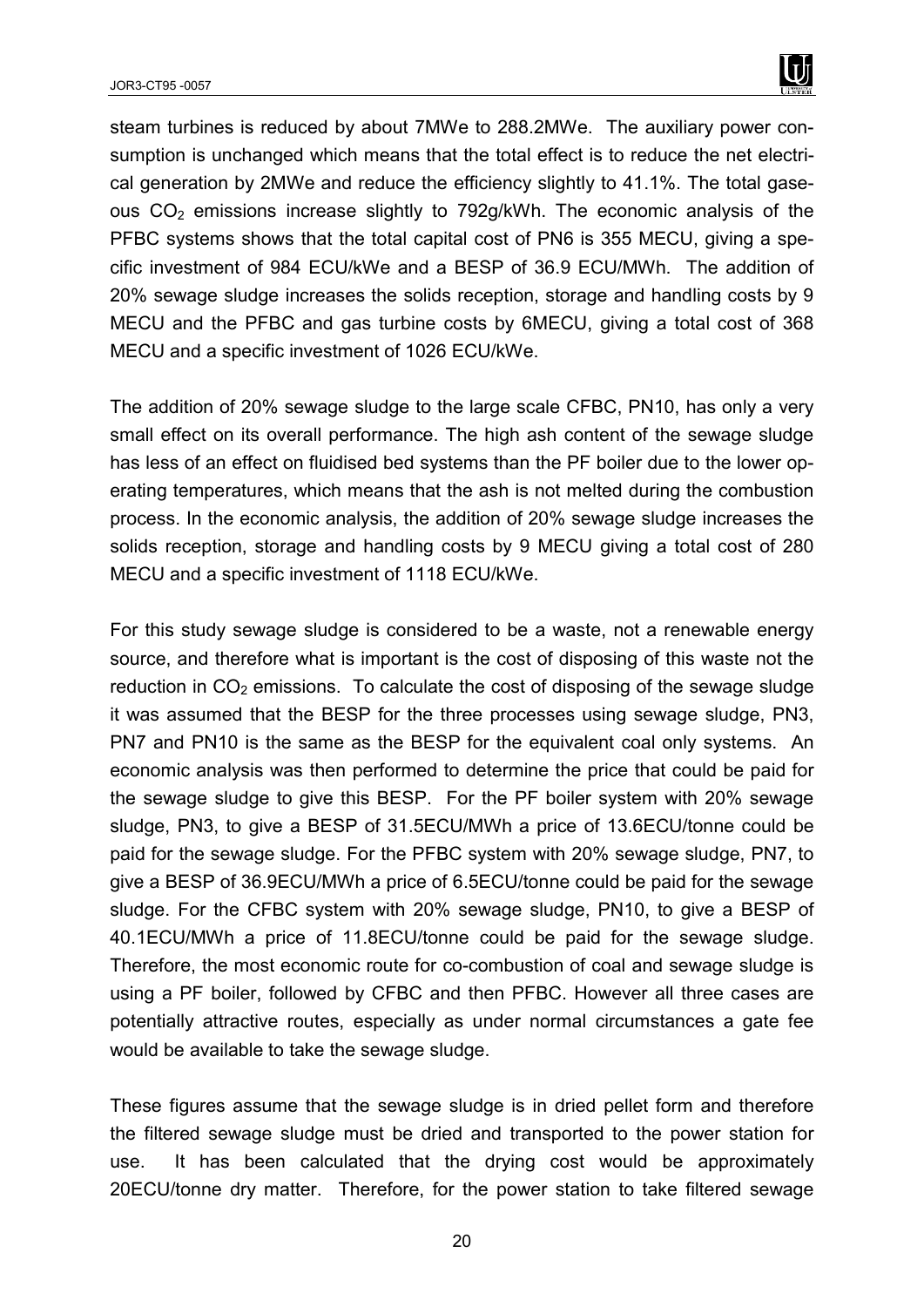sludge a gate fee of 6.4ECU/tonne is required for the PF boiler and 8.2ECU/tonne for the CFBC system to break-even with coal only operation. The situation with the PFBC system is different in that the feed system for the PFBC is a slurry. Therefore the PFBC could take filtered sewage sludge at no extra processing cost and could afford to pay the same 6.5ECU/tonne dry basis for the filtered sewage sludge as the dried sewage sludge. These figures are gate fees or gate values and therefore transport costs have not been included as they are site specific.

### 6.3 Small Scale Co-Combustion of Coal and Straw

In this section eight different processes are considered, PN13 - a high sulphur coal fired 25MWe CFBC, PN14 - co-combustion of a high sulphur coal and straw in a 25MWe CFBC, PN23 - a 12MWe high sulphur coal fired CFBC, PN24 - cocombustion of a high sulphur coal and straw in a 12MWe CFBC, PN17 - a low sulphur coal fired 25MWe CFBC, PN18 - co-combustion of a low sulphur coal and straw in a 25MWe CFBC, PN25 - a 12MWe low sulphur coal fired CFBC and PN26 - cocombustion of a low sulphur coal and straw in a 12MWe CFBC

With the 25MWe CFBC systems, the thermal input of coal to PN13 is 79.5MW and the power produced on the steam turbines is 26.2MWe. The total auxiliary power consumption is 2.2MWe, mainly in the combustion air fans and condensate pumps, leaving a net electrical generation of 24MWe, which leads to an efficiency of 30.2%. This efficiency is much lower than the larger CFBC systems due mainly to the less efficient steam cycle and the higher fixed losses. The gaseous  $CO<sub>2</sub>$  emissions are equivalent to 1107g/kWh reflecting this lower efficiency. When 50% straw is cocombusted with the coal in PN14, with the same thermal input, the power generated from the steam turbines is reduced by 0.5MWe due to the higher moisture content of the straw. The auxiliary power consumption is unchanged at 2.2MWe giving a net electrical generation of 23.6MWe and a reduced efficiency of 29.5%. The total gaseous  $CO<sub>2</sub>$  emissions increase slightly to 1163g/kWh, however when the contribution from the straw is excluded the net  $CO<sub>2</sub>$  emissions reduce significantly to 567g/kWh. The economic analysis of the 25MWe CFBC systems shows that the total capital cost of PN13 is 41 MECU, giving a specific investment of 1700 ECU/kWe and a BESP of 56.1 ECU/MWh. These poorer economic figures compared with the large scale CFBC systems reflect the diseconomies of small scale operation as well as the lower efficiencies. The addition of 50% straw in PN14 increases the solids reception, storage and handling costs by 5 MECU, giving a specific investment of 1980 ECU/kWe and a BESP of 79.1 ECU/MWh.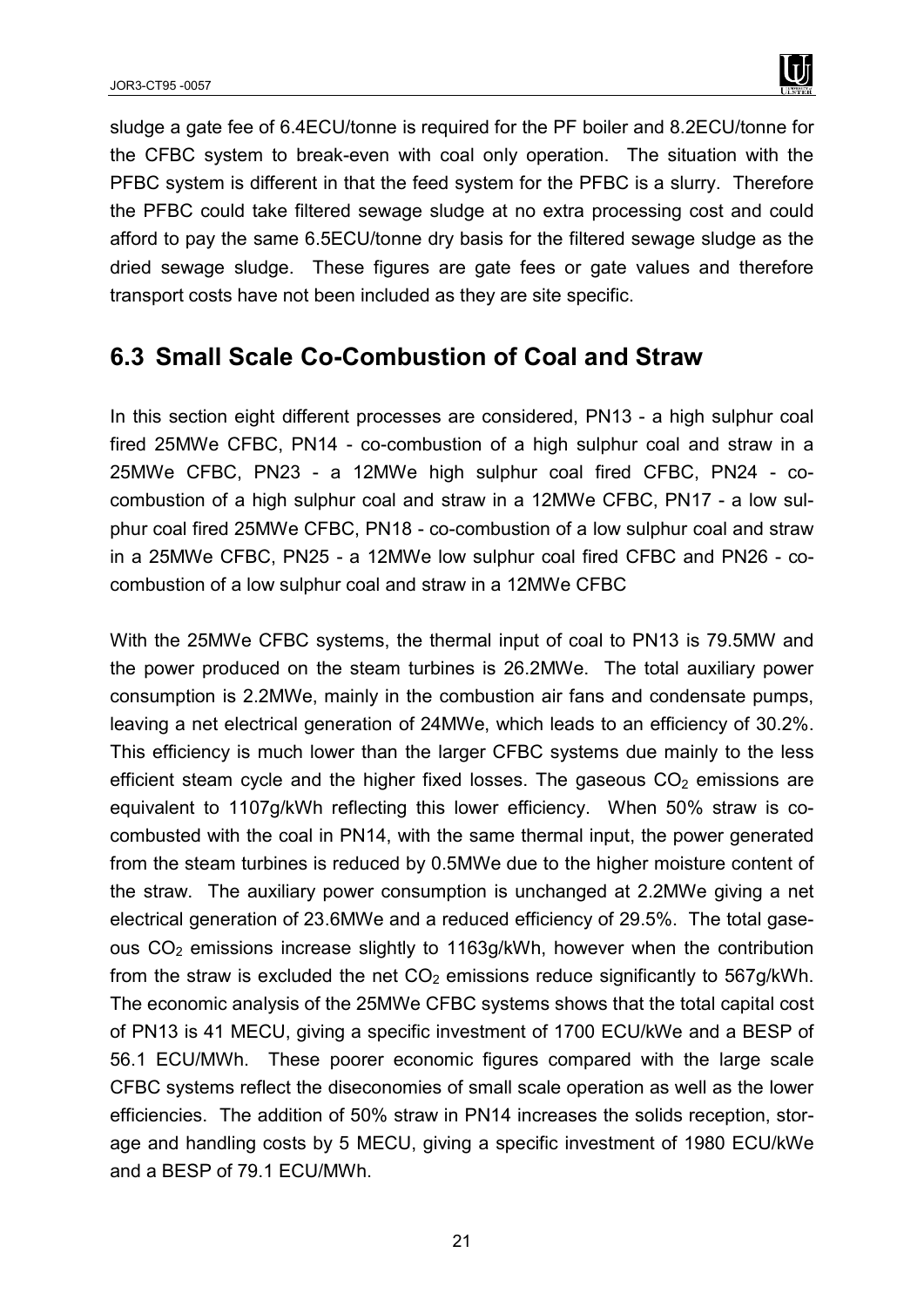System PN23, the 12MWe CFBC system has a coal thermal input of 43MW and the power produced on the steam turbines is 13.8MWe. The total auxiliary power consumption is 1.2MWe, again mainly in the combustion air fans and condensate pumps, leaving a net electrical generation of 12.6MWe, which leads to an efficiency of 29.5%. This efficiency slightly lower than the 25MWe CFBC system due mainly to the less efficient steam cycle. The gaseous  $CO<sub>2</sub>$  emissions are equivalent to 1132g/kWh reflecting this slightly lower efficiency. When 50% straw is co-combusted with the coal in PN24, with the same thermal input, the power generated from the steam turbines is reduced by 0.3MWe due to the higher moisture content of the straw. The auxiliary power consumption is unchanged at 1.2MWe giving a net electrical generation of 12.4MWe and a reduced efficiency of 28.9%. The total gaseous  $CO<sub>2</sub>$  emissions increase slightly to 1192g/kWh, however when the contribution from the straw is excluded the net  $CO<sub>2</sub>$  emissions reduce significantly to 578g/kWh. The economic analysis of the 12MWe CFBC systems shows that the total capital cost of PN23 is 24 MECU, giving a specific investment of 1910 ECU/kWe and a BESP of 61.5 ECU/MWh. Again, compared with the 25MWe systems these poorer economic figures mainly reflect the diseconomies of small scale operation. The addition of 50% straw in PN24 increases the solids reception, storage and handling costs by 4 MECU, giving a specific investment of 2260 ECU/kWe and a BESP of 86.4 ECU/MWh.

The addition of straw in systems PN14 and PN24 all have a significant adverse impact on the economics of small scale CFBC power stations. However, they are reducing the net  $CO<sub>2</sub>$  emissions by nearly 50% and a price is being paid for reducing these emissions. Again, the important issue is how competitive this price is with the alternative means of reducing  $CO<sub>2</sub>$  emissions, such as the combustion of straw on its own. This issue will be considered in section 6.6.

With regard to the systems which use low sulphur Bellambi coal (PN17, PN18, PN25 and PN26) as opposed to the ones that use high sulphur Federal coal (PN13, PN14, PN23 and PN24), in all cases there is a slight improvement in efficiency with the lower sulphur coal. This improvement is mainly brought about by the lower addition rate of limestone that is required to the CFBC system in order to control the  $SO<sub>2</sub>$ emissions. This improved efficiency and lower limestone addition rate is also reflected in the slightly improved economic analysis for the low sulphur coal systems. The BESP shows a 2% - 4% reduction with the low sulphur coal systems, which in part is justified as it reflects the higher efficiency and lower capital costs involved. However, the BESP is also based on the same price in ECU/GJ for both coals, whereas in reality the lower sulphur coal would demand a higher price than the high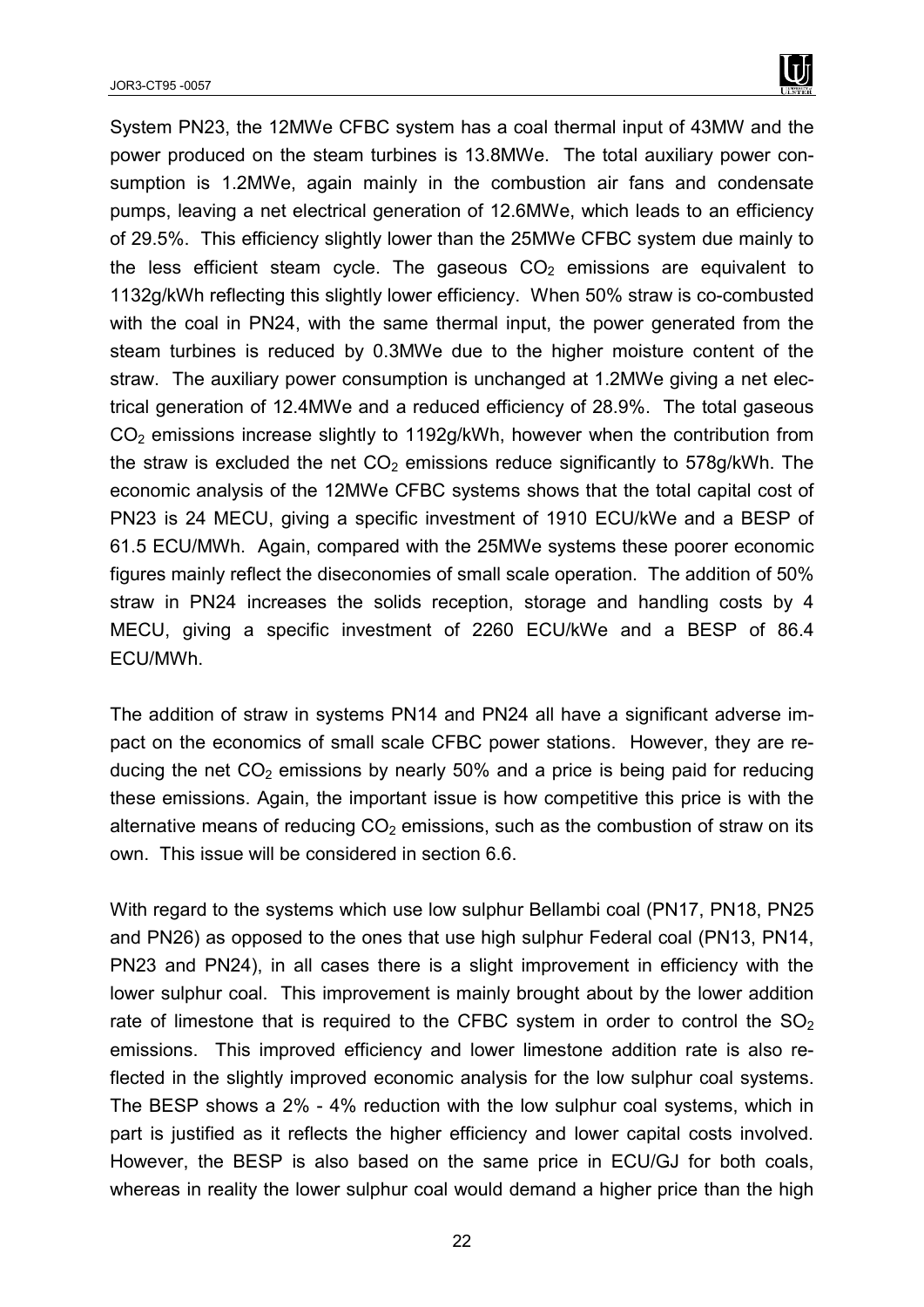

sulphur coal. Therefore, the relative merits of co-combusting straw with either high or low sulphur coals depend on the fuel price.

### 6.4 Small Scale Co-Combustion of Coal and Wood

In this section four different processes are considered, PN13 - a high sulphur coal fired 25MWe CFBC, PN15 - co-combustion of a high sulphur coal and wood in a 25MWe CFBC, PN17 - a low sulphur coal fired 25MWe CFBC and PN19 - cocombustion of a low sulphur coal and wood in a 25MWe CFBC.

The effect of the addition of 50% wood, PN15, on the performance of a 25MWe CFBC system is quite different from the addition of 50% straw, PN14, for a number of reasons. With the same thermal input as PN14, the power generated from the steam turbines is reduced by about 1 MWe due to the much higher moisture content of the wood than the straw. The auxiliary power consumption is slightly higher which has the effect of reducing the net electrical generation to 22.5MWe and the efficiency to 28.2%. The total gaseous  $CO<sub>2</sub>$  emissions increase to 1266g/kWh, however when the contribution from the wood is excluded the net  $CO<sub>2</sub>$  emissions reduce significantly to 592g/kWh. The economic analysis of the 25MWe CFBC system shows that the capital cost of the solids reception, storage and handling units is much cheaper for the 50% wood system than the 50% straw system. This gives a lower specific investment of 1920 ECU/kWe and a much lower BESP of 67.8 ECU/MWh. The main reason for the much lower BESP in the 50% wood system than the 50% straw system is the much lower cost for the wood compared with the straw. The wood is assumed to be coppiced willow with a cost of 26 ECU/tonne. This is only applicable to small CFBC systems where transport distances are negligible.

Again the use of low sulphur coal in process PN17 and PN19 improves the efficiency slightly, reduces the emissions slightly and improves the economics slightly compared with the use of high sulphur coal. The same considerations apply as was discussed in the section on co-combusting coal and straw.

#### 6.5 Small Scale Co-Combustion of Coal and WPOS

In this section four different processes are considered, PN13 - a high sulphur coal fired 25MWe CFBC, PN16 - co-combustion of a high sulphur coal and WPOS in a 25MWe CFBC, PN17 - a low sulphur coal fired 25MWe CFBC, PN20 - co-combustion of a low sulphur coal and WPOS in a 25MWe CFBC.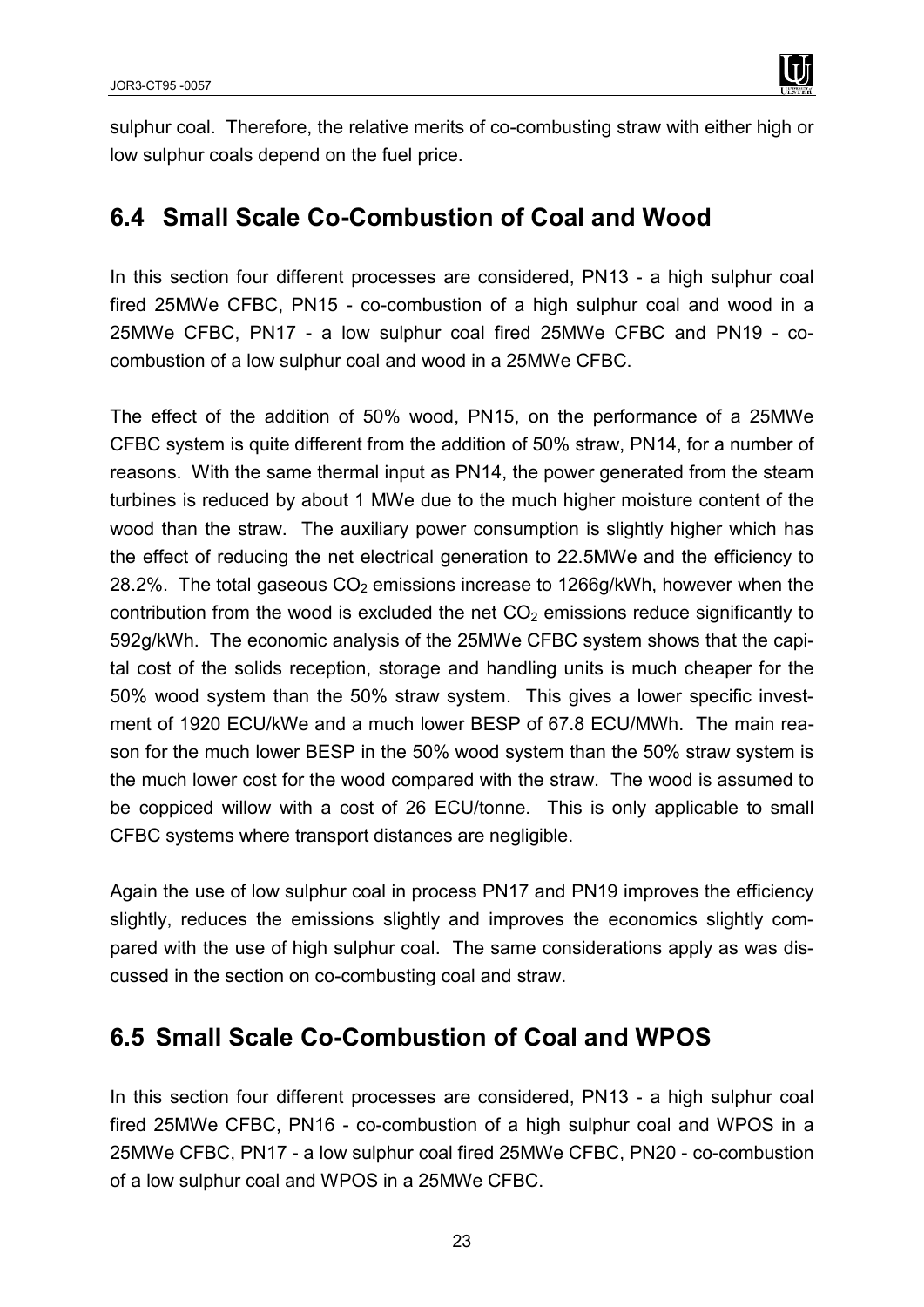WPOS is a renewable energy source, the same as wood and straw, with a slightly lower moisture content than straw but a higher ash content. Therefore the effect of the addition of 50% WPOS, PN16, on the performance of a 25MWe CFBC system is very similar to the addition of 50% straw, PN14, as the higher ash content does not have a large effect. With the same thermal input as PN14, the power generated from the steam turbines is reduced slightly by less than 0.2 MWe due to the higher ash content of the WPOS. The auxiliary power consumption is slightly higher which has the effect of reducing the net electrical generation to 23.3 MWe and the efficiency to 29.2%. The total gaseous  $CO<sub>2</sub>$  emissions increase to 1172g/kWh, however when the contribution from the WPOS is excluded the net  $CO<sub>2</sub>$  emissions reduce significantly to 572g/kWh. The economic analysis of the 25MWe CFBC system shows that the capital cost of the solids reception, storage and handling units is also much cheaper for the 50% WPOS system than the 50% straw system. This gives a lower specific investment of 1810 ECU/kWe and a much lower BESP of 60.4 ECU/MWh. Again, the main reason for the much lower BESP in the 50% WPOS system than the 50% straw system is the much lower cost for the WPOS compared with the straw. The WPOS price is based on information supplied for the situation in Greece and is assumed to be 23 ECU/tonne and there are no transport costs included in this figure.

The use of low sulphur coal in process PN17 and PN20 improves the efficiency slightly, reduces the emissions slightly and improves the economics slightly compared with the use of high sulphur coal. The same considerations apply as was discussed in the section on co-combusting low sulphur coal and straw.

#### 6.6 Economics of Biomass Co-Combustion Systems

As has been mentioned in previous sections, all of the systems that involved cocombustion of biomass with coal have a negative impact on the efficiency, capital cost and electricity generation cost (BESP). However, they all give a reduction in net  $CO<sub>2</sub>$  emissions and they should be given a credit for this. One way of comparing the economic performance of the different biomass co-combustion systems is to look at the cost of reducing the emissions by 1 tonne of  $CO<sub>2</sub>$ . These figures are presented in Table 16 and Figure 7. Of the three biomass feedstocks studied straw is the least attractive biomass for reducing  $CO<sub>2</sub>$  emissions, because of its high moisture content, its high capital cost for reception, storage and feeding and its high purchase price of 60ECU/tonne in Denmark. WPOS is the most attractive biomass basically because of its good feedstock properties and its low price in Greece. Wood is not as attractive as WPOS due to its high moisture content and its slightly higher purchase price.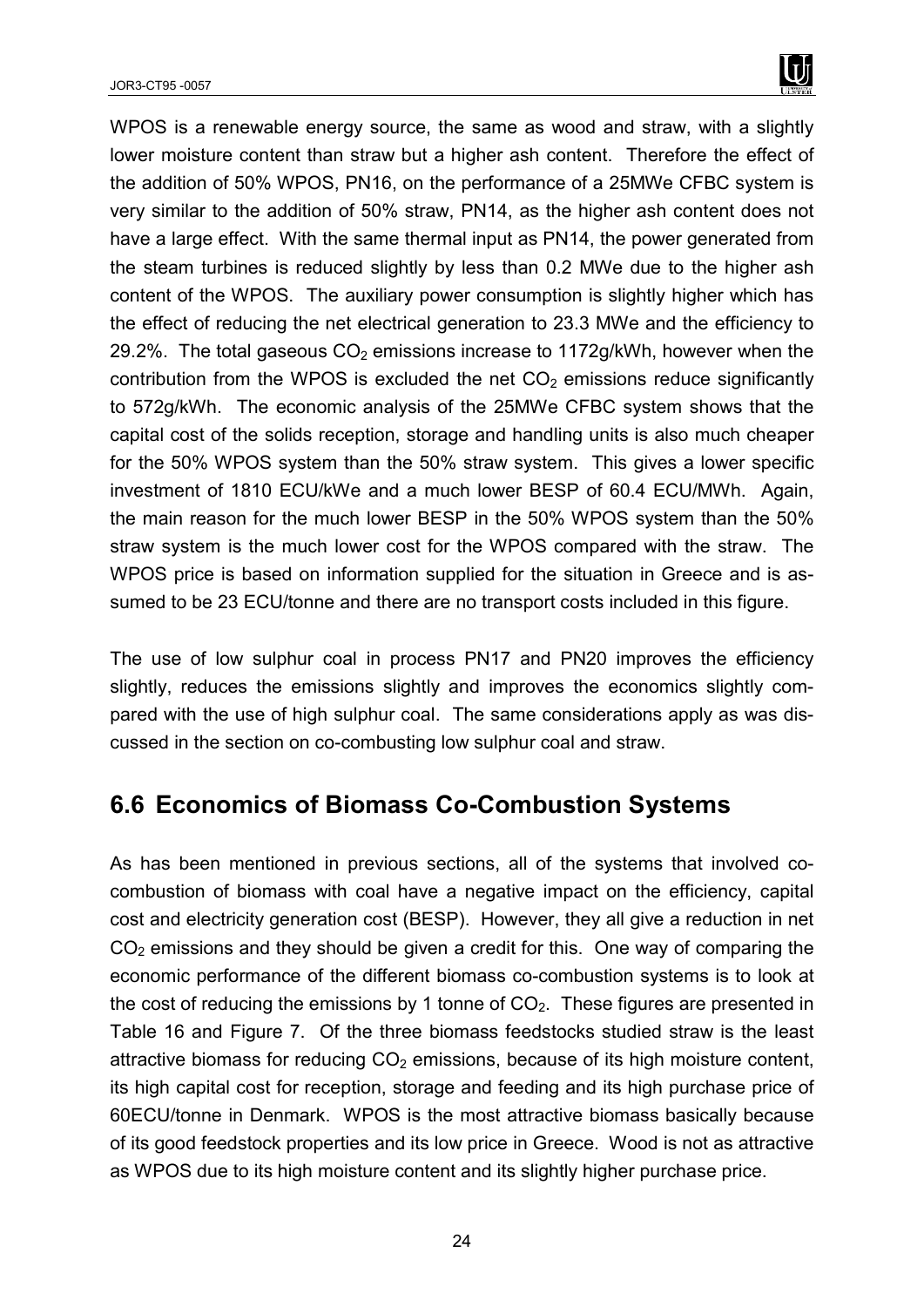For small scale combustion of straw (PN22) to compete with large scale production of electricity for sale on the open market (PN1) a credit of 88.9 ECU is required for each tonne of  $CO<sub>2</sub>$  emission avoided. Co-combustion of straw with coal in either a PF boiler system (PN2) or a large scale CFBC system (PN9) is a much more attractive means of reducing  $CO<sub>2</sub>$  emissions as a lower credit of 39.5 and 37.4 ECU respectively is required for each tonne of  $CO<sub>2</sub>$  avoided. When looking at small scale CFBC systems (PN13), which are not competing with large scale electricity production on the open market, then co-combustion (PN14) is not as attractive as direct combustion (PN22) and the credit required increases from 38.8 to 42.6 ECU/tonne  $CO<sub>2</sub>$  avoided. This is due to the additional capital cost incurred in receiving, storing and feeding two different feedstocks for this small size of power plant. However, these figures show that a credit of about 40ECU/tonne  $CO<sub>2</sub>$  avoided would encourage large scale cocombustion of straw with coal and also small industrial scale CFBC combustion of straw or co-combustion of coal with straw. Not shown in the table is the figure for 12MWe CFBC plant, but the figure here for co-combustion of coal with straw is 45 ECU/tonne  $CO<sub>2</sub>$  avoided.

For small scale combustion of wood (PN21) to compete with large scale production of electricity for sale on the open market (PN1) a credit of 63 ECU/tonne of  $CO<sub>2</sub>$  emission avoided is required. When looking at small scale CFBC systems (PN13) the credit required for co-combustion (PN15) is very similar to direct combustion (PN21), it increases slightly from 21.0 to 22.7 ECU/tonne  $CO<sub>2</sub>$  avoided. This is due to the lower capital cost penalty incurred for receiving, storing and feeding the wood chips compared with straw. Therefore to encourage small industrial scale CFBC combustion of wood or co-combustion of coal with wood a credit of about 22ECU/tonne  $CO<sub>2</sub>$ avoided would be required. WPOS requires only a small credit of 8 ECU/tonne of  $CO<sub>2</sub>$  emission avoided to encourage its use.

## 7 Comparison of Work Foreseen and Work Done

A full technical, environmental and economic assessment of most of the processes foreseen in the original work programme has been completed. Due to difficulties in establishing economic data for the straw pyrolysis/char washing and straw leaching processes these pretreatment processes were not examined in detail. However, additional work on pressurised BFBC of coal and sewage sludge and atmospheric pressure FB gasification of straw with fuel gas cleaning as a pretreatment process, followed by clean fuel gas reburning in a PF boiler, were performed to replace these.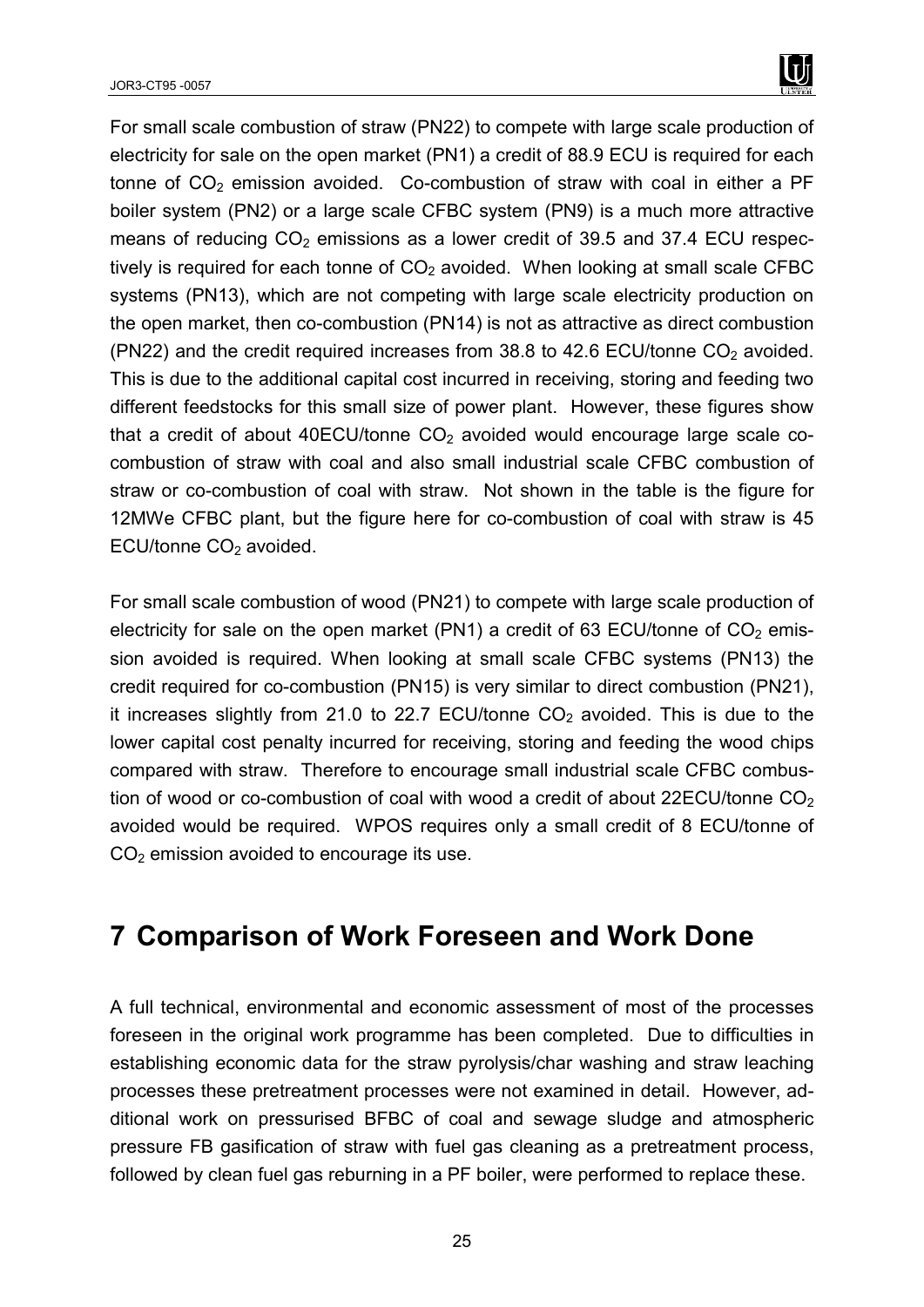

# 8 CONCLUSIONS

The ECLIPSE process simulator was used successfully to perform technical, environmental and economic assessment studies on a range of power generation systems based on combustion and co-combustion of a wide range of feedstocks. The power generation systems considered included a PF boiler, PFBC and FBC, the sizes ranged from 600MWe to 12MWe and the feedstocks included two different coals, straw, wood chips, WPOS and sewage sludge. The following conclusions were drawn:

- With large scale PF co-combustion of coal and 20% straw the overall efficiency was reduced by 0.2%, the capital costs increased by 20 MECU and the BESP increased by 5.9 ECU/MWh.. However the use of biomass straw reduced the net  $CO<sub>2</sub>$  emissions by about 20%. To make co-combustion competitive with similar coal only systems a credit of 39.5 ECU/tonne  $CO<sub>2</sub>$  avoided is required.
- When using gasified straw as a reburn fuel in a PF boiler the overall efficiency was reduced by 0.8%, the capital costs increased substantially by 94 MECU and the BESP increased by 8.2 ECU/MWh.. However this reduced the  $NO<sub>x</sub>$  emissions by 50% and the net  $CO<sub>2</sub>$  emissions by about 20%. It is difficult to justify the increased costs involved in this system in comparison with coal-over-coal reburn technology or coal-over-coal reburn technology with co-combustion of the straw.
- The use of straw pyrolysis and char wash as a pretreatment system in large scale co-processing of straw and coal in a PF boiler has a large effect on the overall electricity generation efficiency. There are also significance uncertainties in the design of these systems, which makes capital cost estimation difficult. Therefore, at this point in time this is not an attractive option.
- With large scale CFBC co-combustion of coal and 20% straw the overall efficiency was reduced by 0.3%, the capital costs increased by 12 MECU and the BESP increased by 6.1 ECU/MWh. The use of biomass straw reduced the net  $CO<sub>2</sub>$  emissions by about 20%. To make co-combustion competitive with similar coal only systems a credit of 37.4 ECU/tonne  $CO<sub>2</sub>$  avoided is required.
- The addition of 20% sewage sludge to a PF boiler reduced the efficiency by 0.2% and increased the capital cost by 8 MECU. To make co-combustion of sewage sludge competitive with similar coal only systems a price of 13.6ECU/tonne could be paid for the dried sewage sludge compared to 32 ECU/tonne for the coal.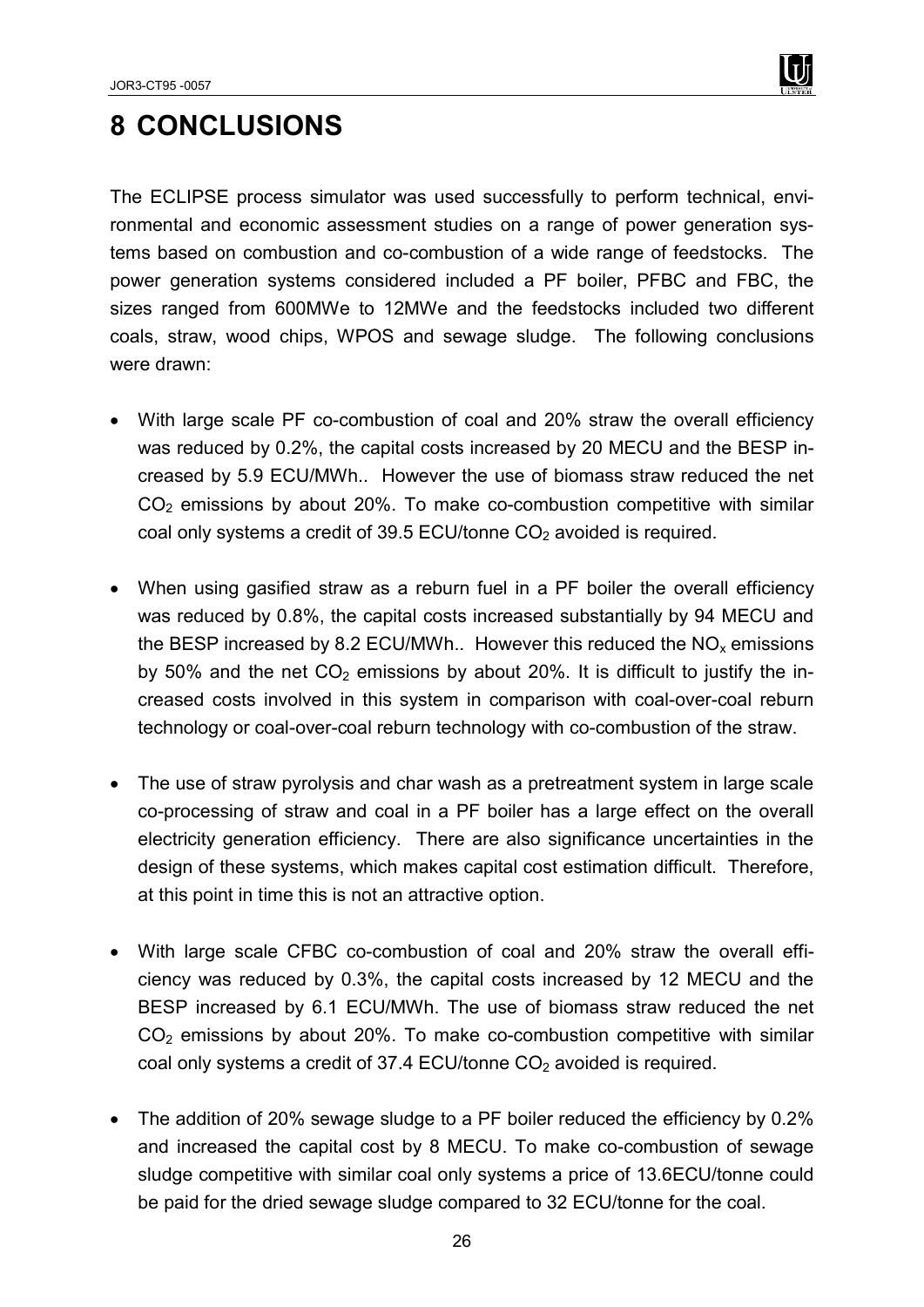- The addition of 20% sewage sludge to a PFBC system reduced the efficiency by 0.1% and increased the capital cost by 13 MECU. To make co-combustion of sewage sludge competitive with similar coal only systems a price of 6.5 ECU/tonne could be paid for the sewage sludge. The PFBC is a slurry fed system therefore wet sewage filter cake could also be used without any economic penalty.
- The addition of 20% sewage sludge to the large scale CFBC reduced the efficiency by 0.2% and increased the capital cost by 9 MECU. To make cocombustion of sewage sludge competitive with similar coal only systems a price of 11.8 ECU/tonne could be paid for the sewage sludge. There is a penalty of 20 ECU/dry tonne if wet sewage filter cake is used instead of dried sewage pellets.
- PF, PFBC and CFBC are all potentially attractive routes for co-combusting sewage sludge, especially as under normal circumstances a gate fee would be available to take the sewage sludge.
- The co-combustion of coal with 50% straw in the 25MWe CFBC systems reduced the overall efficiency by 0.7%, increased the capital costs by 5 MECU and increased the BESP by 23 ECU/MWh. The use of biomass straw reduced the net  $CO<sub>2</sub>$  emissions by about 50%. To make co-combustion competitive with similar coal only systems a credit of 42.6 ECU/tonne  $CO<sub>2</sub>$  avoided is required.
- The co-combustion of coal with 50% straw in the 12MWe CFBC systems reduced the overall efficiency by 0.6%, increased the capital costs by 4 MECU and increased the BESP by 24.9 ECU/MWh. The use of biomass straw reduced the net  $CO<sub>2</sub>$  emissions by about 50%. To make co-combustion competitive with similar coal only systems a credit of 45 ECU/tonne  $CO<sub>2</sub>$  avoided is required.
- The performance of the 12MWe BFBC systems showed a 10 12% improvement in capital cost over the equivalent CFBC system, although the overall system performance was adversely effected by the slightly lower combustion efficiency and the lower sulphur capture efficiency.
- The use of a low sulphur coal had a small beneficial effect on the performance of all of the systems studied. In particular the BFBC systems benefited due to the lower sulphur capture efficiency compared to the CFBC. The economic advantage depends on the relative price differential between the low and high sulphur coal.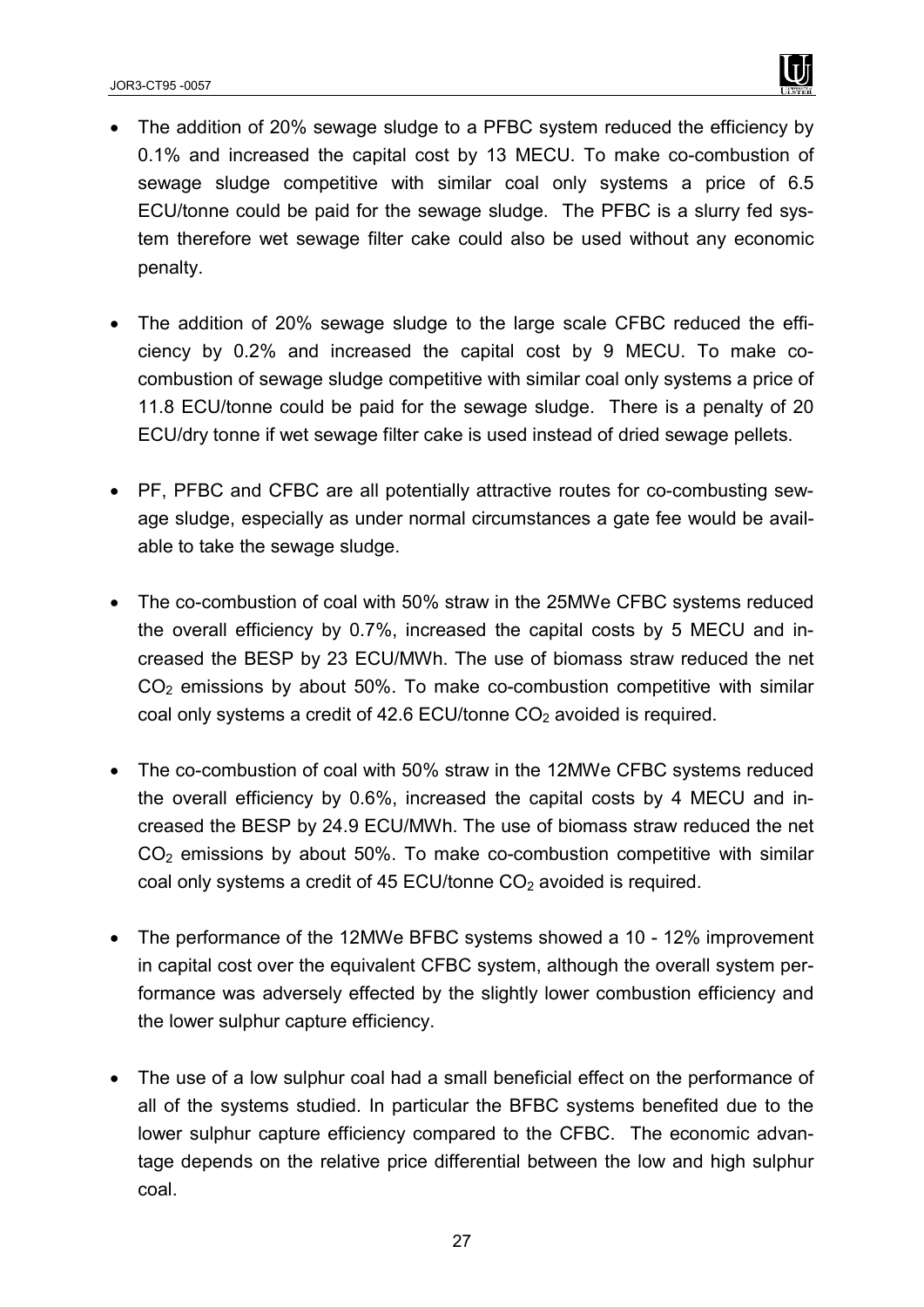- The co-combustion of coal with 50% wood in the 25MWe CFBC systems reduced the overall efficiency by 2.0%, increased the capital costs by 2 MECU and increased the BESP by 11.7 ECU/MWh. The use of biomass wood reduced the net  $CO<sub>2</sub>$  emissions by about 46%. To make co-combustion competitive with similar coal only systems a credit of 22.7 ECU/tonne  $CO<sub>2</sub>$  avoided is required.
- The co-combustion of coal with 50% WPOS in the 25MWe CFBC systems reduced the overall efficiency by 1.0%, increased the capital costs by 1 MECU and increased the BESP by 4.3 ECU/MWh. The use of biomass WPOS reduced the net  $CO<sub>2</sub>$  emissions by about 50%. To make co-combustion competitive with similar coal only systems a credit of 8 ECU/tonne  $CO<sub>2</sub>$  avoided is required.
- Of the three biomass feedstocks studied straw is the least attractive biomass for reducing  $CO<sub>2</sub>$  emissions, because of its high moisture content, its high capital cost for reception, storage and feeding and its high purchase price of 60ECU/tonne in Denmark. WPOS is the most attractive biomass basically because of its good feedstock properties and its low price in Greece. Wood is not as attractive as WPOS due to its high moisture content and its slightly higher purchase price.
- A credit of about 40ECU/tonne  $CO<sub>2</sub>$  avoided would encourage large scale PF and CFBC co-combustion of straw with coal and also small industrial scale CFBC combustion of straw or co-combustion of coal with straw. To encourage small industrial scale CFBC combustion of wood or co-combustion of coal with wood a credit of about 22ECU/tonne  $CO<sub>2</sub>$  avoided would be required. WPOS requires only a small credit of 8 ECU/tonne of  $CO<sub>2</sub>$  emission avoided to encourage its use. These figures are heavily dependent on the price paid for the biomass.

# 9 Appendices

## 9.1 REFERENCES

- 1. Willams,BC and McMullan,JT (1988), Development of Computer Models for the Simulation of Coal Liquefaction Processes. Progress in Synthetic Fuels. Imariso and Bemtgen (Eds.), Graham and Trotman, London, pp.183-189.
- 2. ECLIPSE Process Simulator. Copyright 1992. Energy Research Centre, University of Ulster, Coleraine, BTS2 1SA. Tel (++44) 01265 324469
- 3. Nikolaisen L. et al, "Straw for Energy Production, Technology, Environment, Economy2. The Centre for Biomass Technology. Danish Energy Agency. 1992.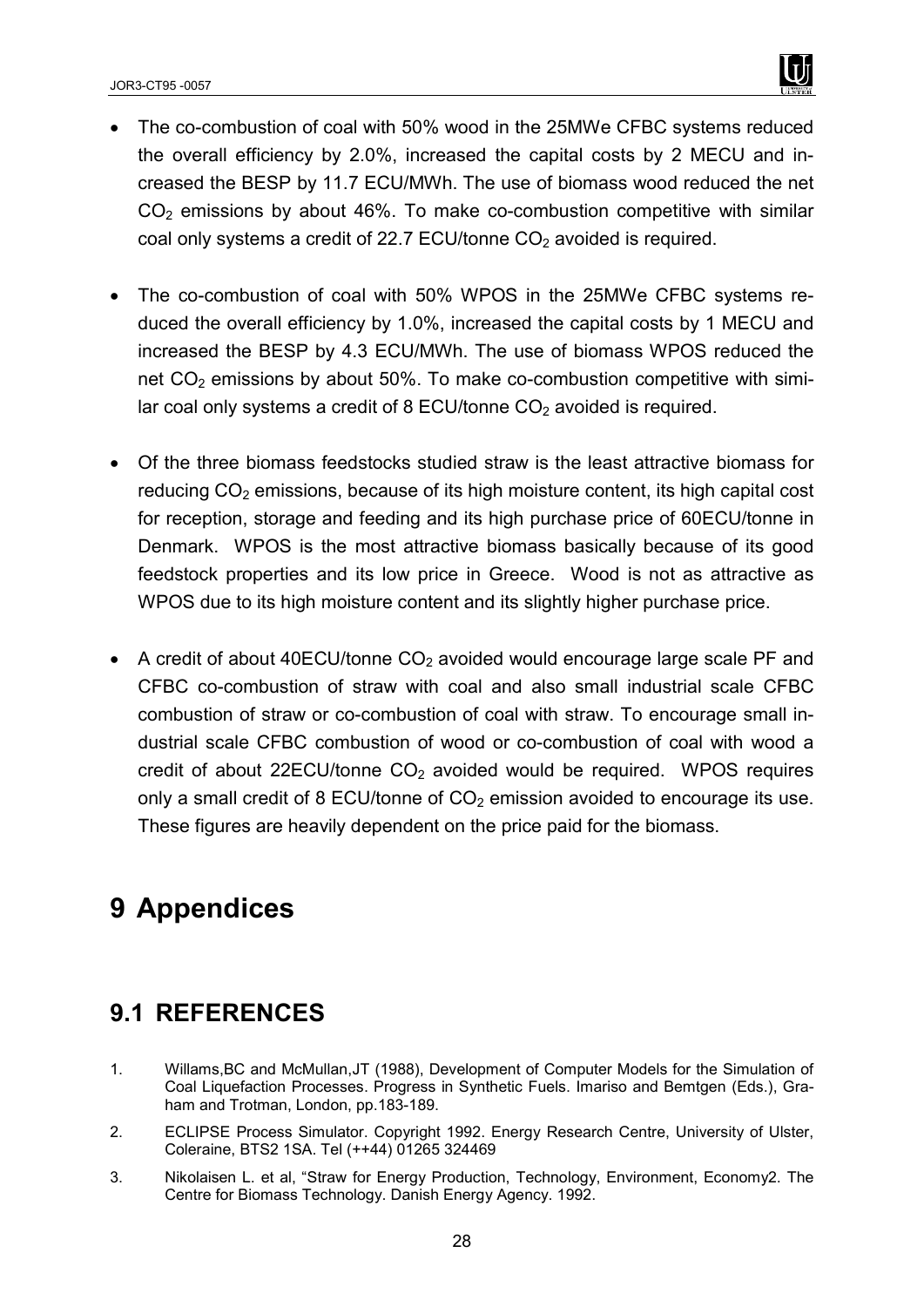

- 4. Rasmussen I. and Clausen J.C. "The ELSAM Strategy for Firing Biomass in CFB Power Plants". 13<sup>th</sup> Int Conf on Fluidised Bed Combustion. Orlando Florida 1995.
- 5. EPZ Reports. "The 600 MW Supercritical Monotube Steam Generator Amer 9" and "Amercentrale Eenheid 9, Technische Gegevens". c1988.
- 6. Gramelt, S.,Deutsche Babcock Anlagen GMBH. "FGD System for 600 MWe Coal Fired Power Plant – Process Description, PFD, Mass and Energy Balance, Equipment Specifications". Private Communication 1994.
- 7. Breihofer, D., Mielenz, A. and Rentz, O., "Emission Control of SO<sub>2</sub>, NOx and VOC at Stationary Sources in the Federal Republic of Germany" Karlsruhe, 1991.

#### 9.2 Abbreviations/Symbols

| <b>BESP</b>    | <b>Break-even Electricity Selling Price</b>     |
|----------------|-------------------------------------------------|
| <b>BFBC</b>    | <b>Bubbling Fluidised Bed Combustor</b>         |
| <b>CFBC</b>    | <b>Circulating Fluidised Bed Combustor</b>      |
| daf            | dry ash free                                    |
| db             | dry basis                                       |
| <b>DCFR</b>    | <b>Discounted Cash Flow Rate</b>                |
| <b>ECLIPSE</b> | <b>Acronym for Process Simulator</b>            |
| <b>FGD</b>     | <b>Flue Gas Desulphurisation</b>                |
| <b>HHV</b>     | <b>Higher Heating Value</b>                     |
| <b>LHV</b>     | Lower Heating Value                             |
| <b>MECU</b>    | <b>Million ECU</b>                              |
| <b>NAI</b>     | <b>Net Annual Income</b>                        |
| <b>NPW</b>     | <b>Net Present Worth</b>                        |
| <b>PBP</b>     | Pay-Back Period                                 |
| PF             | <b>Pulverised Fuel</b>                          |
| <b>PFBC</b>    | <b>Pressurised Fluidised Bed Combustion</b>     |
| <b>PVCI</b>    | Present day Value of Capital Investment         |
| <b>PVNI</b>    | Present day Value of Net Income                 |
| SCI            | <b>Specific Capital Investment</b>              |
| TCI            | <b>Total Capital Investment</b>                 |
| <b>WPOS</b>    | <b>Woody material from Pressed Olive Stones</b> |
|                |                                                 |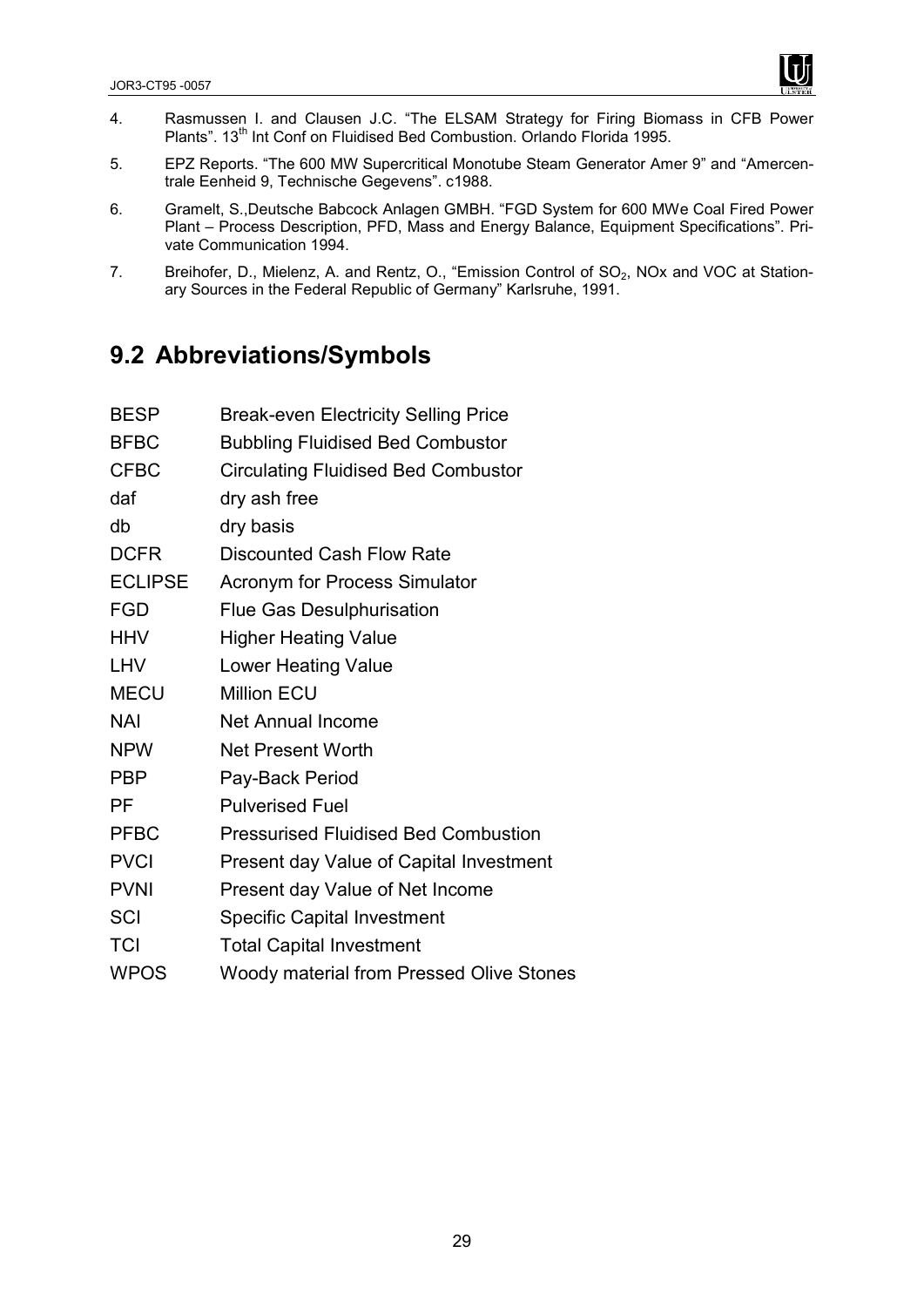|                           | Federal<br>Coal | <b>Bellambi</b><br>Coal | Wheat<br>Straw | Wood  | <b>WPOS</b> | Sewage<br>Sludge |
|---------------------------|-----------------|-------------------------|----------------|-------|-------------|------------------|
| Water (% ar)              | 6.30            | 6.00                    | 14.2           | 33.3  | 13.5        | 4.0              |
| Ash $(%$ db)              | 6.62            | 13.83                   | 4.55           | 0.9   | 10.0        | 21.88            |
| HHV (MJ/kg daf)           | 35.64           | 36.18                   | 19.90          | 18.73 | 20.89       | 22.94            |
| LHV (MJ/kg daf)           | 34.25           | 35.00                   | 18.20          | 17.37 | 19.77       | 21.13            |
| Ultimate Analysis (% daf) |                 |                         |                |       |             |                  |
| Carbon                    | 84.0            | 87.6                    | 48.84          | 51.0  | 52.06       | 53.92            |
| Hydrogen                  | 5.70            | 4.70                    | 7.08           | 6.0   | 6.04        | 7.85             |
| Nitrogen                  | 1.50            | 1.90                    | 1.28           | 0.1   | 3.59        | 5.06             |
| Sulphur                   | 2.60            | 0.80                    | 0.16           | < 0.1 | 0.64        | 0.89             |
| Chlorine                  | 0.14            | 0.01                    | 0.28           | 0     | $\Omega$    | 0.38             |
| Oxygen                    | 6.06            | 4.99                    | 42.36          | 42.9  | 37.67       | 31.90            |

Table 1 Analysis of Feedstocks Used

| Plant Size | Pressure<br>(bar) | Temperature<br>(°C | Reheat        |
|------------|-------------------|--------------------|---------------|
| 12 MWe     | 80                | 480                | None          |
| 25 MWe     | 92                | 495                | None          |
| 125 MWe    | 160               | 538                | Reheat to 538 |
| 250 MWe    | 160               | 538                | Reheat to 538 |

| Table 2 |  |  | <b>Superheated Steam Conditions for the FBC Systems</b> |
|---------|--|--|---------------------------------------------------------|
|---------|--|--|---------------------------------------------------------|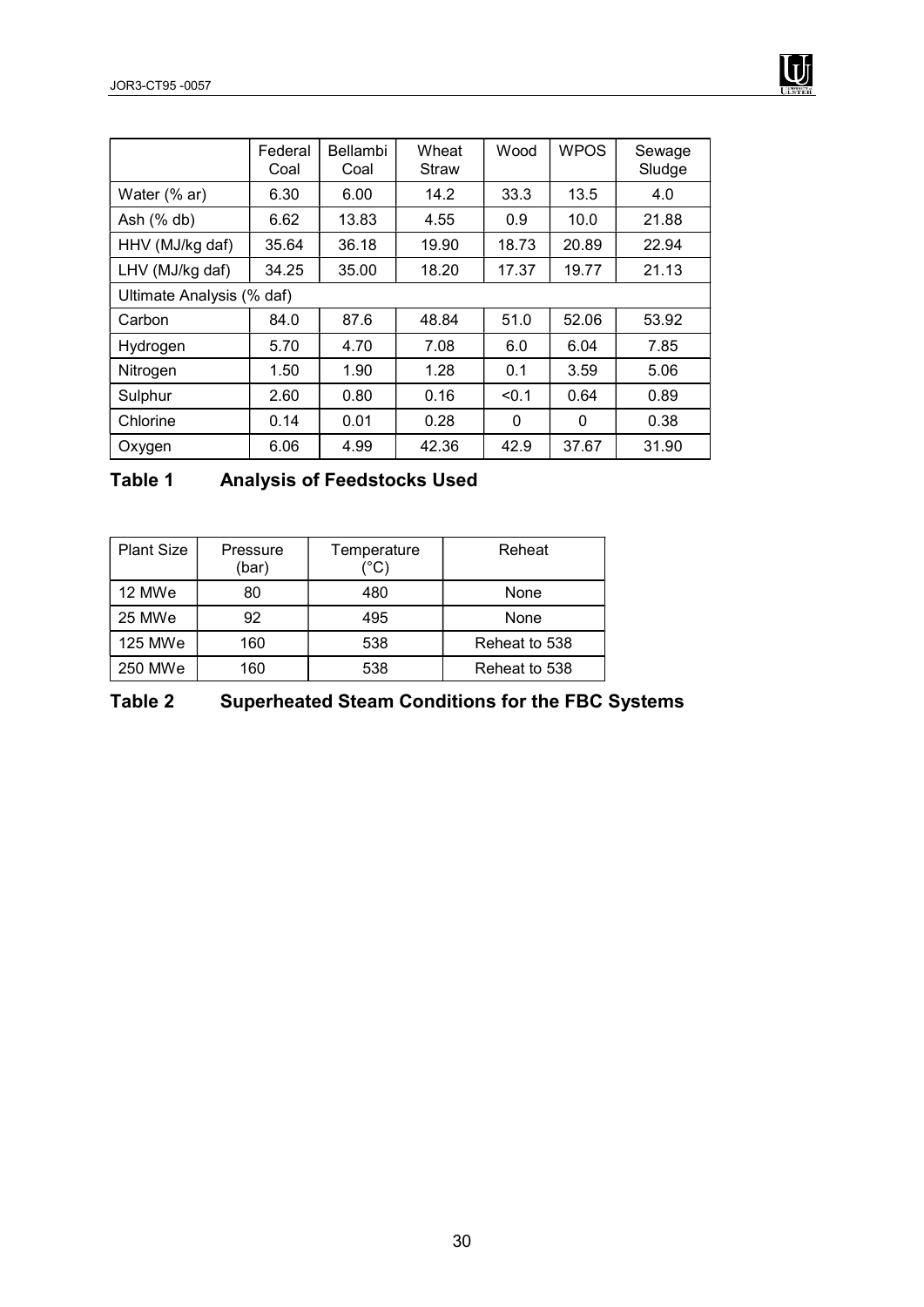| System Number                     | PN <sub>1</sub> | PN <sub>2</sub> | PN <sub>3</sub> | PN <sub>4</sub> | PN <sub>5</sub> |
|-----------------------------------|-----------------|-----------------|-----------------|-----------------|-----------------|
| Co-Firing Fuel (20%)              |                 | straw           | Sewage          |                 |                 |
| Reburn Fuel (20%)                 |                 |                 |                 | Gasified        | Pyrolysed       |
|                                   |                 |                 |                 | straw           | Straw           |
| Thermal Input HHV (MW)            | 1425            | 1143 / 300      | 1155 / 289      | 1116/346        | 997/569         |
| <b>LHV</b>                        | 1367            | 1097 / 274      | 1108 / 260      | 1071/317        | 957/520         |
| Steam Turbine Output (MWe)        | 648.7           | 647.88          | 647.91          | 650.01          | 649.63          |
| <b>Auxiliary Consumption (MW)</b> | 47.2            | 47.61           | 47.92           | 50.91           | 52.75           |
| Fans                              | 10.96           | 11.48           | 11.57           | 14.66           | 14.78           |
| Pumps                             | 25.77           | 25.74           | 25.74           | 25.88           | 25.81           |
| Coal-Crusher                      | 2.84            | 2.84            | 2.87            | 2.32            | 2.06            |
| FGD System                        | 3.58            | 3.19            | 3.17            | 3.17            | 3.38            |
| <b>Cooling Water</b>              | 3.92            | 3.97            | 3.97            | 4.16            | 3.94            |
| Reburn Fuel Utility               |                 |                 |                 | 0.63            | 2.68            |
| Other                             | 0.13            | 0.39            | 0.63            | 0.09            | 0.10            |
| Net Power Production (MWe)        | 601.5           | 600.3           | 600.0           | 599.1           | 596.9           |
| <b>Electrical Efficiency %HHV</b> | 42.2            | 41.8            | 41.6            | 41.0            | 38.1            |
| % LHV                             | 44.0            | 43.8            | 43.8            | 43.2            | 40.4            |
| Gaseous Emissions (g/kWh)         |                 |                 |                 |                 |                 |
| Total $CO2$                       | 759             | 773             | 765             | 818             | 844             |
| Net CO <sub>2</sub> excl biomass  | 759             | 610             | 765             | 600             | 535             |
| $SO_{x}$                          | 0.93            | 0.77            | 0.89            | 0.73            | 0.60            |
| NO <sub>x</sub>                   | 0.96            | 1.1             | 1.07            | 0.50            | 0.38            |

 $\overline{\mathbf{U}}$ 

| Table 3<br><b>PF Boiler Systems - Technical and Environmental Results</b> |
|---------------------------------------------------------------------------|
|---------------------------------------------------------------------------|

| <b>Cost M ECU (1998)</b>       | PN <sub>1</sub> | PN <sub>2</sub> | PN <sub>3</sub> | PN <sub>4</sub> |
|--------------------------------|-----------------|-----------------|-----------------|-----------------|
| Solids Recpt, Storage & Prep   | 41              | 61              | 48              | 71              |
| Ash/Slag/Dust Handling         | 15              | 15              | 16              | 18              |
| <b>Fans and Heaters</b>        | 37              | 37              | 37              | 37              |
| <b>Boiler System</b>           | 152             | 152             | 152             | 152             |
| Gasifier/Cooler/Filter         | 0               | 0               | 0               | 61              |
| Steam System/Stack             | 56              | 56              | 56              | 56              |
| <b>Steam Turbine/Generator</b> | 107             | 107             | 107             | 107             |
| Water Treatment/Cooling        | 28              | 28              | 28              | 28              |
| FGD                            | 79              | 79              | 79              | 79              |
| <b>Total Capital Cost</b>      | 515             | 535             | 523             | 609             |
| Sp. Investment (ECU/kWe)       | 856             | 891             | 872             | 1017            |
| BESP (ECU/MWh)                 | 31.5            | 37.4            | See Text        | 39.7            |

| Table 4 |  | <b>PF Boiler Systems - Economic Results</b> |
|---------|--|---------------------------------------------|
|---------|--|---------------------------------------------|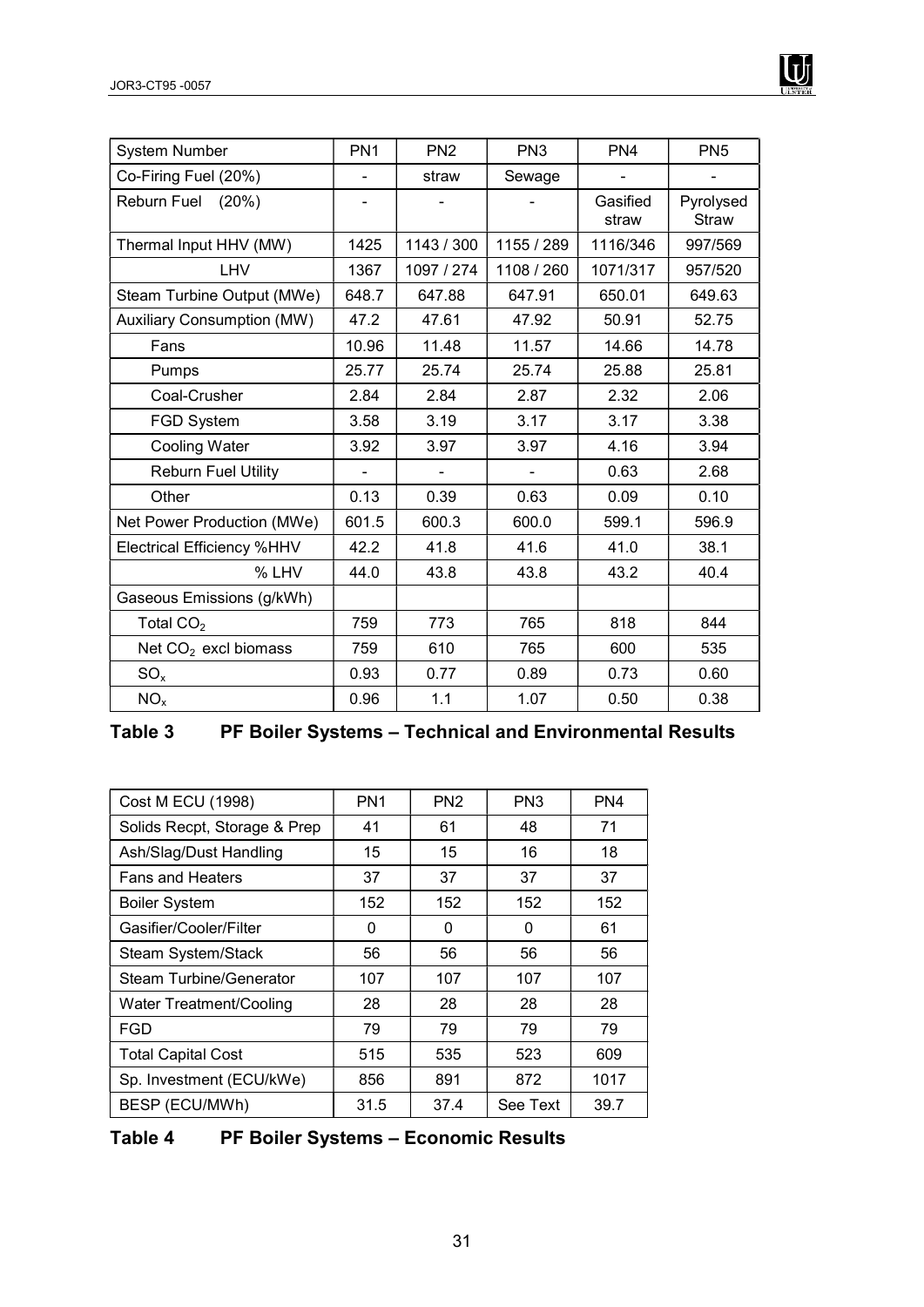JOR3-CT95 -0057

| System Number               | PN <sub>6</sub> | PN7     |
|-----------------------------|-----------------|---------|
| Co-Firing Fuel (20%)        |                 | Sewage  |
| Thermal Input (MW) HHV      | 906             | 729/182 |
| LHV                         | 875             | 698/174 |
| Gas Turbine Output (MWe)    | 77.4            | 82.6    |
| Steam Turbine Output (MWe)  | 295.4           | 288.2   |
| Auxiliary Consumption (MWe) | 12.2            | 12.2    |
| Solids Prep/Feeding         | 2.0             | 2.0     |
| Pumps                       | 6.7             | 6.7     |
| Cooling Water               | 3.5             | 3.5     |
| Net Power Production (MWe)  | 360.6           | 358.6   |
| Efficiency % HHV            | 39.8            | 39.4    |
| % LHV                       | 41.2            | 41.1    |
| Gaseous Emissions (g/kWh)   |                 |         |
| Total CO $_2$               | 783             | 792     |
| Net $CO2$ excl biomass      | 783             | 634     |
| $\text{SO}_\text{x}$        | 1.5             | 1.4     |
| NO <sub>x</sub>             | 1.0             | 1.2     |

Table 5 PFBC Combustor Systems – Technical and Environmental Results

U

| <b>Cost M ECU (1998)</b>       | PN <sub>6</sub> | PN7      |
|--------------------------------|-----------------|----------|
| Solids Recpt, Storage & Prep   | 32              | 41       |
| Ash/Slag/Dust Handling         | 5               | 5        |
| PFBC, Cyclones                 | 134             | 138      |
| <b>Gas Turbine</b>             | 41              | 43       |
| HRSG, Stack                    | 36              | 36       |
| <b>Steam System</b>            | 20              | 20       |
| <b>Steam Turbine/Generator</b> | 71              | 69       |
| Water Treatment/Cooling        | 16              | 16       |
| <b>Total Capital Cost</b>      | 355             | 368      |
| Sp. Investment (ECU/kWe)       | 984             | 1026     |
| BESP (ECU/MWh)                 | 36.9            | See Text |

Table 6 PFBC Combustor Systems – Economic Results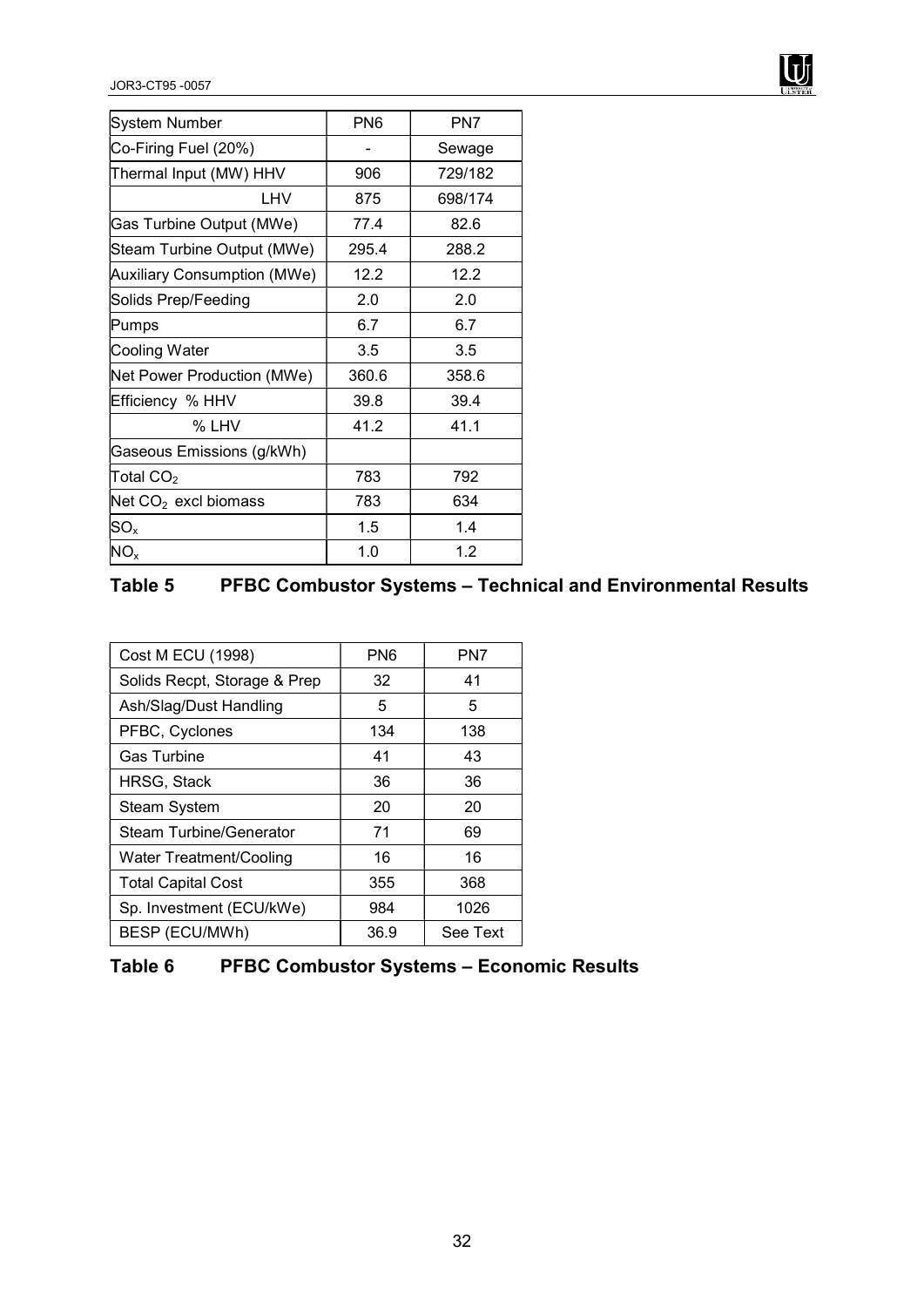| Process                            | PN <sub>8</sub> | PN <sub>9</sub> | <b>PN10</b> | <b>PN11</b> | <b>PN12</b>  |
|------------------------------------|-----------------|-----------------|-------------|-------------|--------------|
| Coal Type                          | Federal         | Federal         | Federal     | Federal     | Federal      |
| <b>Biomass Type</b>                | 0               | Straw           | Sewage      | $\Omega$    | <b>Straw</b> |
| Thermal Input (MW HHV)             | 667             | 674             | 671         | 334         | 340          |
| Thermal Input (MW LHV)             | 641             | 641             | 642         | 321         | 324          |
| Steam Turbine Output (MWe)         | 269.8           | 267.6           | 270.5       | 134.9       | 135.1        |
| Auxiliary Power (MWe)              |                 |                 |             |             |              |
| <b>Feed Preparation</b>            | 0.6             | 0.4             | 0.5         | 0.3         | 0.3          |
| <b>Feed Conveying</b>              | 0.7             | 0.7             | 0.7         | 0.3         | 0.4          |
| Gas Cleaning                       | 0.3             | 0.3             | 0.3         | 0.2         | 0.2          |
| <b>Compressors and Fans</b>        | 8.9             | 8.9             | 9.1         | 4.5         | 4.5          |
| Pumps and Cooling                  | 9.3             | 9.3             | 9.5         | 4.7         | 4.7          |
| <b>Total Auxiliary Power (MWe)</b> | 19.8            | 19.5            | 20.1        | 9.9         | 9.9          |
| Net Electrical Output (MWe)        | 250.0           | 248.1           | 250.4       | 125.0       | 125.2        |
| Efficiency (%HHV)                  | 37.5            | 36.8            | 37.3        | 37.5        | 36.8         |
| Efficiency (%LHV)                  | 39.0            | 38.7            | 39.0        | 39.0        | 38.7         |
|                                    |                 |                 |             |             |              |

#### Table 7 Large Scale CFBC Systems – Technical Results

| <b>Process</b>             | PN <sub>8</sub> | PN <sub>9</sub> | <b>PN10</b> | <b>PN11</b> | <b>PN12</b> |
|----------------------------|-----------------|-----------------|-------------|-------------|-------------|
| Coal Type                  | Federal         | Federal         | Federal     | Federal     | Federal     |
| <b>Biomass</b>             | None            | straw           | sewage      | none        | straw       |
| CO <sub>2</sub> g/kWh      | 841             | 858             | 866         | 841         | 859         |
| $CO2$ excl biomass (g/kWh) | 841             | 678             | 866         | 841         | 678         |
| SO <sub>2</sub> g/kWh      | 1.4             | 1.4             | 1.4         | 1.4         | 1.4         |
| NO <sub>x</sub> g/kWh      | 0.9             | 0.7             | 1.1         | 0.9         | 0.7         |

#### Table 8 Large Scale CFBC Systems – Environmental Results

| Capital Cost (MECU 1998)       | PN <sub>8</sub> | PN <sub>9</sub> | <b>PN10</b> | <b>PN11</b> | <b>PN12</b> |
|--------------------------------|-----------------|-----------------|-------------|-------------|-------------|
| Coal Type                      | Federal         | Federal         | Federal     | Federal     | Federal     |
| <b>Biomass</b>                 | none            | Straw           | sewage      | none        | Straw       |
| Solids Recp, Storage & Feeding | 24              | 36              | 33          | 14          | 22          |
| <b>CFBC</b>                    | 143             | 143             | 143         | 87          | 88          |
| Steam Turbine                  | 66              | 66              | 66          | 45          | 45          |
| Steam System & Stack           | 23              | 23              | 23          | 12          | 12          |
| Water Treatment/Cooling        | 15              | 15              | 15          | 9           | 9           |
| <b>Total MECU</b>              | 271             | 283             | 280         | 167         | 176         |
| ECU/kWe                        | 1080            | 1140            | 1118        | 1330        | 1400        |
| <b>BESP ECU/MWh</b>            | 40.1            | 46.2            | See Text    | 46.4        | 53.3        |

#### Table 9 Large Scale CFBC Systems – Economic Results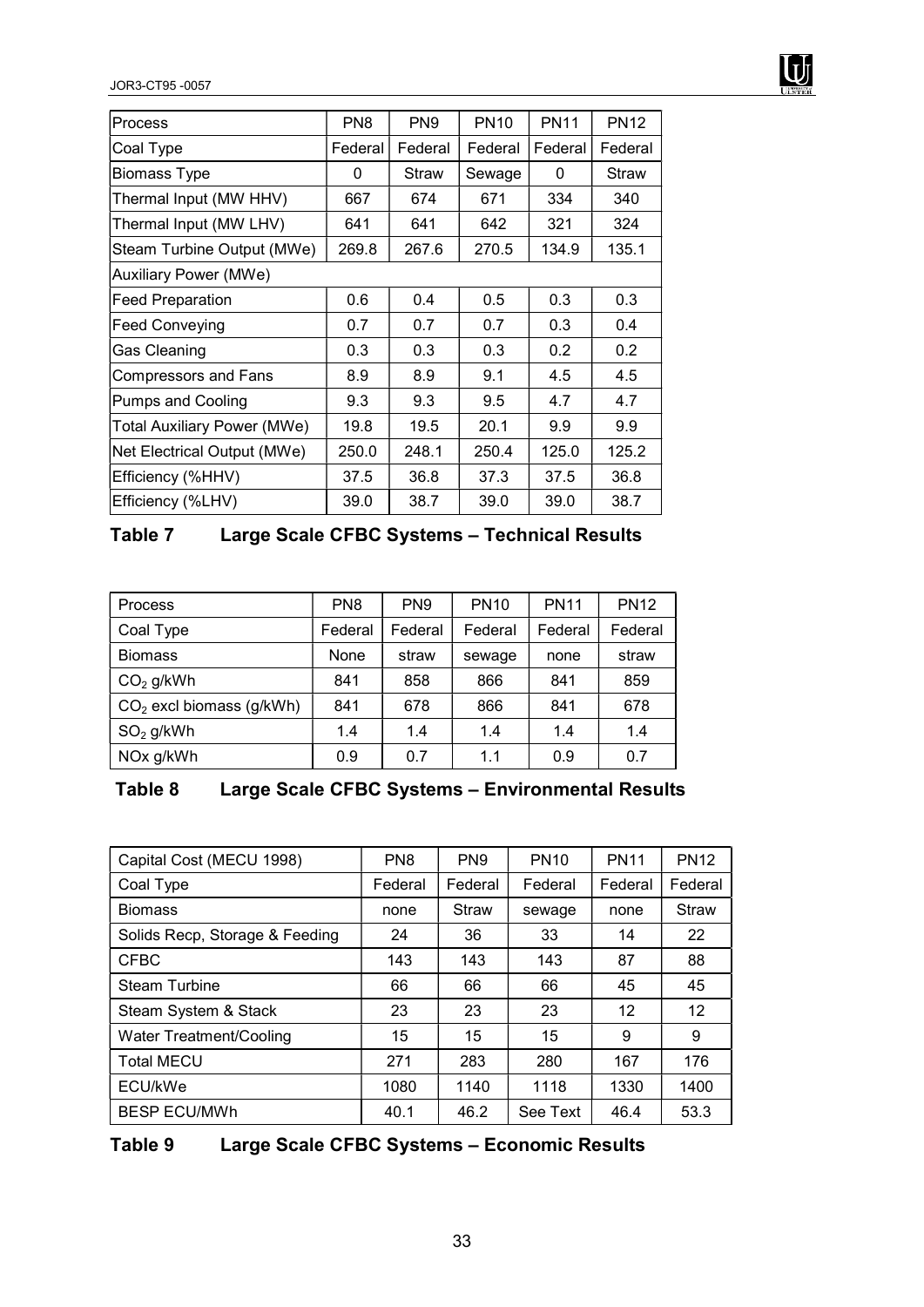JOR3-CT95 -0057

| Process                | <b>PN13</b> | <b>PN14</b> | <b>PN15</b> | <b>PN16</b>                           | <b>PN17</b> | <b>PN18</b> | <b>PN19</b>     | <b>PN20</b> | <b>PN21</b> | <b>PN22</b>  |  |  |
|------------------------|-------------|-------------|-------------|---------------------------------------|-------------|-------------|-----------------|-------------|-------------|--------------|--|--|
| Coal Type              |             |             |             | Federal   Federal   Federal   Federal | Bellambi    | Bellambi    | <b>Bellambi</b> | Bellambi    | none        | None         |  |  |
| <b>Biomass Type</b>    | none        | straw       | wood        | <b>WPOS</b>                           | none        | straw       | wood            | <b>WPOS</b> | wood        | <b>Straw</b> |  |  |
| Thermal Input (MW HHV) | 82.69       | 85.08       | 84.47       | 83.60                                 | 82.75       | 85.11       | 84.50           | 83.63       | 86.26       | 87.47        |  |  |
| Thermal Input (MW LHV) | 79.47       | 79.73       | 79.73       | 79.72                                 | 80.00       | 80.00       | 80.00           | 79.99       | 79.99       | 80.00        |  |  |
| Steam Turbine (MWe)    | 26.26       | 25.71       | 24.73       | 25.54                                 | 26.35       | 25.76       | 24.78           | 25.59       | 23.37       | 25.35        |  |  |
| Auxiliary Power (MWe)  |             |             |             |                                       |             |             |                 |             |             |              |  |  |
| Feed Prep & Conveying  | 0.30        | 0.23        | 0.33        | 0.35                                  | 0.26        | 0.21        | 0.31            | 0.33        | 0.27        | 0.14         |  |  |
| Compressors and Fans   | 1.04        | 1.06        | 1.07        | 1.04                                  | 1.03        | 1.05        | 1.06            | 1.03        | 1.10        | 1.09         |  |  |
| Pumps and Cooling      | 0.89        | 0.86        | 0.83        | 0.85                                  | 0.88        | 0.86        | 0.83            | 0.85        | 0.78        | 0.85         |  |  |
| Total Aux Power (MWe)  | 2.23        | 2.15        | 2.23        | 2.24                                  | 2.18        | 2.12        | 2.20            | 2.22        | 2.16        | 2.07         |  |  |
| Net Output (MWe)       | 24.0        | 23.6        | 22.5        | 23.3                                  | 24.2        | 23.6        | 22.6            | 23.4        | 21.2        | 23.3         |  |  |
| Efficiency (%HHV)      | 29.1        | 27.7        | 26.6        | 27.9                                  | 29.2        | 27.8        | 26.7            | 27.9        | 24.6        | 26.6         |  |  |
| Efficiency (%LHV)      | 30.2        | 29.5        | 28.2        | 29.2                                  | 30.2        | 29.6        | 28.2            | 29.2        | 26.5        | 29.1         |  |  |

#### Table 10 25MWe CFBC Systems – Technical Results

| Process                            | <b>PN13</b> | <b>PN14</b> | <b>PN15</b> | <b>PN16</b> | <b>PN17</b> | <b>PN18</b> | <b>PN19</b> | <b>PN20</b> | <b>PN21</b> | <b>PN22</b> |
|------------------------------------|-------------|-------------|-------------|-------------|-------------|-------------|-------------|-------------|-------------|-------------|
| Coal Type                          | Fed         | Fed         | Fed         | Fed         | Bell        | Bell        | Bell        | Bell        | none        | None        |
| <b>Biomass</b>                     | None        | straw       | wood        | <b>WPOS</b> | none        | straw       | wood        | <b>WPOS</b> | wood        | Straw       |
| CO <sub>2</sub> g/kWh              | 1.107       | 1,163       | 1,266       | 1,172       | 1.095       | 1,157       | 1.259       | 1,166       | 1.433       | 1,213       |
| CO g/kWh                           | 0.4         | 0.3         | 0.3         | 0.3         | 0.3         | 0.3         | 0.3         | 0.3         | 1.4         | 0.4         |
| Net $CO2$ (g/kWh)                  | 1107        | 567         | 592         | 572         | 1095        | 559         | 586         | 566         | 0           | 0           |
| $SO2$ mg/Nm3                       | 201         | 198         | 199         | 205         | 61          | 60          | 59          | 61          | 0           | 61          |
| SO <sub>2</sub> g/kWh              | 0.90        | 0.92        | 0.98        | 0.94        | 0.27        | 0.27        | 0.29        | 0.28        | 0.00        | 0.29        |
| NO <sub>x</sub> mg/N <sub>m3</sub> | 255         | 190         | 190         | 195         | 350         | 260         | 255         | 265         | 145         | 285         |
| NOx q/kWh                          | 1.1         | 0.9         | 0.9         | 0.9         | 1.6         | 1.2         | 1.2         | 1.2         | 0.8         | 1.4         |

Table 11 25MWe CFBC Systems – Environmental Results

| <b>Capital Cost</b>  | <b>PN13</b> | <b>PN14</b> | <b>PN15</b>    | <b>PN16</b> | <b>PN17</b> | <b>PN18</b>    | <b>PN19</b>    | <b>PN20</b> | <b>PN21</b>    | <b>PN22</b> |
|----------------------|-------------|-------------|----------------|-------------|-------------|----------------|----------------|-------------|----------------|-------------|
| <b>MECU (1998)</b>   |             |             |                |             |             |                |                |             |                |             |
| Coal Type            | Fed         | Fed         | Fed            | Fed         | Bell        | Bell           | <b>Bell</b>    | Bell        | none           | None        |
| <b>Biomass</b>       | none        | Straw       | Wood           | <b>WPOS</b> | None        | straw          | wood           | <b>WPOS</b> | wood           | Straw       |
| Solids Recp          | 5           | 10          | 7              | 6           | 5           | 10             | 7              | 7           | 8              | 12          |
| <b>CFBC</b>          | 19          | 19          | 19             | 19          | 18          | 19             | 19             | 18          | 21             | 20          |
| <b>Steam Turbine</b> | 12          | 12          | 12             | 12          | 12          | 12             | 12             | 12          | 11             | 12          |
| Steam System         | 3           | 3           | 3              | 3           | 3           | 3              | 3              | 3           | 3              | 3           |
| Water Treat/Cool     | 2           | 2           | $\overline{2}$ | 2           | 2           | $\overline{2}$ | $\overline{2}$ | 2           | $\overline{2}$ | 2           |
| <b>Total MECU</b>    | 41          | 46          | 43             | 42          | 40          | 46             | 43             | 42          | 45             | 49          |
| ECU/kWe              | 1700        | 1980        | 1920           | 1810        | 1660        | 1960           | 1900           | 1790        | 2110           | 2110        |
| <b>BESP ECU/MWh</b>  | 56.1        | 79.1        | 67.8           | 60.4        | 54.0        | 77.9           | 66.6           | 59.2        | 79.3           | 99.0        |

| Table 12 | 25MWe CFBC Systems - Economic Results |
|----------|---------------------------------------|
|----------|---------------------------------------|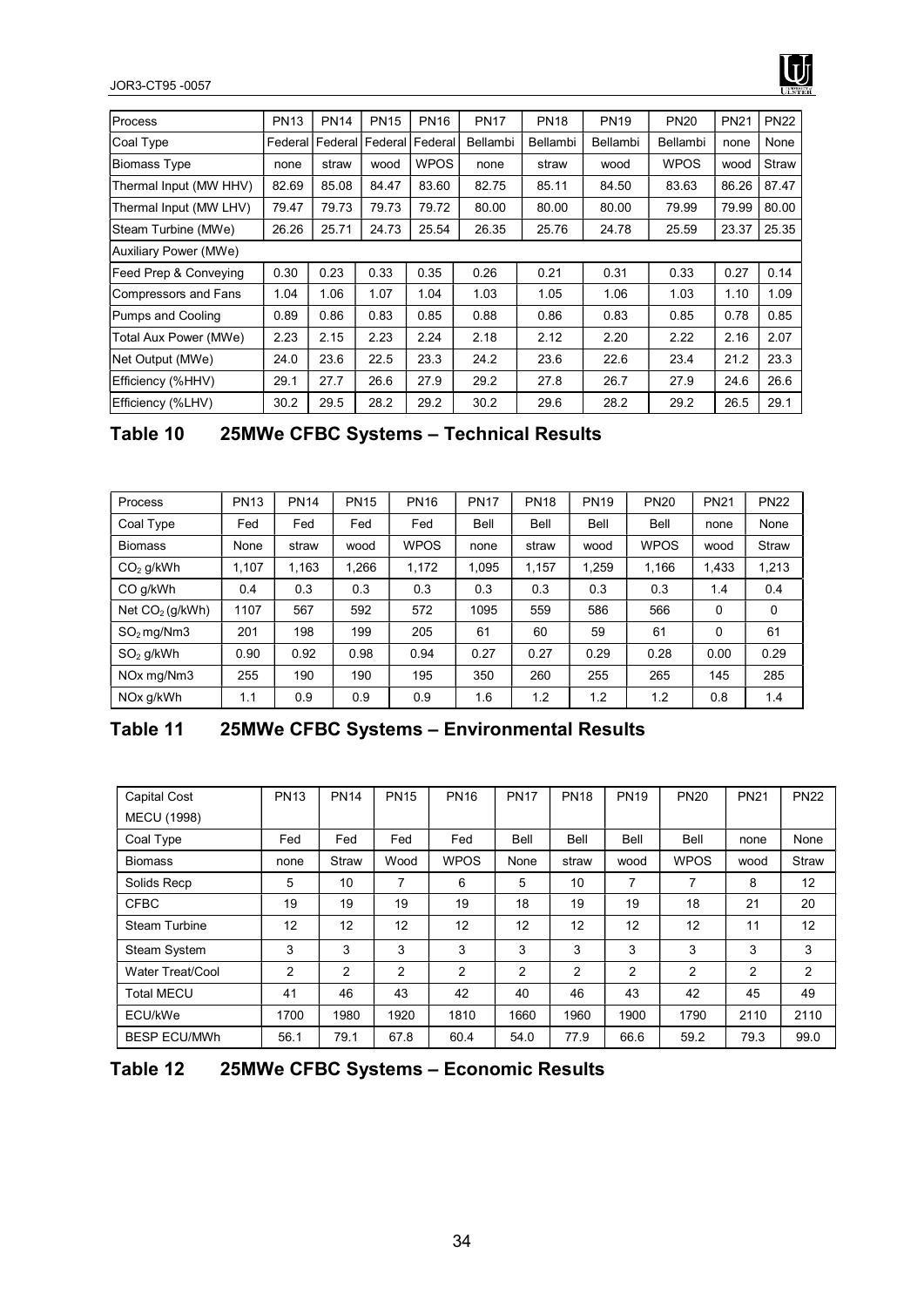| <b>Process</b>                     | <b>PN23</b> | <b>PN24</b> | <b>PN25</b>     | <b>PN26</b> |  |  |  |  |
|------------------------------------|-------------|-------------|-----------------|-------------|--|--|--|--|
| Coal Type                          | Federal     | Federal     | <b>Bellambi</b> | Bellambi    |  |  |  |  |
| Biomass Type                       | none        | straw       | none            | Straw       |  |  |  |  |
| Thermal Input (MW HHV)             | 44.45       | 45.73       | 44.48           | 45.74       |  |  |  |  |
| Thermal Input (MW LHV)             | 42.71       | 42.86       | 43.00           | 43.00       |  |  |  |  |
| Steam Turbine Output (MWe)         | 13.81       | 13.50       | 13.86           | 13.57       |  |  |  |  |
| <b>Auxiliary Power (MWe)</b>       |             |             |                 |             |  |  |  |  |
| <b>Feed Preparation</b>            | 0.01        | 0.01        | 0.01            | 0.01        |  |  |  |  |
| <b>Feed Conveying</b>              | 0.18        | 0.14        | 0.16            | 0.13        |  |  |  |  |
| <b>Gas Cleaning</b>                | 0.00        | 0.00        | 0.00            | 0.00        |  |  |  |  |
| <b>Compressors and Fans</b>        | 0.56        | 0.57        | 0.55            | 0.56        |  |  |  |  |
| <b>Pumps and Cooling</b>           | 0.44        | 0.43        | 0.45            | 0.44        |  |  |  |  |
| <b>Total Auxiliary Power (MWe)</b> | 1.20        | 1.15        | 1.17            | 1.13        |  |  |  |  |
|                                    |             |             |                 |             |  |  |  |  |

Net Electrical Output (MWe) | 12.6 | 12.4 | 12.7 | 12.4 Efficiency (%HHV) 28.3 | 27.1 | 28.6 | 27.1 Efficiency (%LHV) 29.5 28.9 28.9 29.5 28.8

#### Table 13 12MWe CFBC Systems – Technical Results

| Process                            | <b>PN23</b> | <b>PN24</b> | <b>PN25</b>     | <b>PN26</b>     |
|------------------------------------|-------------|-------------|-----------------|-----------------|
| Coal Type                          | Federal     | Federal     | <b>Bellambi</b> | <b>Bellambi</b> |
| <b>Biomass</b>                     | None        | straw       | none            | straw           |
| CO <sub>2</sub> g/kWh              | 1132        | 1192        | 1120            | 1182            |
| Net $CO2 g/kWh$                    | 1132        | 578         | 1120            | 574             |
| SO2 mg/Nm3                         | 206         | 209         | 63              | 62              |
| SO <sub>2</sub> g/kWh              | 0.9         | 1.0         | 0.3             | 0.3             |
| NO <sub>x</sub> mg/N <sub>m3</sub> | 255         | 190         | 350             | 260             |
| NO <sub>x</sub> g/kWh              | 1.2         | 0.9         | 1.6             | 1.2             |

#### Table 14 12MWe CFBC Systems – Environmental Results

| Capital Cost MECU (1998)   | <b>PN23</b> | <b>PN24</b> | <b>PN25</b> | <b>PN26</b>       |
|----------------------------|-------------|-------------|-------------|-------------------|
| Coal Type                  | Federal     | Federal     | Bellambi    | Bellambi          |
| <b>Biomass</b>             | None        | straw       | None        | <b>Straw</b>      |
| Solids Recp & Storage      | 3           | 6           | 3           | 6                 |
| <b>CFBC</b>                | 11          | 12          | 11          | $12 \overline{ }$ |
| <b>Steam Turbine</b>       | 7           | 7           | 7           | 7                 |
| Steam System & Stack       | 2           | 2           | 2           | 2                 |
| <b>Water Treat/Cooling</b> |             | 1           | 1           |                   |
| <b>Total MECU</b>          | 24          | 28          | 24          | 28                |
| ECU/kWe                    | 1910        | 2260        | 1870        | 2230              |
| <b>BESP ECU/MWh</b>        | 61.5        | 86.4        | 59.2        | 84.8              |

Table 15 12MWe CFBC Systems – Economic Results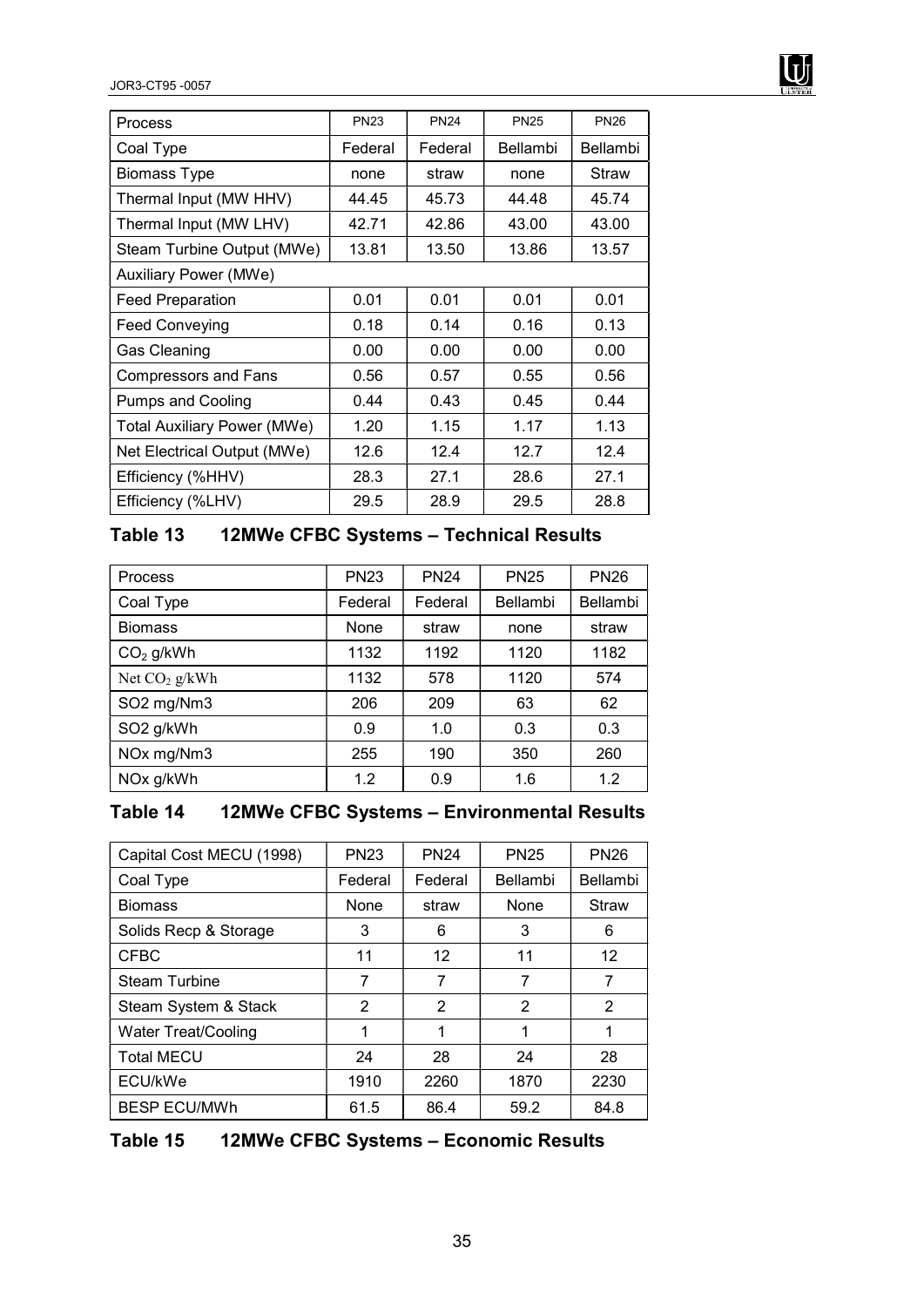| Co-combustion<br>System                 | PN <sub>2</sub> | PN <sub>9</sub> | <b>PN14</b> | <b>PN15</b> | <b>PN16</b> | <b>PN21</b> | <b>PN22</b> | <b>PN21</b>     | <b>PN22</b>     |
|-----------------------------------------|-----------------|-----------------|-------------|-------------|-------------|-------------|-------------|-----------------|-----------------|
| <b>System Compared</b><br>with          | PN <sub>1</sub> | PN <sub>8</sub> | <b>PN13</b> | <b>PN13</b> | <b>PN13</b> | <b>PN13</b> | <b>PN13</b> | PN <sub>1</sub> | PN <sub>1</sub> |
| Increase in BESP<br>(ECU/MWh)           | 5.9             | 6.1             | 23          | 11.7        | 4.3         | 23.2        | 42.9        | 47.8            | 67.5            |
| Reduction in $CO2$<br>Emissions (g/kWh) | 149             | 163             | 540         | 515         | 535         | 1107        | 1107        | 759             | 759             |
| Cost ECU/t $CO2$                        | 39.5            | 37.4            | 42.6        | 22.7        | 8.0         | 21.0        | 38.8        | 63.0            | 88.9            |

Table 16 Cost of Reduction  $CO<sub>2</sub>$  Emissions



Figure 1. Efficiency of Large Scale Systems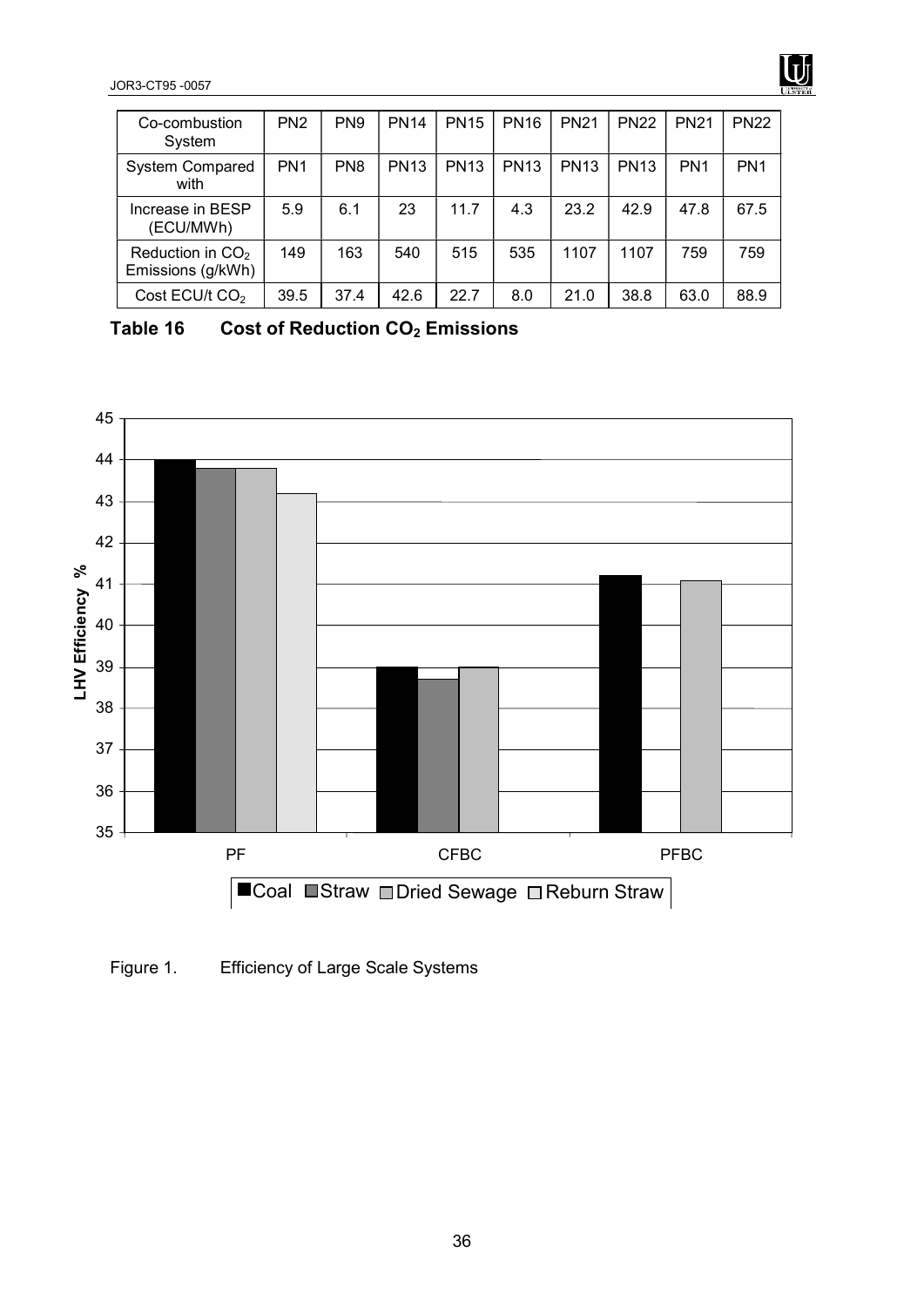





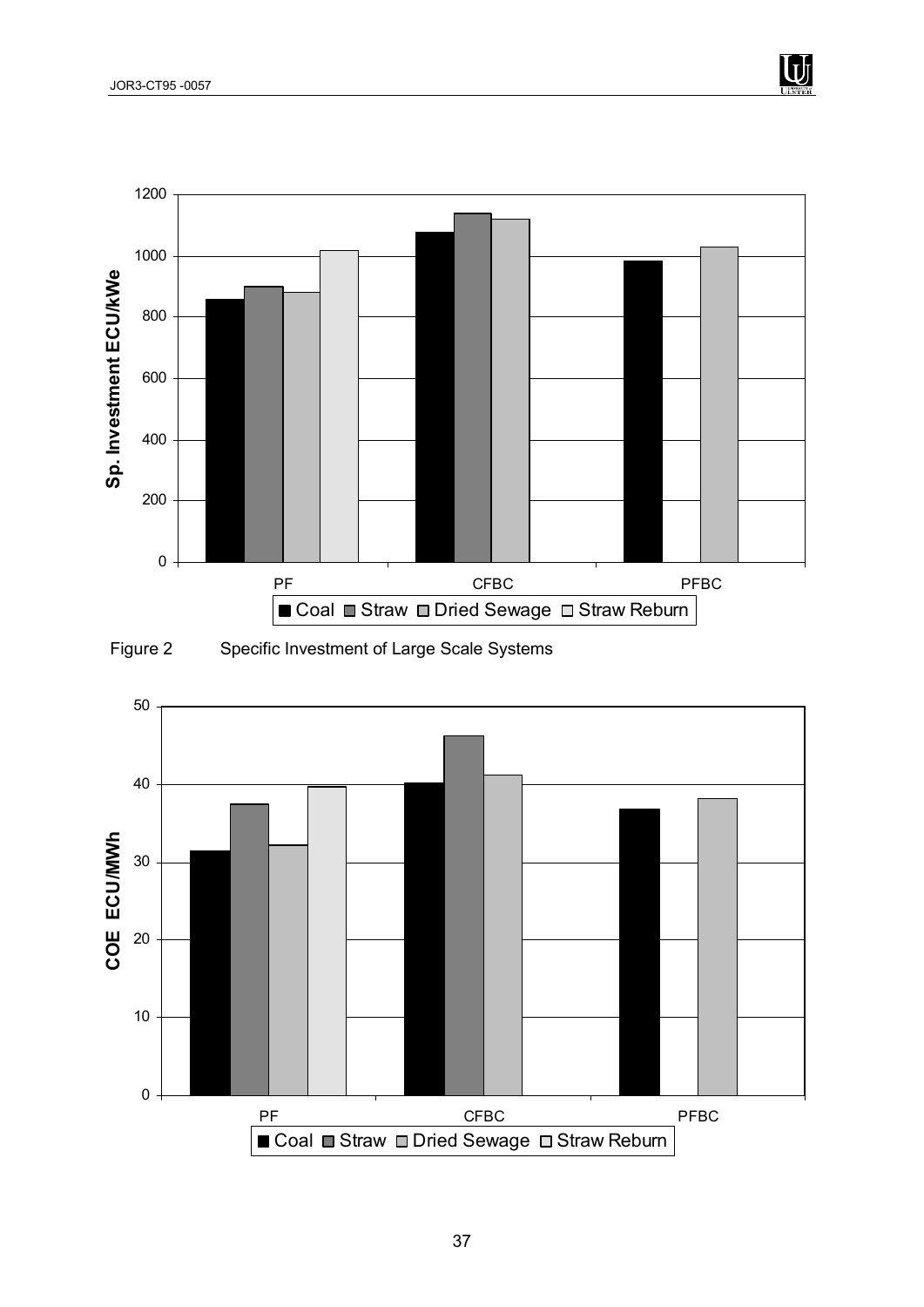







 $\Pi$